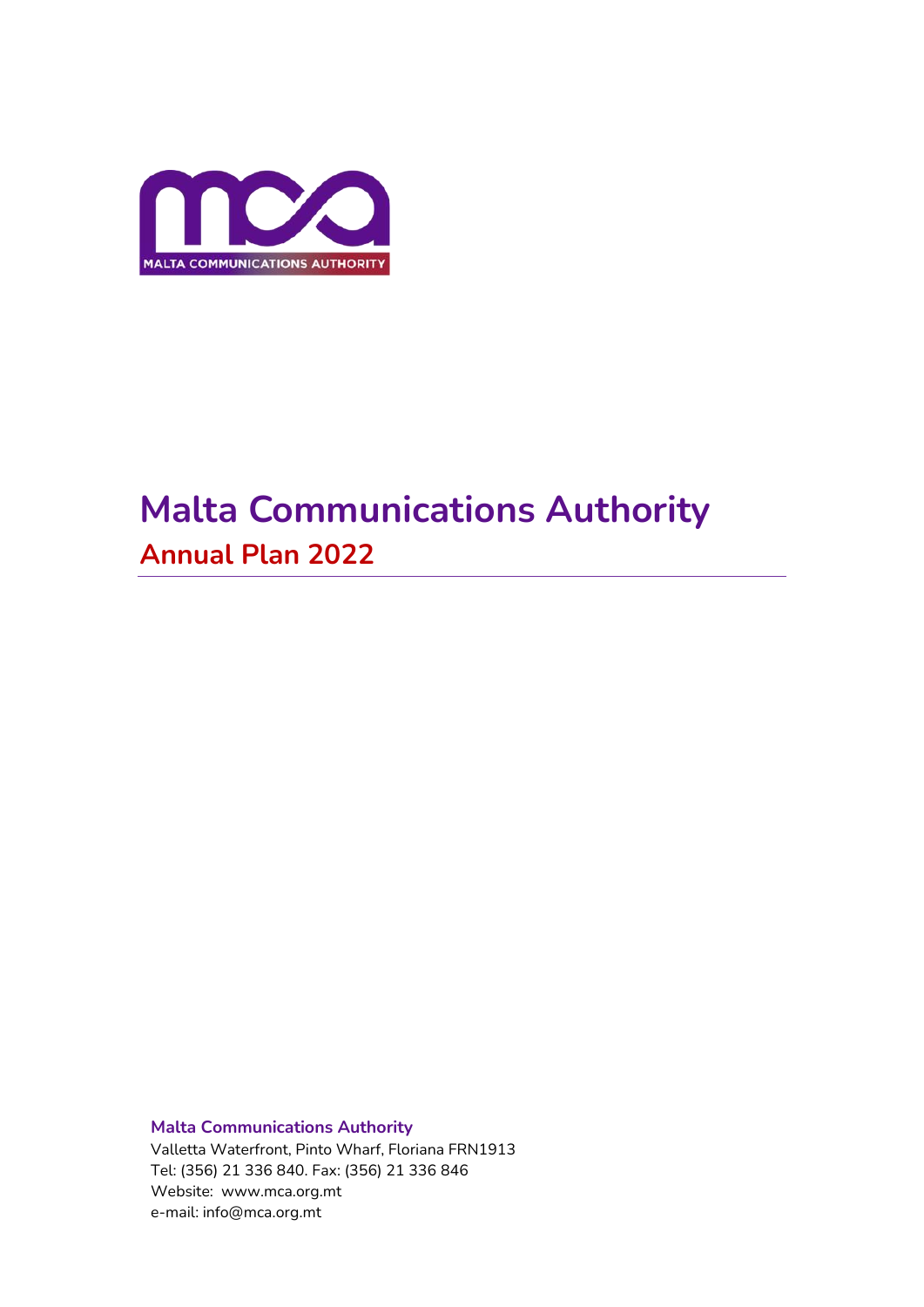

# **Table of Contents**

# Page

| 1. |     |  |
|----|-----|--|
|    | 1.1 |  |
|    | 1.2 |  |
|    | 1.3 |  |
|    | 1.4 |  |
|    | 1.5 |  |
|    | 1.6 |  |
| 2. |     |  |
|    | 2.1 |  |
|    | 2.2 |  |
|    | 2.3 |  |
|    | 2.4 |  |
|    | 2.6 |  |
|    | 2.7 |  |
|    | 2.8 |  |
| 3. |     |  |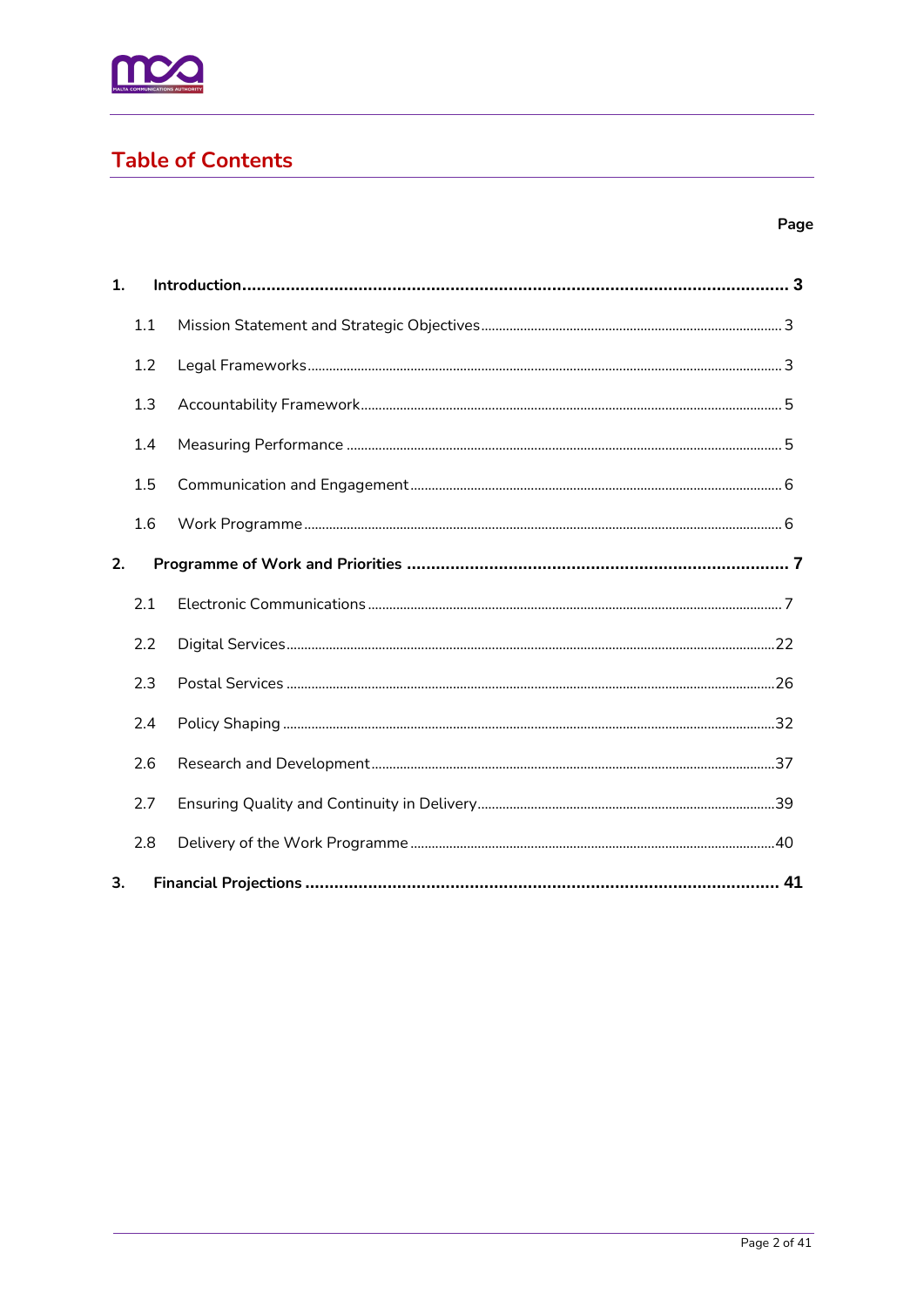

# <span id="page-2-0"></span>**1. Introduction**

This document sets out the Malta Communications Authority's (MCA) Annual Plan for 2022. It sets out the priority work-streams and related individual tasks that the MCA will be conducting during 2022. The Annual Plan is reflective of the MCA's Strategy Update covering the period 2022 - 2024.

# <span id="page-2-1"></span>**1.1 Mission Statement and Strategic Objectives**

The mission of the MCA is:

# *'To promote and safeguard a communications environment that is conducive to investment, innovation, economic growth and social well-being'*

For the MCA to achieve its mission over the next three years, the following are the identified strategic objectives emerging from the strategy update for the period.

| 1. | Promoting and safeguarding competition in the electronic communications sector.                                                                    |
|----|----------------------------------------------------------------------------------------------------------------------------------------------------|
| 2. | Ensuring that electronic communications undertakings provide a transparent, quality service<br>to users in line with incumbent social obligations. |
| 3. | Maintaining open, safe and secure electronic communications.                                                                                       |
| 4. | Maximising the potential of radio spectrum.                                                                                                        |
| 5. | Supervising the provision of relevant digital services.                                                                                            |
| 6. | Safeguarding sustainable competition in the postal sector.                                                                                         |
| 7. | Ensuring that postal undertakings provide a transparent, quality service to users in line with<br>incumbent social obligations.                    |
| 8. | Contributing to the ongoing development and implementation of sector policy.                                                                       |
| 9. | Conducting relevant research, exploring and developing emergent policy areas.                                                                      |

# <span id="page-2-2"></span>**1.2 Legal Frameworks**

The MCA's mission, mandate and functions derive from the Malta Communications Authority Act, Cap 418. The MCA is responsible for: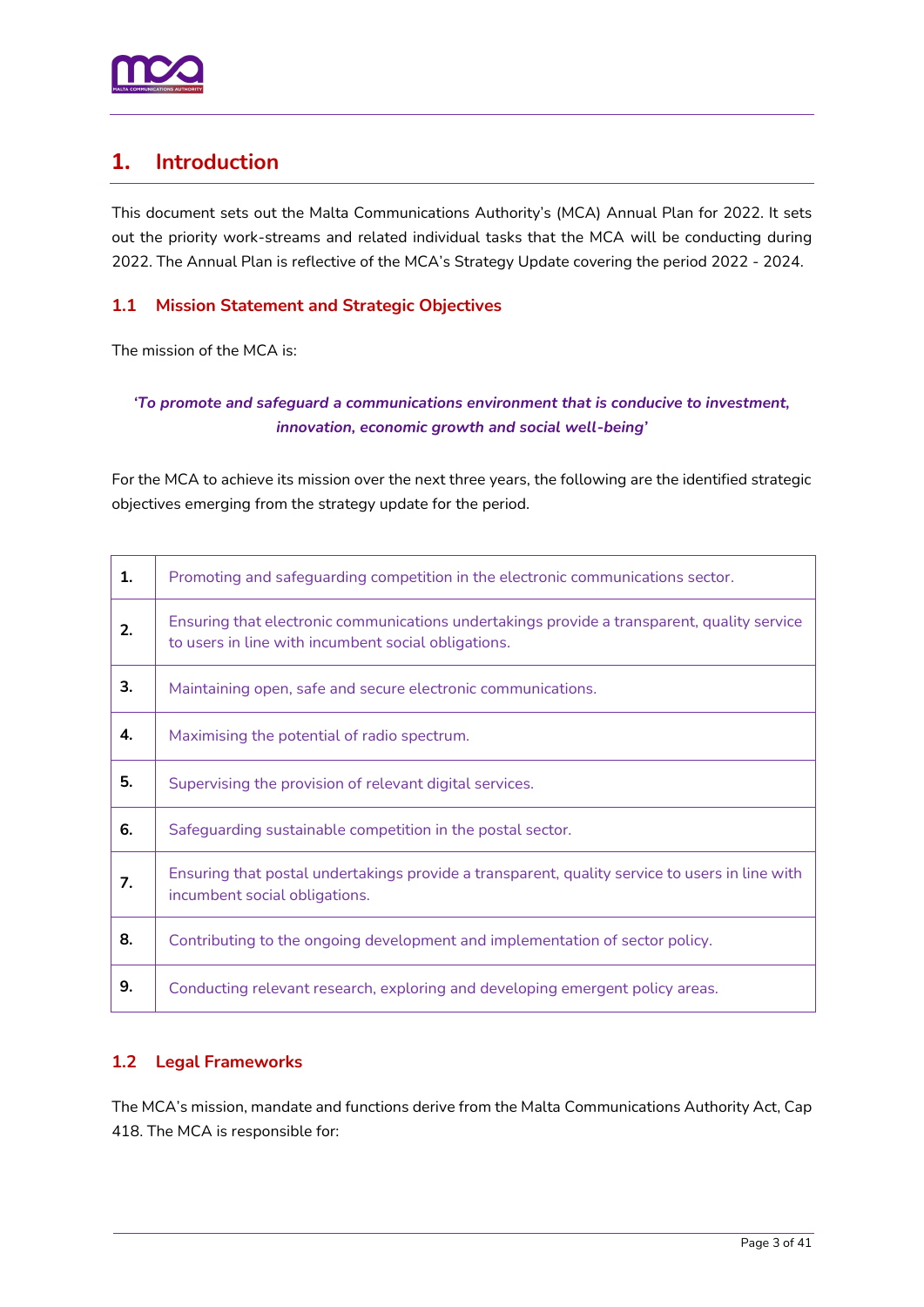

- the regulation of electronic communications networks and services, radiocommunications equipment and the management of the radio spectrum and numbering resource as defined in the Electronic Communications (Regulation) Act, Cap 399;<sup>1</sup>
- the regulation of postal services as determined by the Postal Services Act, Cap 254;
- ensuring compliance with the Electronic Commerce Act, Cap 426;<sup>2</sup> and for
- improving the accessibility of the websites and mobile applications of public sector bodies, S.L. 418.03.

The MCA is also responsible for ensuring compliance with the following EU regulations:

- Regulation (EU) 2015/2120 laying down measures concerning open internet access;
- Regulation (EU) 531/2012 on roaming on public mobile communications networks within the European Union;
- Regulation (EU) 2017/1128 on cross-border portability of online content services in the internal market (referred to as the Cross-border Portability Regulation);
- Regulation (EU) 2018/302 on addressing unjustified geo-blocking and other forms of discrimination based on customers' nationality, place of residence or place of establishment within the internal market (referred to as the Geo-blocking Regulation); and
- Regulation (EU) 2018/644 on cross-border parcel delivery services.

In addition, in the second half of 2021, Government tasked the MCA with new mandates in the regulation of digital services.

Government tasked the MCA with the responsibility for relevant parts of the Consumer Protection Cooperation Regulation (EU) 2017/2394 on cooperation between national authorities responsible for the enforcement of consumer protection laws (referred to as the CPC Regulation), under the overall purview of the Malta Competition and Consumer Affairs Authority (MCCAA). 3

<sup>&</sup>lt;sup>1</sup> Directive (EU) 2018/1972 establishing the European Electronic Communications Code (EECC) was transposed into national law on the 1 October 2021. The EECC replaces the EU Common Regulatory Framework adopted in 2002 (and amended in 2009) under which the MCA has regulated electronic communications since 2004.

 $2$  The MCA is required to ensure the proper functioning of the eCommerce sector as provided for by the Electronic Commerce Act which follows the EU Directive 2000/31/EC. The same applies to eIDAS EU Regulation 910/2014 where MCA assumes the role of a Supervisory Authority.

<sup>&</sup>lt;sup>3</sup> A new Article 32A (Orders to remove content on online interface, etc) of the Malta Communications Authority Act widens the MCA's enforcement powers in order to be in a better position to address unlawful practices and identify rogue traders was brought into force on the 1 October 2021.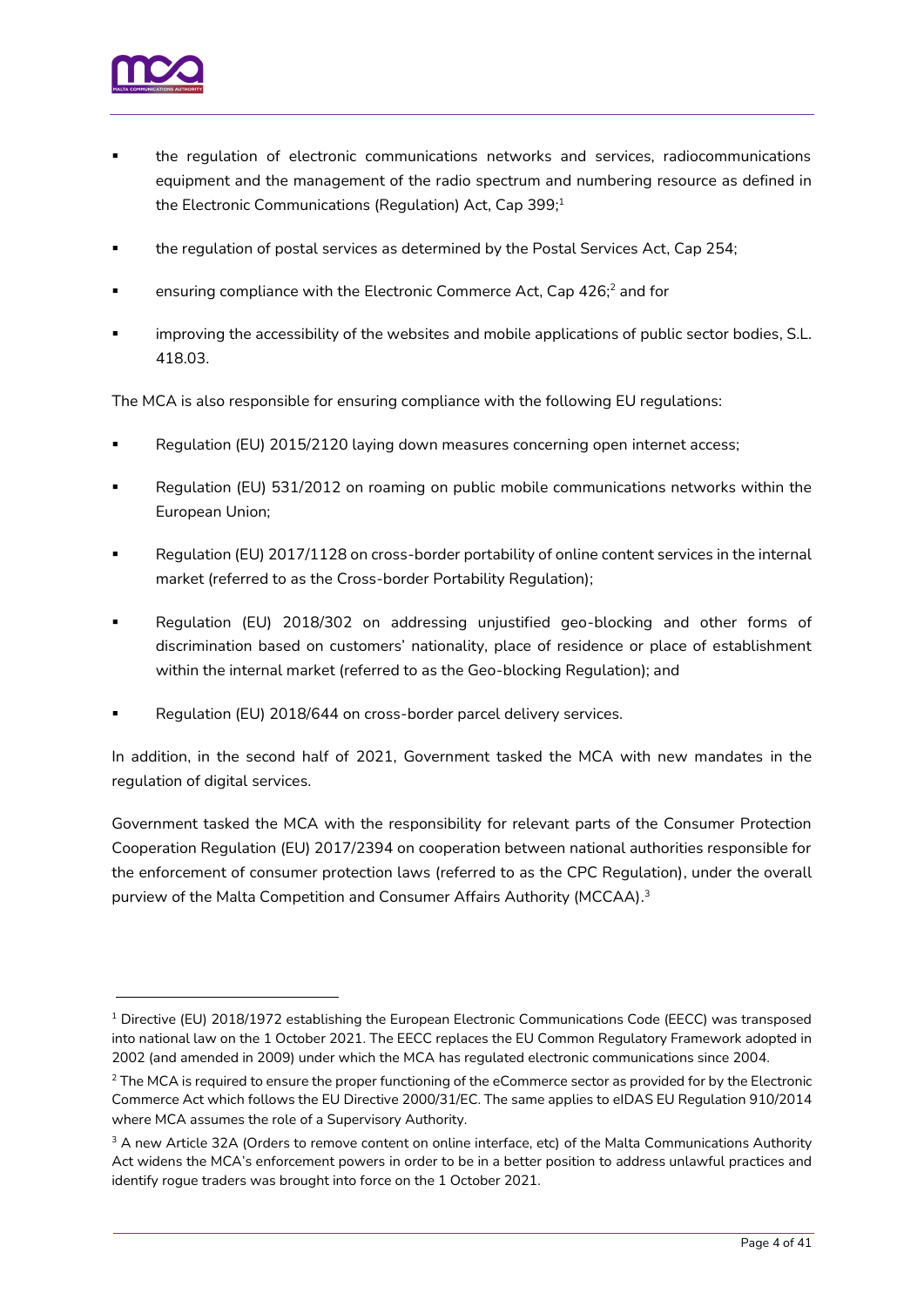

Government designated the MCA as the competent authority responsible for the application and enforcement of Regulation (EU) 2019/1150 on promoting fairness and transparency for business users of online intermediation services [referred to as Platform to Business (P2B) Regulation]. 4

Government also designated the MCA as the competent authority and focal point for the application and enforcement of the EU Digital Services Act (DSA), once this legislation is adopted and comes into force. The DSA will update the current EU legal framework governing digital services and aims to create a safer and trusted online environment. The DSA is currently being debated by the Council and European Parliament and is expected to be adopted and come into force in 2022.

These newly assigned regulatory tasks dovetail well with the other responsibilities that the MCA carries vis-à-vis electronic communications, eCommerce and postal services, all of which are interrelated.

# <span id="page-4-0"></span>**1.3 Accountability Framework**

The MCA is accountable to the Minister responsible for Communications for the preparation and presentation of its financial estimates for approval, following an annual consultation by the responsible Minister with the Minister responsible for Finance. The MCA presents its Annual Report on its operations for the preceding year to the Minister responsible for the MCA and the Minister responsible for Finance. The MCA is also held to account by the sectors it regulates and by the public on whose behalf it regulates. On a yearly basis the MCA publishes its Strategy Update, Annual Plan and its Annual Report on its website.

# <span id="page-4-1"></span>**1.4 Measuring Performance**

Progress towards the attainment of the MCA's strategic objectives is measured by a series of related activities. In this respect, and on an ongoing basis, the MCA:

- carries out biannual market reviews providing an overview of the trends in the sectors under its mandate;
- conducts performance measurement and monitoring in line with the key performance indicators (KPIs) identified in the MCA's strategy update and other benchmarks, such as the EU's Digital Economy and Society Index (DESI)<sup>5</sup>; and
- monitors the achievement of its objectives and work programme, identifies any shortfalls and takes the necessary steps to remedy them.

<sup>4</sup> Online Intermediation Services for Business Users (Enforcement Measures) Regulation, 2021 (S.L. 399.49).

<sup>&</sup>lt;sup>5</sup> The [Digital Economy and Society Index](https://ec.europa.eu/digital-single-market/en/scoreboard/malta) (DESI) is a composite index that summarises relevant indicators on Europe's digital performance and tracks the evolution of EU member states in digital competitiveness.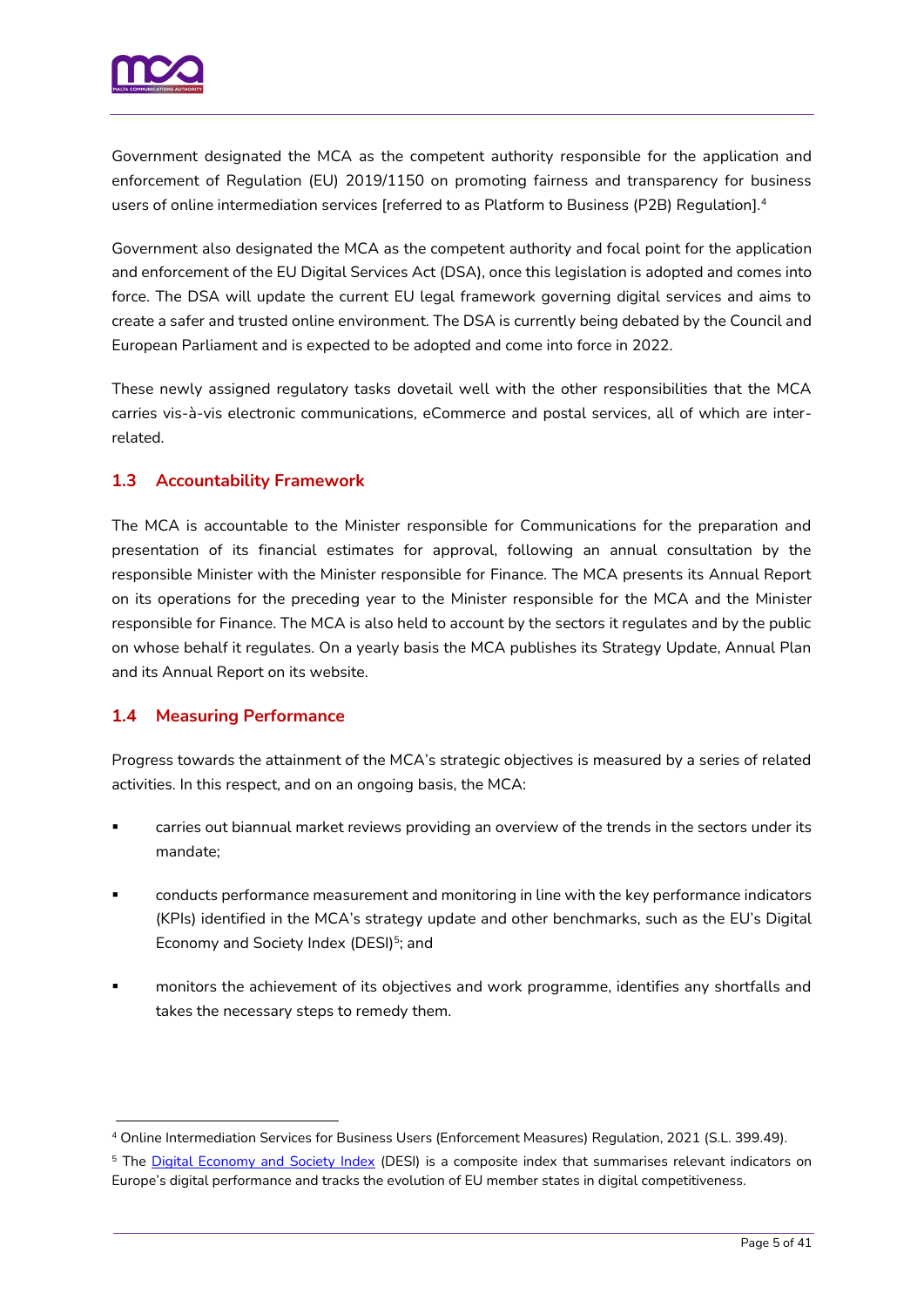

# <span id="page-5-0"></span>**1.5 Communication and Engagement**

The MCA is committed to engaging with various stakeholders, including citizens, consumers, authorised entities, government departments and other regulators, constituted bodies, the business community, the EU, and various other international bodies. The MCA also promotes collaboration and coordination with the various national entities that contribute to the development of the sectors it regulates. A variety of communication channels, such as its website and social media channels, are utilised to effectively build greater awareness of the MCA's activities, its roles and responsibilities, its various initiatives and on general trends in the sectors it regulates. In the context of regulatory decision-making, stakeholders have the opportunity to provide the MCA with feedback and express opinions on developing regulatory measures and proposed regulatory decisions through an established consultation process.

### <span id="page-5-1"></span>**1.6 Work Programme**

Section 2 sets out the MCA's programme of work planned to be carried out during 2022. The objectives of the work programme are aligned with the MCA's Strategy Update 2022 - 2024.

The work programme presents continuity in a number of legislative and regulatory initiatives that are well-under way (such as a number of regulatory measures necessary as a result of the transposition of the EECC into national law on the  $1<sup>st</sup>$  of October 2021), whilst taking into consideration new developments that will have an impact on the sectors regulated by the MCA and on the MCA's organisational and operational capacity.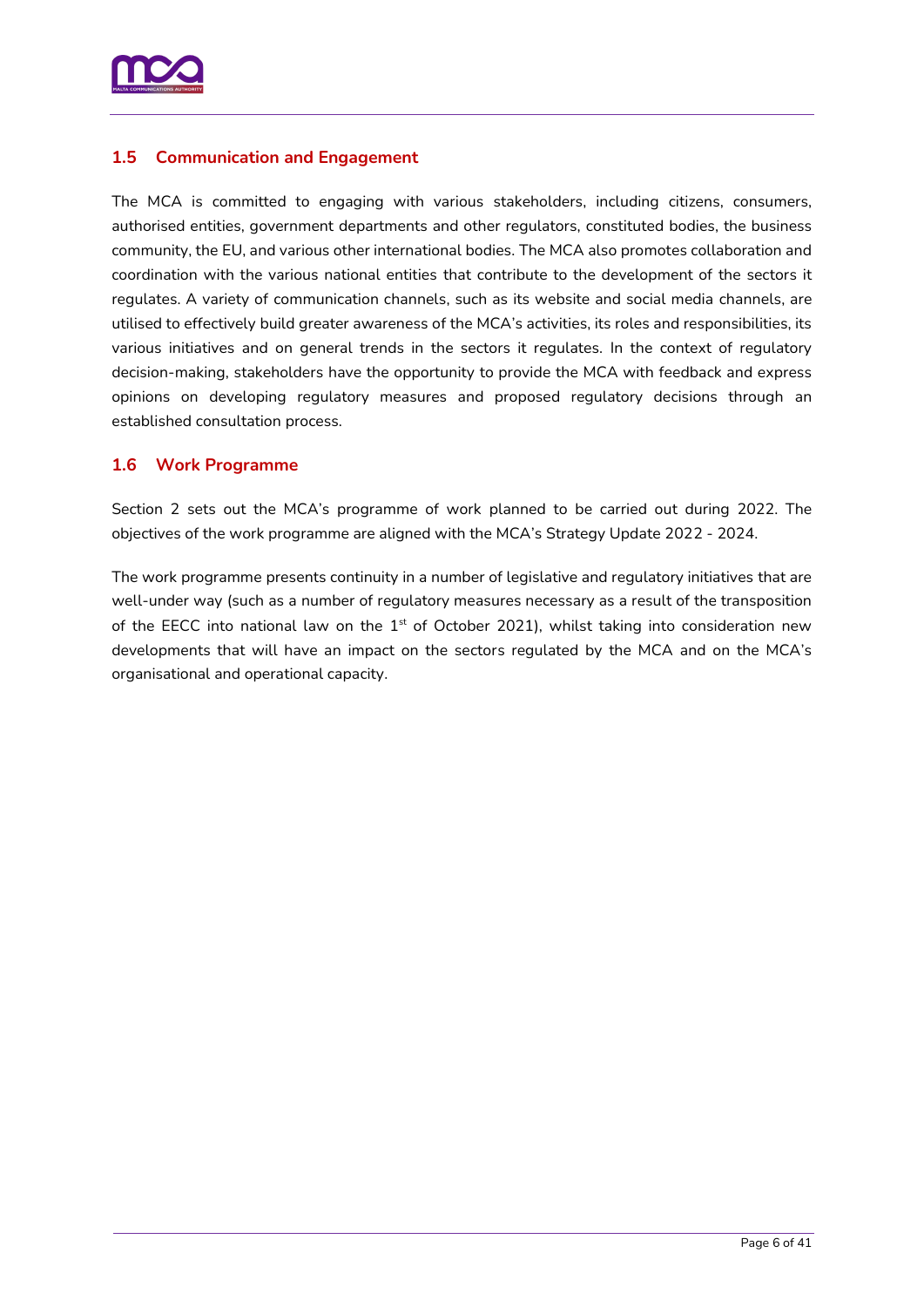

# <span id="page-6-0"></span>**2. Programme of Work and Priorities**

What follows is an overview of the MCA's programme of work for 2022 that will contribute to the achievement of the identified strategic objectives.

# <span id="page-6-1"></span>**2.1 Electronic Communications**

Strategic Objective 1 - Promoting and safeguarding competition in the electronic communications sector

#### *Overview*

The MCA has a central role in ensuring that consumers and businesses obtain the maximum benefit in terms of choice, price, quality and safety of electronic communications services. The MCA does this by ensuring that markets can work effectively through regulation that promotes efficient investment, encourages innovation, and facilitates the sharing of infrastructure. Appropriate regulatory measures have continued to support both infrastructure- and service-based competition in the electronic communications sector. Changing consumer and business needs continue to drive demand for better quality of service, greater reliability and security, faster speeds, and additional bandwidth on both fixed and wireless electronic communications networks. The MCA will continue to focus its work on promoting and safeguarding competition and creating a favourable climate for increased investment and innovation in very high-speed broadband networks. The MCA will also continue working with industry to ensure the Malta's vital electronic communications networks are safe, secure, and resilient (Strategic Objective 3: Maintaining open, safe and secure electronic communications).

#### *Safeguarding a competitive environment via appropriate SMP and other regulatory measures*

The MCA promotes competition and consumer choice in electronic communications markets through the Significant Market Power (SMP) Framework. In line with the European Commission's Guidelines on market analysis and the assessment of SMP, the MCA reviews a pre-determined set of electronic communications markets<sup>6</sup> and assesses whether or not they are or are likely to become effectively competitive. If not, the MCA imposes appropriate pro-competitive obligations as necessary, including those relating to access, pricing, non-discrimination, and transparency. Such obligations are designed to promote competition by enabling other operators and new entrants to compete on a level playing field with a SMP operator. If the MCA concludes that regulation is no longer justified, it removes the retail or wholesale regulation.

In 2020 the MCA concluded an assessment of the wholesale fixed broadband access market used to provide mass market broadband services and bundles. Given the presence of two large operators, the MCA assessed the market for the presence of joint dominance and found that there is inadequate competition in the market. However, in April 2021, Epic commenced with the deployment of its own

<sup>&</sup>lt;sup>6</sup> Wholesale local access market at a fixed location and the wholesale specific capacity market [relevant markets 1 and 2 of the Commission Recommendation (EU) 2020/2245 of December 18, 2020].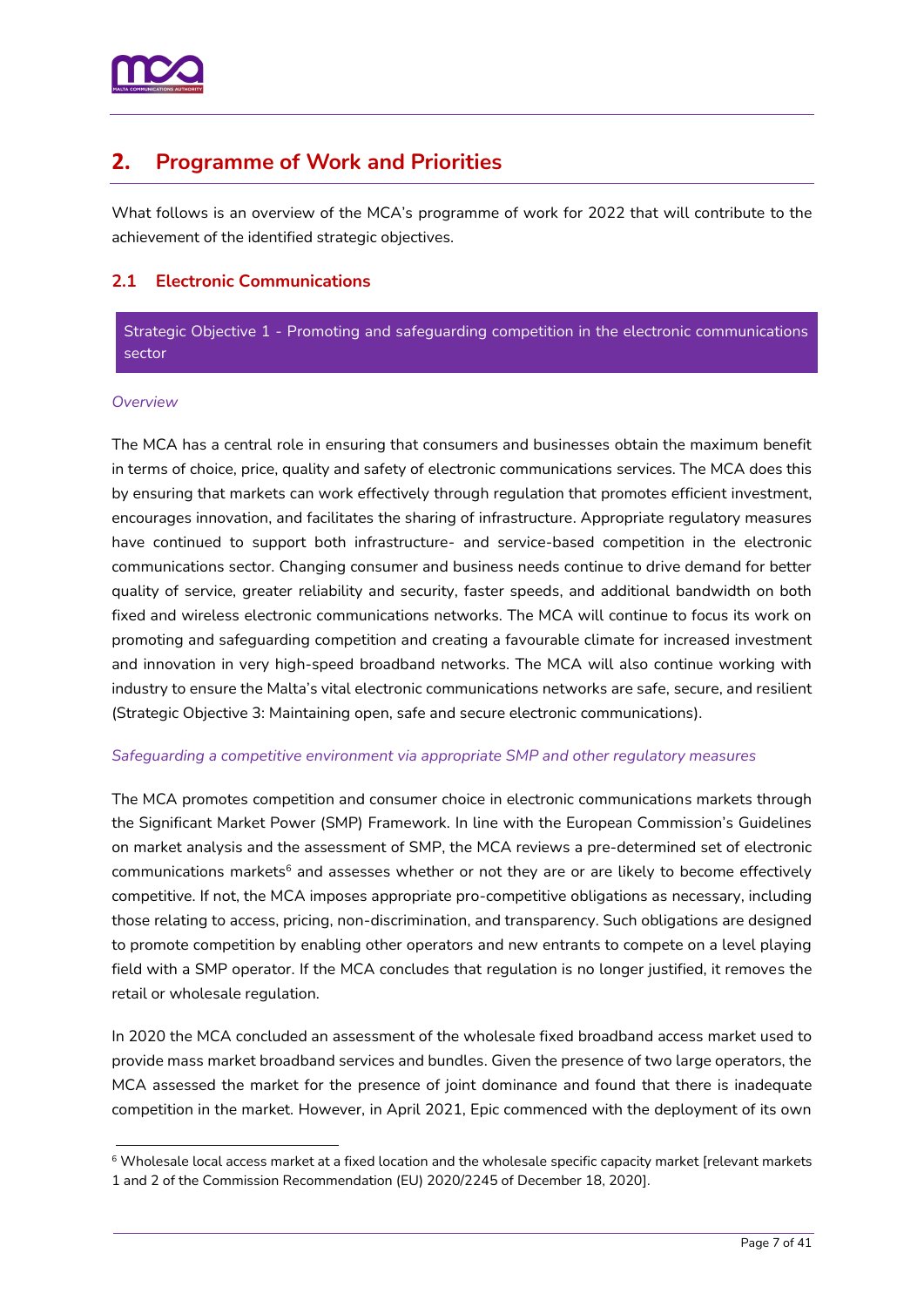

FTTH broadband access network which could serve to move the scene towards a more competitive scenario. As a result, in June 2021, the MCA published a notification on the need for a re-assessment of the wholesale fixed broadband access market. This development required the MCA to re-evaluate the state and potential further development of infrastructure-based competition. Whilst in the market analysis conducted in 2020 the emphasis was on access to third party networks at the active layer, the scope of the exercise now includes the ease of deployment of new fixed fibre-based broadband networks. Moreover, access at the active level may still be required and could subsist over a span of time. The findings of the analysis, including the proposed regulatory approach, is expected to be published for consultation in the first half of 2022.

In addition, in 2021 the MCA commenced with a review of the market for wholesale dedicated capacity (also known as 'wholesale high quality access' services and as 'wholesale leased lines' services). This market is relevant for business use requiring a higher quality connectivity. The findings of the analysis, including the proposed regulatory approach, will be published for consultation early in 2022.

#### *Facilitating infrastructure roll-out and sharing of high-speed networks*

Outside the SMP framework the MCA has a role in facilitating access to physical infrastructure (e.g., access to poles and ducts) for the purposes of providing electronic communications services by ensuring that there are the lowest possible barriers to use such infrastructure, thus speeding up the deployment of both fixed and wireless high-speed broadband networks. With the ongoing deployment of very high-capacity networks across Malta, access to passive infrastructure (and its reuse) has become increasingly important. The sharing of physical infrastructure and other modes of collaboration also has a positive impact on the environment as it prevents energy-wasteful infrastructure works.

In 2022 the MCA will continue to facilitate the deployment of very high-capacity fixed and wireless broadband networks by providing the necessary support and guidance to sector players and other institutional players. Such support and guidance will address areas related to the sharing and re-use of existing physical infrastructure, co-investment, and access to in-building physical infrastructure. The MCA will also work with other competent authorities to further facilitate the deployment of very high-capacity networks, including fibre and 5G networks. Among others, the recently set up of the Utilities Services Coordinating Committee (referred to as the Utilities Committee), established under Article 22 of the Utilities and Services (Regulation of Certain Works) Act, Cap 81, is one of the ideal vehicles in terms of setting out the related policies for infrastructure access.

#### *Managing information as the means to promote competition*

The MCA will continue to collect data from the providers of electronic communications services and publish bi-annual market reviews, quarterly market data and monthly retail price movements. The MCA will collect information on available physical infrastructure from electronic communications operators as well as other utilities to be in a better position to promote the re-use of existing physical infrastructure. The MCA will also collect data required for the geographical mapping of the availability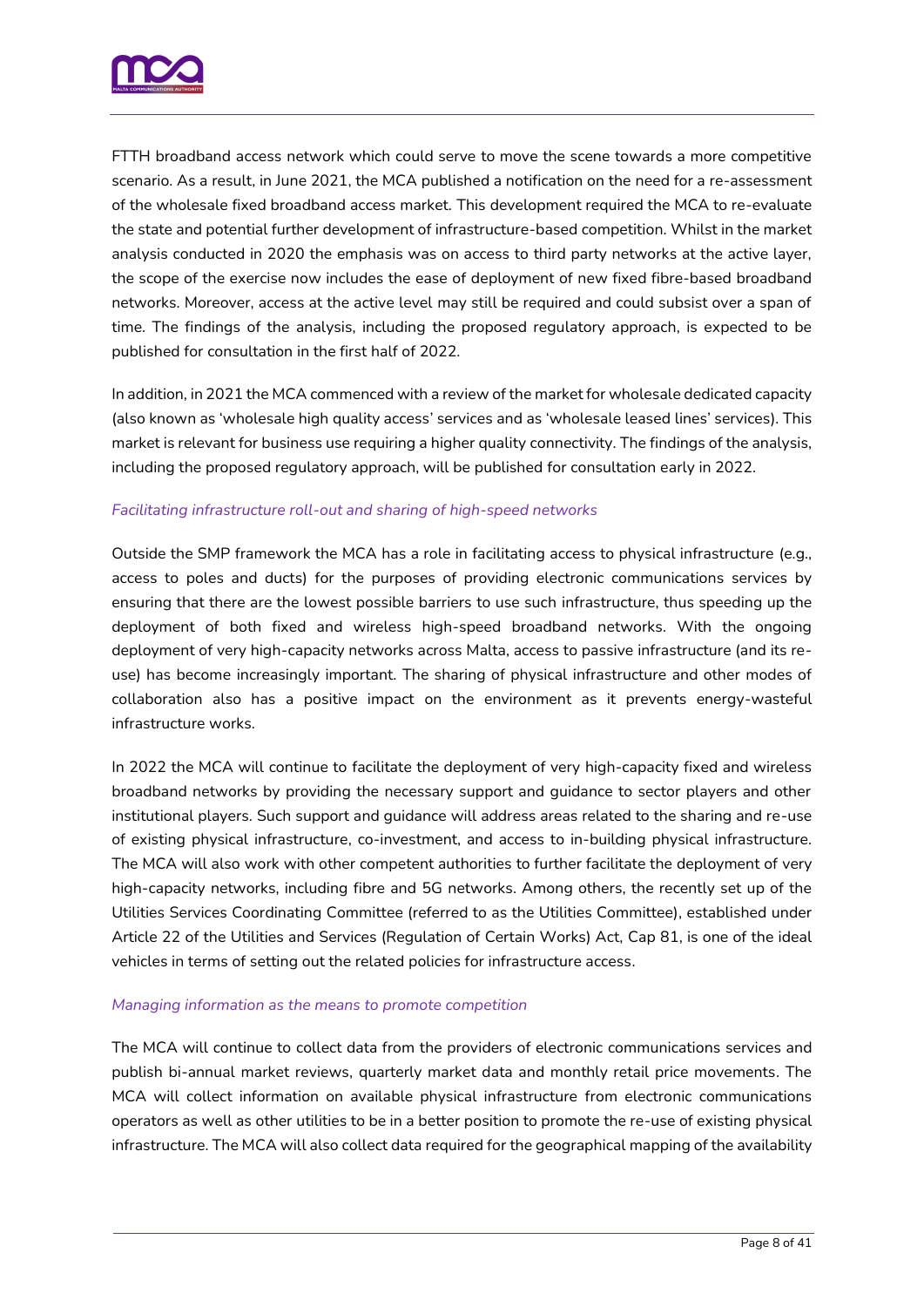

of broadband networks and services across Malta (Strategic Objective 3: Maintaining open, safe and secure electronic communications).

The data collected from the providers of electronic communications services is vital in supporting the MCA's regulatory decisions that serve to promote and safeguard competition. The information collected is also a valuable tool in empowering end-users to make informed choices (Strategic Objective 2: Ensuring that electronic communications undertakings provide a transparent, quality service to users in line with incumbent social obligations).

This activity is supplemented by public and business perception surveys. The results of these surveys serve as an additional input to the shaping of regulatory decisions and indicate how consumers' preferences, behaviours and perceptions of electronic communications services are changing over time. In 2022 the MCA will commence a new round of consumer and business perception surveys across all the electronic communications markets. The MCA will also conduct a research study to assess the overall value and quality of service level satisfaction amongst users of electronic communications services.

#### *Managing the compliance framework*

In addition to promoting competition and consumer choice in electronic communications markets through the SMP framework and in facilitating the sharing of infrastructure, the MCA ensures efficient and effective use of radio spectrum and numbering resources. Radio spectrum and numbering resources are essential inputs for the provision of electronic communications services. The efficient management of radio spectrum (Strategic Objective 4: Maximising the potential of radio spectrum) and numbering resources facilitate competition, enhances connectivity and promotes efficient investment.

The MCA will continue to manage Malta's numbering plan by allocating numbers to service providers for new [e.g., Internet of Things (IoT) technologies] and existing services, and by monitoring their utilisation to ensure efficient use of numbers. The MCA will also continue to ensure that all end-users who so request can retain their number(s) independently of the undertaking providing the service.

Effective competition depends not just on supply-side considerations relating to the ease of entry to markets or on the availability of spectrum and numbering resources. Effective competition also depends on demand-side factors, such as the ability and willingness of customers to switch easily in response to a better deal in the marketplace, whether switching to another supplier or switching to another offer or bundle provided by their existing supplier. In helping customers make informed choices, price is an important factor in choosing a service, but once customers have settled on the price they want the best quality available at that price. Monitoring and publishing quality levels not only safeguards consumers' welfare but also serves to ensure fair and dynamic competition. The MCA's objective to protect and inform consumers so that they can choose and use electronic communications services is discussed under Strategic Objective 2.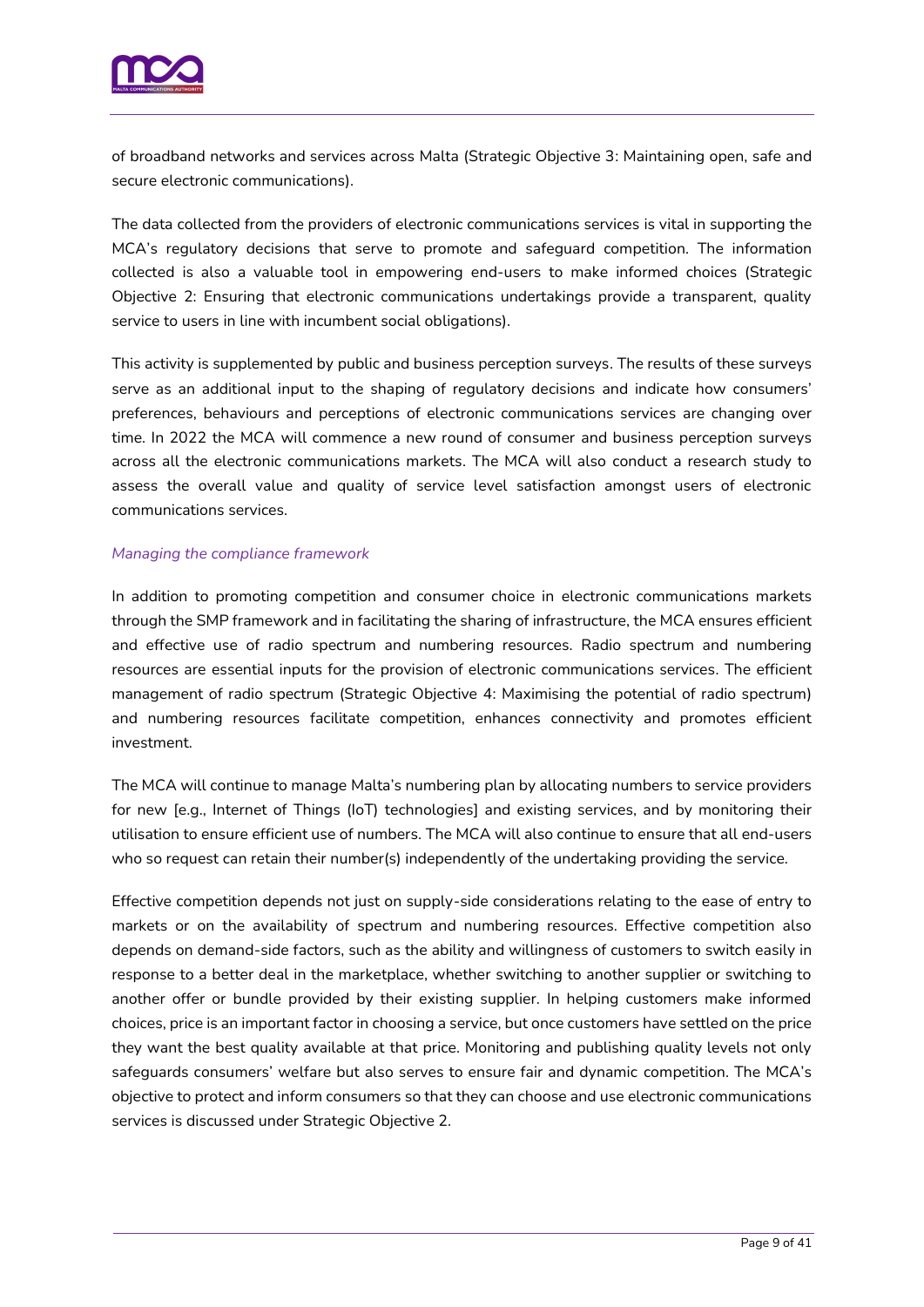

| Priority Programme of Works 2022 - Strategic Objective 1                                                                |                                                                                                                                                                                                                                                                                         |  |
|-------------------------------------------------------------------------------------------------------------------------|-----------------------------------------------------------------------------------------------------------------------------------------------------------------------------------------------------------------------------------------------------------------------------------------|--|
| <b>Project / Activity</b>                                                                                               | <b>Planned Output</b>                                                                                                                                                                                                                                                                   |  |
|                                                                                                                         |                                                                                                                                                                                                                                                                                         |  |
| Wholesale local access provided at a fixed<br>location (Market 1) - Market review and analysis                          | Statement on the analysis of the market<br>-<br>(Q4/2021)<br>Public consultation<br>Notification of draft Decision to the European<br>Commission<br>Report on Consultation / Decision                                                                                                   |  |
| Wholesale dedicated capacity (Market 2) - Market<br>review and analysis                                                 | Public consultation<br>$\overline{\phantom{a}}$<br>Notification of draft Decision to the European<br>Commission<br>Report on Consultation / Decision                                                                                                                                    |  |
| Monitoring GO's VULA Reference Offer (RO)                                                                               | Monitoring of the VULA Reference Offer<br>$\overline{a}$<br>Monitoring of VULA service level agreements<br>Review of revisions to wholesale charges (as<br>necessary)                                                                                                                   |  |
| Facilitating sharing of physical infrastructure                                                                         | Guidance on access to physical infrastructure<br>$\overline{\phantom{a}}$<br>and access to in-building physical<br>infrastructure to operators<br>Mediation services to facilitate agreement on<br>$\qquad \qquad -$<br>issues related to physical infrastructure access<br>and pricing |  |
| <b>Consumer Perception Surveys</b><br>(Mobile Telephony, Fixed Telephony, Fixed<br>Broadband, Broadcasting and Bundles) | Review and update consumer perception<br>surveys<br>Commence field work<br>Analysis of survey findings and publication                                                                                                                                                                  |  |
| <b>Business Perception Survey</b><br>(Mobile Telephony, Fixed Telephony,<br><b>Business</b><br>connectivity, Broadband) | Review and update business perception<br>$\overline{a}$<br>survey and commence field work<br>Analysis of survey findings and publication<br>$\overline{a}$                                                                                                                              |  |
| Informing stakeholders on key data and trends in<br>the electronic communications sector                                | Publication of bi-annual market review report<br>(July - December 2021 / January - June 2022)<br>Publication of quarterly data report sheets<br>$\qquad \qquad -$<br>Publication of a quarterly pricing bulletin                                                                        |  |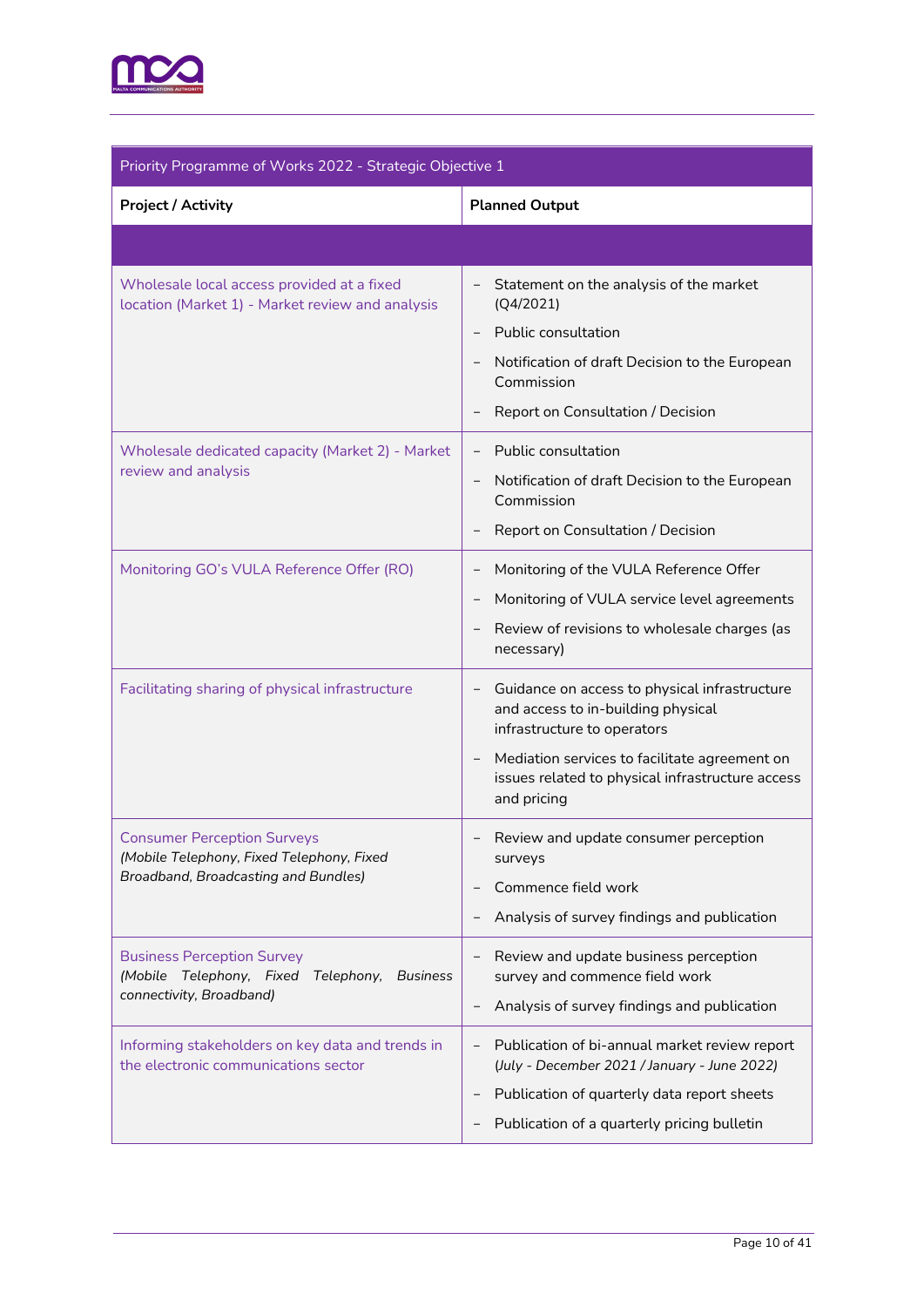

Strategic Objective 2 - Ensuring that electronic communications undertakings provide a transparent, quality service to users in line with incumbent social obligations

#### *Overview*

While digital innovation and competition helps to deliver widespread, value-for-money, and good quality electronic communications services for consumers, competition cannot deliver this alone. The MCA will continue to focus its work on empowering consumers by providing clear information on their rights and in assisting them in making better informed choices in their use of electronic communications services. The MCA will ensure that end-users can shop around with confidence, switch easily, and are treated fairly. The MCA will also continue to ensure that public electronic communications providers provide transparent, value-for-money and quality services to users.

# *Enhancing quality in the provision of publicly available electronic communications services via effective monitoring tools*

In 2021 the MCA consulted on the QoS parameters to be measured by internet access service providers and publicly available interpersonal communications providers, in line with the principles and obligations set out in the EECC. The MCA intends to publish its decision on the measurement and publication of QoS related information across all publicly available electronic communications services in the first half of 2022. The information will ensure that people and businesses have the right information to make informed decisions about the electronic communications services best for them.

In 2022 the MCA will update its QoS monitoring mechanisms for mobile broadband services so that consumers can check the claims made by operators about the quality of their services. In addition, the MCA will conduct a research study to assess the overall value and quality of service level satisfaction amongst users of electronic communications services. The monitoring of user quality of experience in the use of electronic communications services is a valuable indicator of actual quality of service. This study will enable the MCA to gain further insight with regards to which areas may require further regulatory intervention and/or end-user education.

#### *Improving the MCA's capabilities vis-à-vis consumer protection*

Beyond being aware of the service that consumers are actually receiving, end-users of electronic communications services have a right to protection with respect to subscriber contracts. Contracts are an important tool for end-users of electronic communications services to ensure transparency of information and legal certainty. In 2021 the MCA finalised a review of existing decisions regarding end-user rights (such a switching and contract duration and termination) and relating to consumer contracts, providing further protection to consumers in line with the principles and obligations set out in the EECC and transposed into national law. The findings, including the proposed regulatory approach, will be published for consultation early in 2022.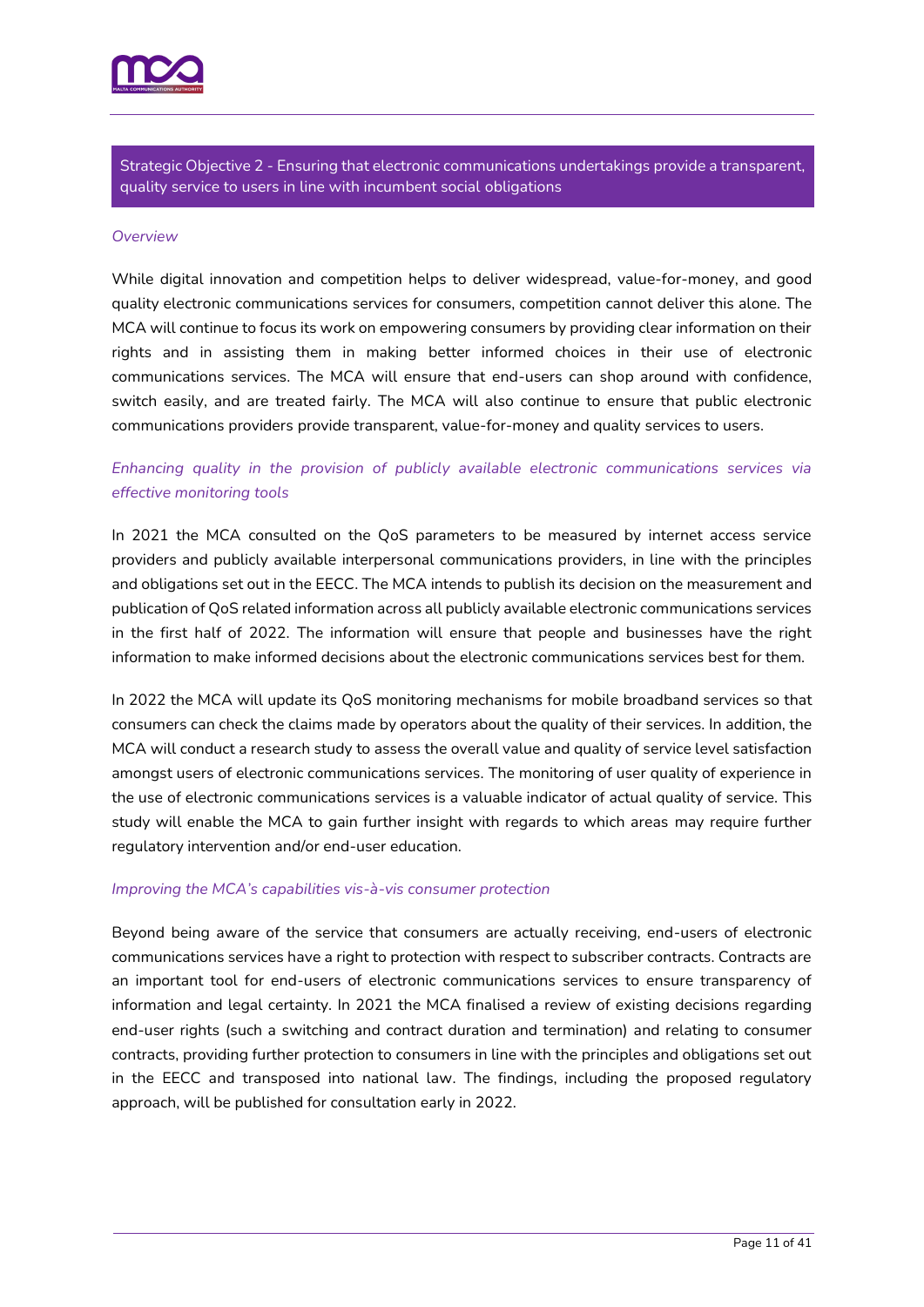

*Ensuring universal access to voice communications services and an adequate broadband internet access service* 

In March 2021, the MCA published an interim decision on universal service obligations (USO) of electronic communications services whereby a number of legacy services (public call boxes, facsimile communications services, and the provision of fixed prepaid telephony services from a fixed location) were removed from the USO. The interim decision also confirmed the availability of voice communications services and of a broadband internet access service at a fixed location as a universal service. In addition, in October 2021 following the transposition of the EECC, the MCA published its decision on the minimum functional characteristics of an adequate broadband internet access service and the procedure for ensuring the availability of an adequate broadband internet access service, including the underlying connection, at a fixed location.

In 2022 the MCA will consult on a revised version of its interim USO Decision in order to align it with the transposition of the EECC into national law. In addition, the MCA will monitor any issues with the availability of voice communications services and an adequate broadband internet access service, alongside with understanding how people's connectivity needs are evolving. The MCA will also assess any claim for funding of the net-cost incurred in the provision of the USO by a designated operator.

#### *Updating 'Must Carry' rules for TV channels qualified as meeting General Interest Objectives*

'Must carry' obligations are subject to periodic review in order to keep them up to date with technological and market evolution. In 2022 the MCA will finalise a review of 'must carry' obligations for the transmission of general interest television broadcast channels<sup>7</sup> on undertakings providing electronic communications networks and services used for the distribution of television broadcast channels to the public. 'Must carry' obligations apply in those cases where a significant number of end-users of such networks and services use them as their principal means to receive television broadcast channels. The last review was carried out in 2017 whereby Melita's Cable TV network and GO's IPTV network are subject to 'must carry' obligations.

#### *Improving consumer awareness*

*Consumer awareness on fixed and mobile products and services* - The MCA will, via its online service comparison portal, [Telecosts,](https://www.telecosts.com/) continue to promote transparency by providing consumers with the necessary tools to ensure that they are aware of alternative suppliers and services so that they can easily compare information on prices, service characteristics and quality. The MCA will, via its website, consumer guides and the use of social media, continuously update information available to consumers on how to get the best from electronic communications services. In addition, the MCA will continue to report on pricing trends in fixed and mobile services. This includes a review of the prices available to consumers buying different types of services and a summary of what, on average, consumers are

<sup>7</sup> The Broadcasting Authority (BA) has determined eight local TV broadcast channels qualified as meeting GIOs: TVM, TVM News+, Parliament TV, Living, Net TV, One TV, Smash TV and Xejk.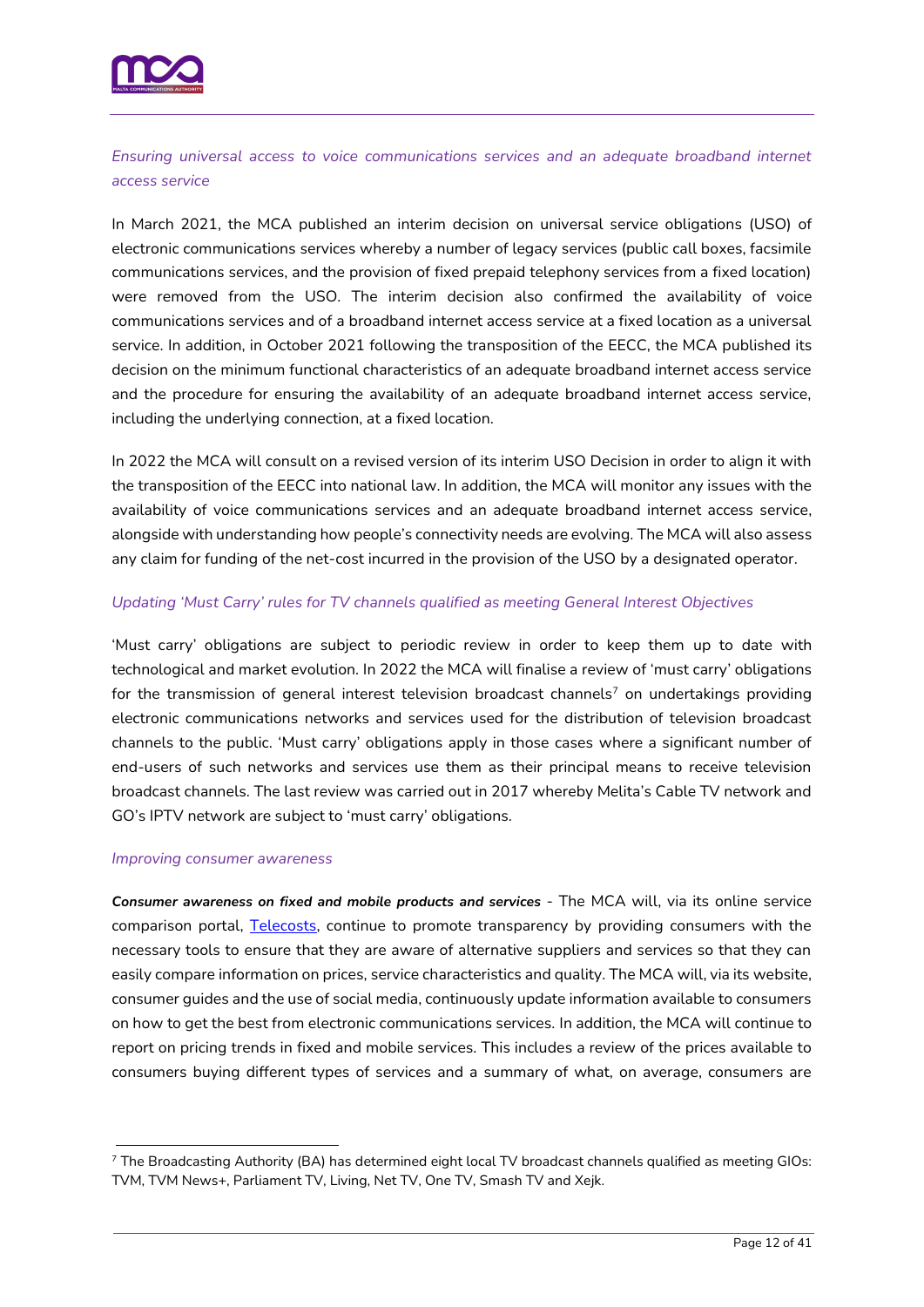

paying. It will also look at tariff structures and how discounted prices vary from standard or 'list' prices, as well as the difference between in-contract and out-of-contract prices.

*Operator contracts* - The MCA will continue to monitor the contractual obligations of all electronic communications operators to ensure that they are in line with the new rules reflected in legislation, resulting from the transposition of the EECC. The MCA will ensure that such contracts provide clear and relevant information helping users to take informed and correct decisions when acquiring electronic communications services (both as standalone and as a bundle).

*Termination of contracts and switching providers -* The MCA will continue to monitor inter-operator porting and switching processes, and the extent to which they promote good consumer and competition outcomes. In addition, the MCA will continue to monitor and assess the cancellation and termination arrangements of electronic communications service providers (after or during the initial commitment period), and the impact these have on consumers' ability to exit their service contract quickly, conveniently and without error.

**Mobile roaming rules** - The MCA will continue to monitor compliance with the roaming rules<sup>8</sup> including through consumer complaints and engage with stakeholders if compliance concerns arise and where appropriate take enforcement action. The current EU Roaming Regulation expires in June 2022. The European Commission's legislative proposal of the 24<sup>th</sup> February 2021 to recast the EU Roaming Regulation will extend the current provisions by another decade until June 2032. The main amendments include a further lowering of the wholesale roaming caps, an obligation on roaming providers to offer their roaming customers the same quality of service as at home "to the extent technically feasible" and more transparency on access to emergency services and the cost of accessing value-added services when roaming. The MCA will ensure that operators implement the new provisions established in the review of the EU Roaming Regulation which will come into force on 1<sup>st</sup> July 2022.

*Ensuring consumer rights and customer service -* The MCA will continue to ensure that electronic communications service providers uphold the rights of their customers and deliver acceptable levels of customer service. The MCA will continue to handle and resolve complaints it receives from customers of service providers. The MCA also plans to take on the role as an Alternative Dispute Resolution (ADR) entity in line with the EECC with a view to resolving disputes between providers and consumers.

<sup>&</sup>lt;sup>8</sup> Since 15<sup>th</sup> June 2017 consumers who have roaming services have been able to use their phone abroad within the EU for no extra charge, subject to certain safeguards.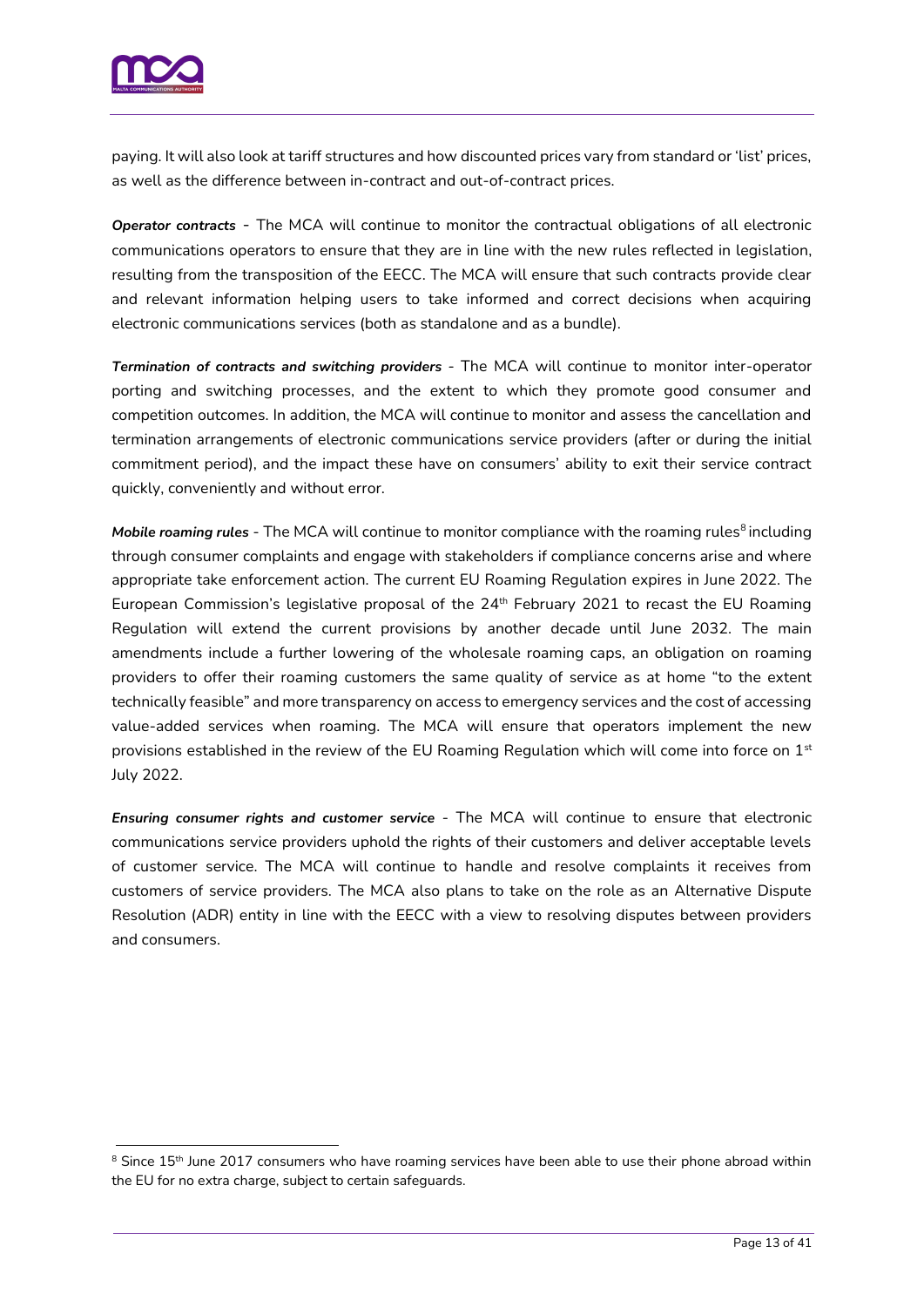

| Priority Programme of Works 2022 - Strategic Objective 2                                    |                                                                                                                                                                                                    |  |
|---------------------------------------------------------------------------------------------|----------------------------------------------------------------------------------------------------------------------------------------------------------------------------------------------------|--|
| <b>Project / Activity</b>                                                                   | <b>Planned Output</b>                                                                                                                                                                              |  |
|                                                                                             |                                                                                                                                                                                                    |  |
| QoS framework for providers of publicly available<br>electronic communications services     | Report on consultation / Decision<br>Implementation of QoS framework (monitoring<br>publication of QoS measurements, QoS<br>comparative information via Telecosts.com<br>portal)                   |  |
| <b>QoS Oversight</b>                                                                        | Public consultation on the measurement of<br>mobile broadband QoS<br>Report on consultation / Decision                                                                                             |  |
| <b>Study on Quality of Experience (QoE)</b>                                                 | Commence study of QoE<br>Analyse results and identify any areas of<br>concern<br>Publish results                                                                                                   |  |
| Review of subscribers' contract related decisions                                           | Public consultation<br>Report on consultation / Decision                                                                                                                                           |  |
| Updating the 2021 interim Decision on Universal<br><b>Service Obligations / Designation</b> | Public consultation<br>$\overline{\phantom{a}}$<br>Report on consultation / Decision<br>Call for expression of interest, as applicable<br>Designation/s of universal services, as<br>applicable    |  |
| Review of GO's claim for funding the net cost<br>incurred to provide the USO                | Assessment of GO's funding claim for the year<br>2018<br>Decision on GO's funding claim and source of<br>funding                                                                                   |  |
| Review of 'must carry' obligations                                                          | Public consultation<br>Report on consultation / Decision                                                                                                                                           |  |
| Management of the Service Comparison Portal -<br><b>Telecosts</b>                           | Maintaining the Service Comparison Portal -<br>electronic communications services / packages<br>(including prices and quality of service)<br>Ongoing promotion of the Service Comparison<br>Portal |  |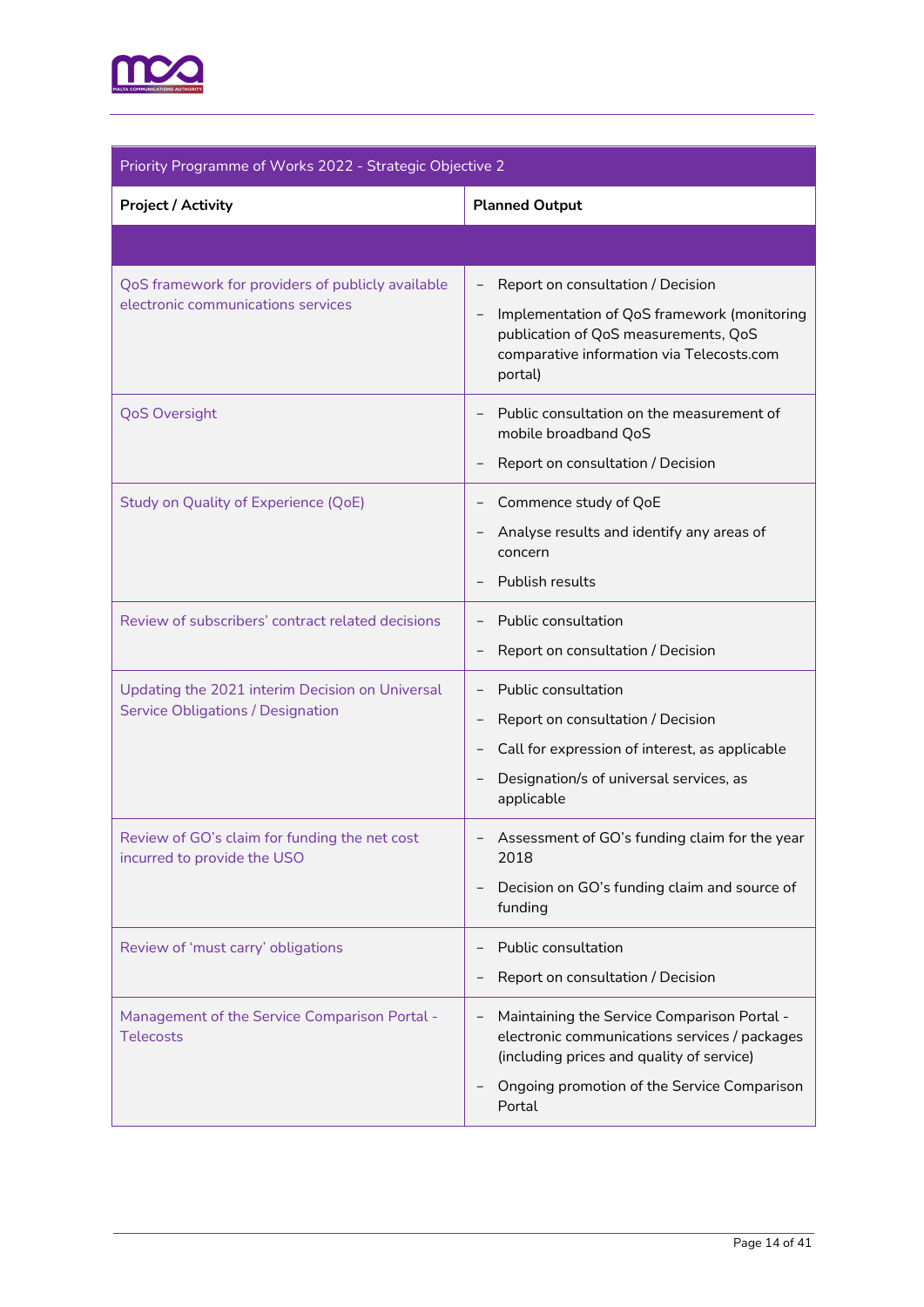

#### Strategic Objective 3 - Maintaining open, safe and secure electronic communications

#### *Overview*

The presence of multiple very high-speed electronic communications networks in Malta is good news from the angle of resiliency and redundancy. The robustness of public electronic communications networks also depends on the attainable levels of cyber-security. The ever-increasing dependency on electronic communications networks and services by citizens and businesses makes it imperative that various electronic communications networks available to the public are reliable and resilient. The increasing dependency on electronic communications services also raises more opportunities for cyber-attacks. The MCA will continue working with industry to ensure that Malta's vital electronic communications networks and services are open, safe, secure and resilient.

#### *Building necessary network and cyber-security capacity*

The MCA will continue to ensure that the various providers of public electronic communications networks and publicly available electronic communications services in Malta manage security risks posed to the security of networks and services and provide appropriate levels of resilience. The MCA will continue to work with the European Commission and  $ENISA<sup>9</sup>$  to implement mitigating measures to address 5G cybersecurity risks.<sup>10</sup> In view of the 5G network deployments in Malta the MCA will, in 2022, embark on a 5G risk assessment, identifying any associated risks and mitigation measures accordingly.

In 2021 the MCA finalised a review of the minimum security and integrity requirements and reporting obligations of public electronic communications network and service providers in line with the provisions of the EECC transposed into national law. The review will provide further clarity on what is expected of the providers. Moreover, the establishment of the security and reporting measures will facilitate future actions that the MCA may need to take in case of operators who are not compliant with the legal requirements. The MCA plans to publish for consultation the review of the minimum security and integrity requirements and reporting obligations in the first half of 2022.

The MCA also intends to set up a national emergency telecommunications plan that sets out a strategy to ensure communications availability during the disaster mitigation, preparedness, response, and recovery phases, by promoting coordination across all levels of government, between public and private organizations, and within communities at risk.

#### *Analysing net neutrality practices*

The MCA will continue to closely monitor and ensure compliance by the operators with net neutrality principles, taking utmost account of BEREC<sup>11</sup> guidelines, in order to safeguard equal and non-

<sup>&</sup>lt;sup>9</sup> The European Union Agency for Cybersecurity (ENISA).

<sup>&</sup>lt;sup>10</sup> EU toolbox on 5G cybersecurity and the secure 5G deployment.

<sup>&</sup>lt;sup>11</sup> The Body of European Regulators for Electronic Communications (BEREC).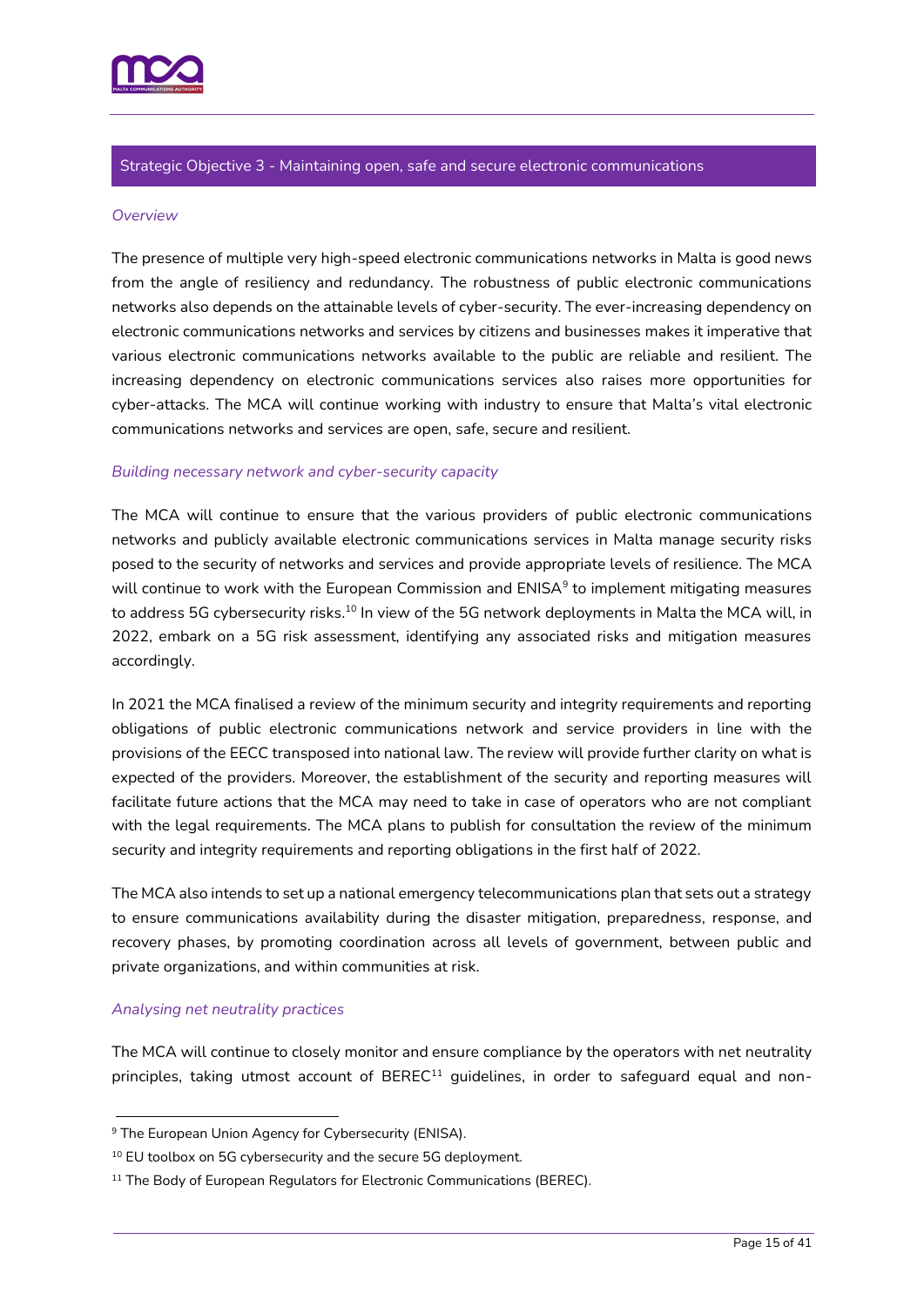

discriminatory treatment of traffic in the provision of internet access services and related end-user rights. The MCA will continue to publish its annual report regarding its monitoring and findings. In 2022 the MCA will contribute to BEREC's work to update the net neutrality guidelines to take into consideration the Court of Justice of the EU (CJEU) ruling that zero-rating<sup>12</sup> tariff options are generally incompatible with EU rules on net neutrality.

#### *Monitoring security, safety and integrity of public fixed and mobile networks*

The MCA ensures that operators take appropriate measures to ensure the integrity and security of their networks and services in line with the established technical guidelines issued by ENISA. The MCA also ensures that incidents on network failures above a certain threshold are reported to the MCA. The MCA will continue to follow up any incidents of concern in order to understand their cause, the appropriateness of the operator's response, and the steps that have been taken to minimise the risk of recurrence. On an annual basis the MCA reports any severe incidents to ENISA together with the action taken.

The MCA will continue to work closely with the Ministry for Home Affairs, National Security and Local Enforcement (MHAS), the Critical Information Infrastructure Protection (CIIP) Unit within the Critical Infrastructure Protection Directorate (CIPD), the Office of the Information and Data Protection Commission (IDPC), Malta Security Services (MSS) and the police on matters related to cyber-security. The MCA will also continue to provide advice to Government on the review of the EU Directive on security of networks and information systems (referred to as the NIS2 Directive) regarding security aspects related to the sectors regulated by the MCA.

The MCA will continue its routine monitoring of electronic magnetic field (EMF) emissions with a view to ensuring that levels of electromagnetic radiation do not exceed the levels established by the International Commission of non-Ionising Radiation Protection (ICNIRP), which are also endorsed by the World Health Organisation (WHO). In addition, the MCA will maintain ongoing liaison with the department responsible for environmental health on EMF related issues and will continue with its EMF auditing programme.

#### *Participating in the EU and global Internet Governance Fora*

The EU and global Internet Governance fora serve to bring people together from various stakeholder groups as equals, in discussions on public policy issues relating to the Internet. In 2022 the MCA will continue to contribute to the EU and global Internet Governance fora dealing with matters relating to: data governance; safety, security, stability and resilience; and digital inclusion.

<sup>&</sup>lt;sup>12</sup> Zero-rating is a commercial practice which allows customers who subscribe to an internet access service to access certain online content (music, video, gaming etc.), or a certain type of service (e.g., email or browsing) for free or without this usage counting towards their data allowance.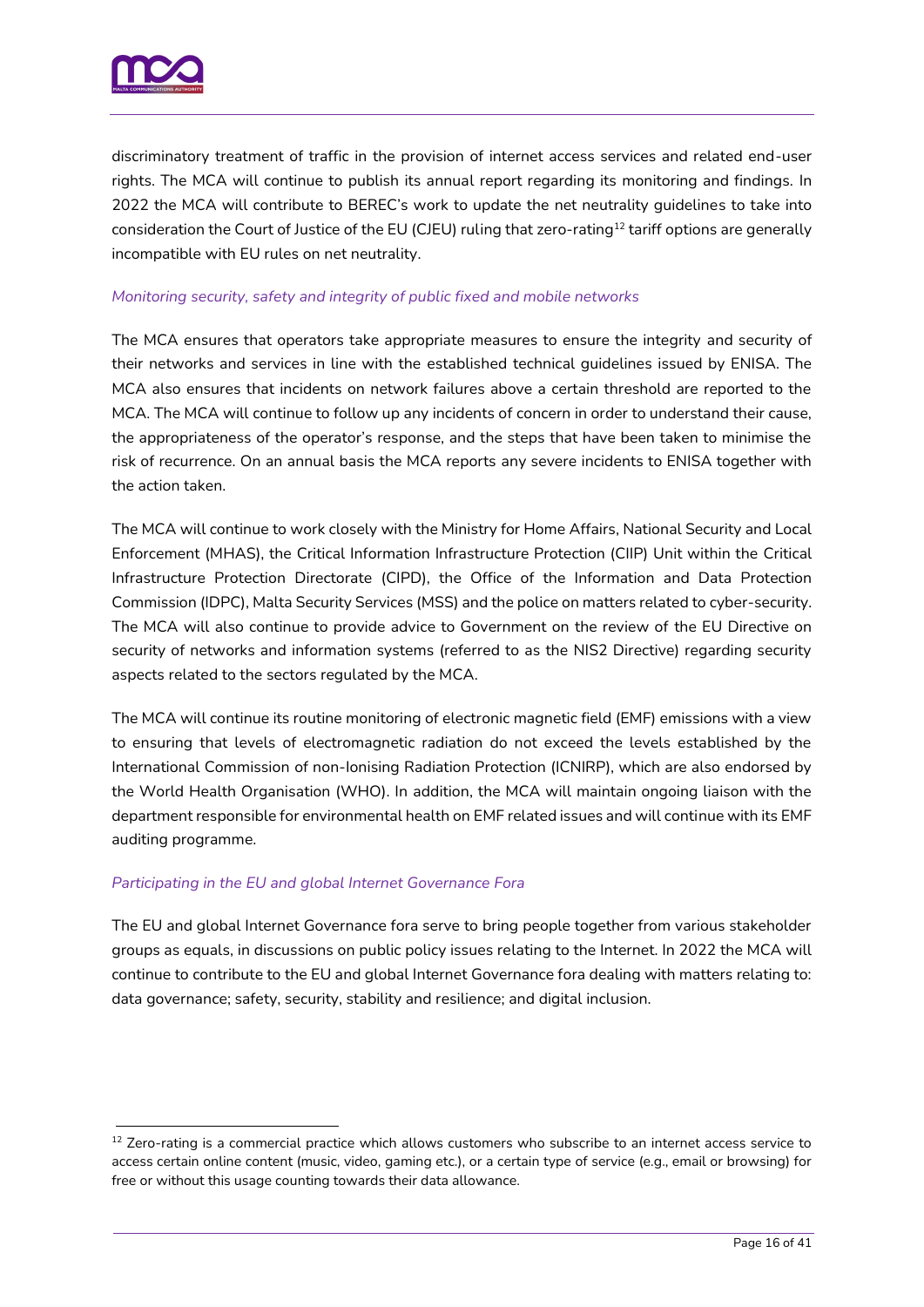

#### *Mapping broadband services as an information tool relative to broadband network capabilities*

The MCA will continue with the exercise leading to the mapping of information on the available fixed and mobile electronic communications networks and services across Malta. Such a platform is intended to, among others, enable consumers to be in a position to check coverage and availability of fixed and wireless broadband infrastructures, information on the operators, service and technology availability, available bandwidths and quality of public electronic communications networks and services. The mapping of broadband networks will also assist the MCA in ensuring that both physical and spectrum related infrastructure is effective, robust, resilient and future-proof. This initiative is also intended to implement the obligations emerging from the EECC on the mapping of the reach of electronic communications networks capable of delivering broadband services. The broadband mapping project is planned to be completed in 2023.

| Priority Programme of Works 2022 - Strategic Objective 3                   |                                                                                                                                                                                                                                                                                                                                                            |  |
|----------------------------------------------------------------------------|------------------------------------------------------------------------------------------------------------------------------------------------------------------------------------------------------------------------------------------------------------------------------------------------------------------------------------------------------------|--|
| <b>Project / Activity</b>                                                  | <b>Planned Output</b>                                                                                                                                                                                                                                                                                                                                      |  |
|                                                                            |                                                                                                                                                                                                                                                                                                                                                            |  |
| <b>Cyber-security of 5G Networks</b>                                       | Implementation of respective security<br>instruments as identified within the EU 5G<br>Cyber-Security Toolbox.<br>Carry out a 5G risk assessment<br>-<br>Continuous analysis of the respective security<br>measures as adopted in Malta                                                                                                                    |  |
| Network security and integrity guidelines                                  | Public consultation on the minimum security<br>and integrity requirements<br>Response to consultation / Decision<br>Implementation of incident reporting platform<br>Security audit of the public electronic<br>$\overline{\phantom{a}}$<br>communications networks and service providers<br>to assess measures taken to comply with<br>obligations (2023) |  |
| Notification requirements related to security and<br>integrity of networks | Monitor operator reports on integrity and<br>$\qquad \qquad -$<br>security incidents<br>Report on severe incidents to ENISA and the<br>action taken                                                                                                                                                                                                        |  |
| Net Neutrality - Compliance and Reporting                                  | Monitoring of the product offers by internet<br>$\qquad \qquad -$<br>access service providers<br>Annual report on the MCA's activities                                                                                                                                                                                                                     |  |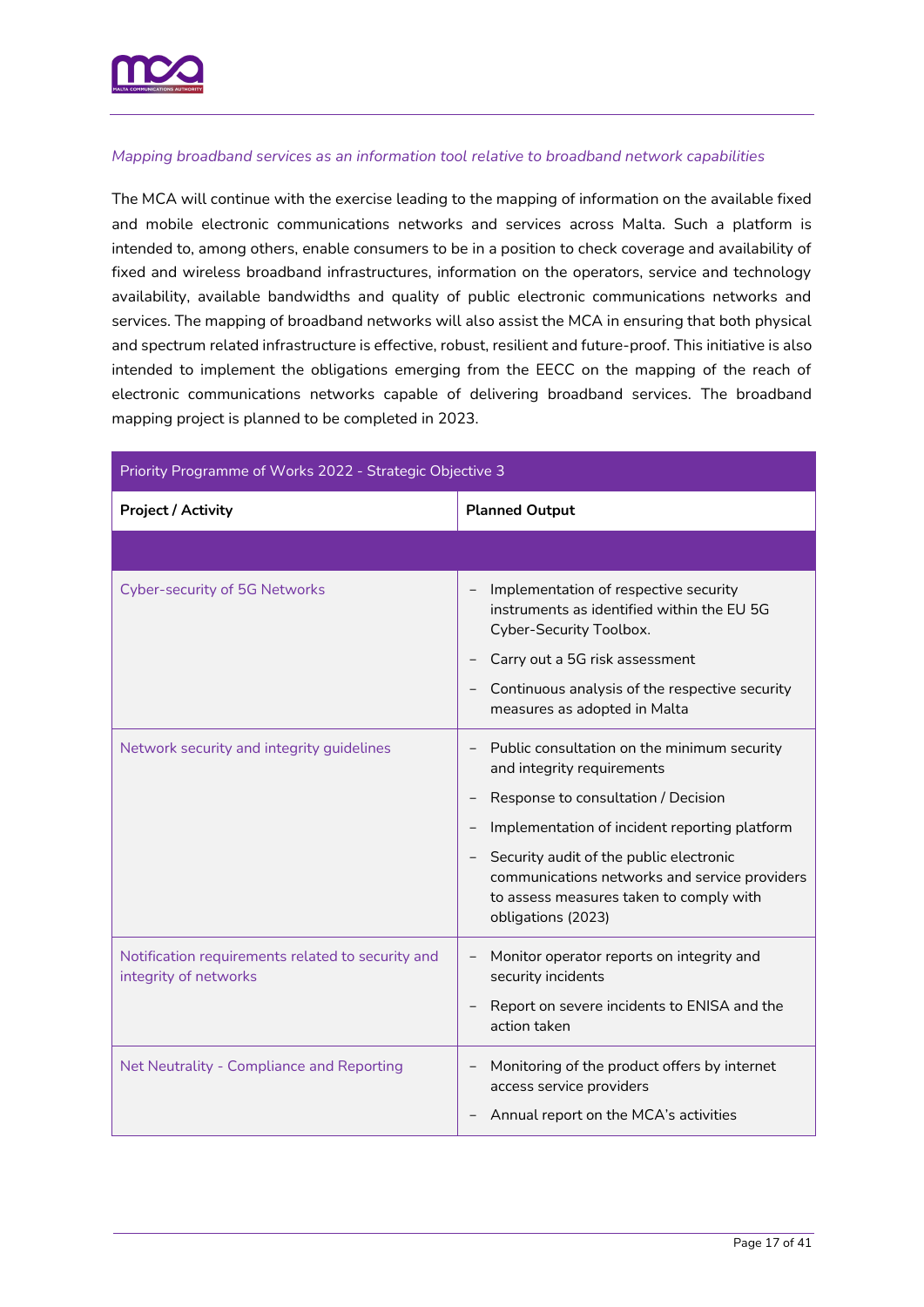

| Priority Programme of Works 2022 - Strategic Objective 3 |                                                                                 |  |
|----------------------------------------------------------|---------------------------------------------------------------------------------|--|
| <b>Project / Activity</b>                                | <b>Planned Output</b>                                                           |  |
| Internet Governance Fora                                 | Participation and contribution to the EU and<br>global Internet Governance Fora |  |
| Mapping - Broadband Infrastructure and Services          | Identification of a mapping solution                                            |  |
|                                                          | Project scoping and proof of concept                                            |  |
|                                                          | Data collection processes and procedures                                        |  |
|                                                          | Implementation of proof of concept                                              |  |
|                                                          | Implementation of the broadband mapping<br>solution (2023)                      |  |
| EMF emissions - monitoring compliance                    | Audit of EMF measurements (fixed monitoring<br>and drive testing)               |  |
|                                                          | Publication of results                                                          |  |
|                                                          | Information and education campaigns                                             |  |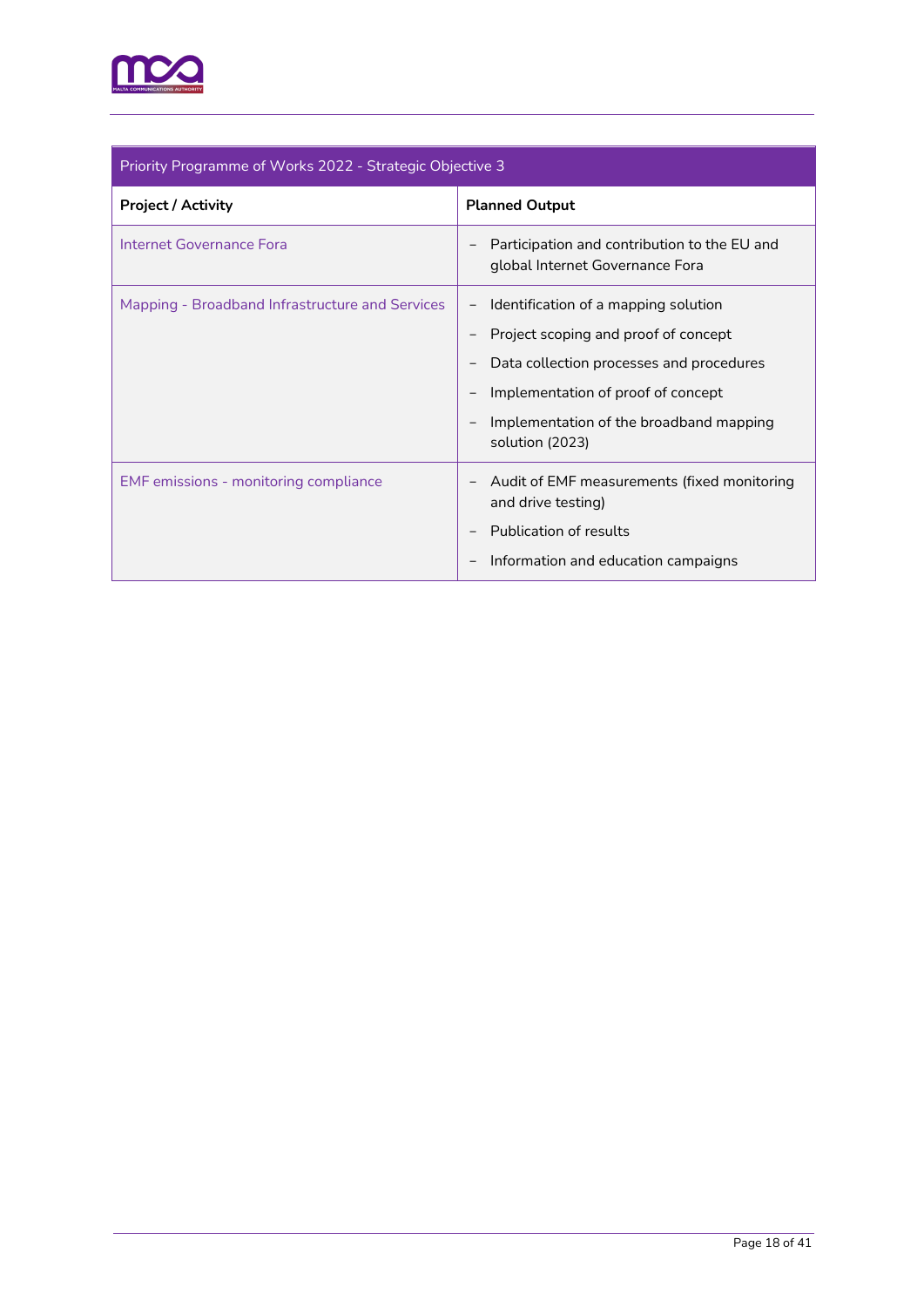

#### Strategic Objective 4 - Maximising the potential of radio spectrum

#### *Overview*

The MCA is responsible for ensuring the efficient use of the radio spectrum identified in the National Radio Frequency Plan. This includes planning for future spectrum requirements, such as for mobile broadband, fixed wireless access and wireless backhaul. Efficient use of the radio spectrum resource is a key factor in terms of delivery of electronic communications services, competition, choice and widespread availability. It also serves as a key tool in ensuring lasting efficiency, quality, safety and environmental awareness in electronic communications service delivery. The MCA ensures that sufficient radio spectrum is made available for new wireless technologies in order to facilitate the deployment of new and innovative services and to address the rapidly evolving demand for wireless connectivity. The MCA also monitors spectrum usage in Malta, including the enforcement of authorisation conditions.

#### *Readying of additional spectrum for 5G use*

In 2021 the MCA finalised the regulatory framework for the deployment of next generation 5G wireless networks in the 700 MHz, 3.4 - 3.8 GHz and the 24.25 - 27.5 GHz (also referred to as 26 GHz) radio spectrum bands. This has led to three operators (Melita, Epic and GO) having a licence for the rights of use of radio spectrum in the 3.4 - 3.8 GHz band. The market has so far not expressed interest for the provision of wireless broadband services in the 700 MHz band and the 26 GHz band. Nonetheless, radio spectrum in the 700 MHz band has been licensed for the purpose of carrying out 5G trials.

With the rollout of 5G services and an increasing availability and take-up of 5G enabled devices, the capabilities of 5G networks are likely to advance further over coming years. 5G technology has the potential to enhance delivery of current wireless broadband applications, such as mobile broadband and fixed wireless access (FWA), and to open possibilities for new applications and use cases, such as private networks. In 2022 the MCA will further develop the licensing framework of the 26 GHz band, and other relevant bands allocated for 5G, to facilitate their use for new applications and use cases.

In 2022 the MCA will lay down the reassignment framework for the rights of use of the 2.1 GHz band currently assigned to Epic, GO and Melita for the provision of 3G mobile services, which will expire in August 2022. The MCA will take into consideration that the 2.1 GHz band must be made available for 5G by not later than the end of 2025. In laying down the reassignment framework for the 2.1 GHz band the MCA will also take into consideration the current licences for the 900 MHz and 1800 MHz bands which will expire in 2026. The MCA will seek to understand the strategies of mobile network operators regarding the future of 2G and 3G in favour of newer and more efficient technologies which also have better green credentials. The MCA will also seek to understand the operators' plans for the deployment of new 4G and 5G voice communications services. In addition, the MCA will continue to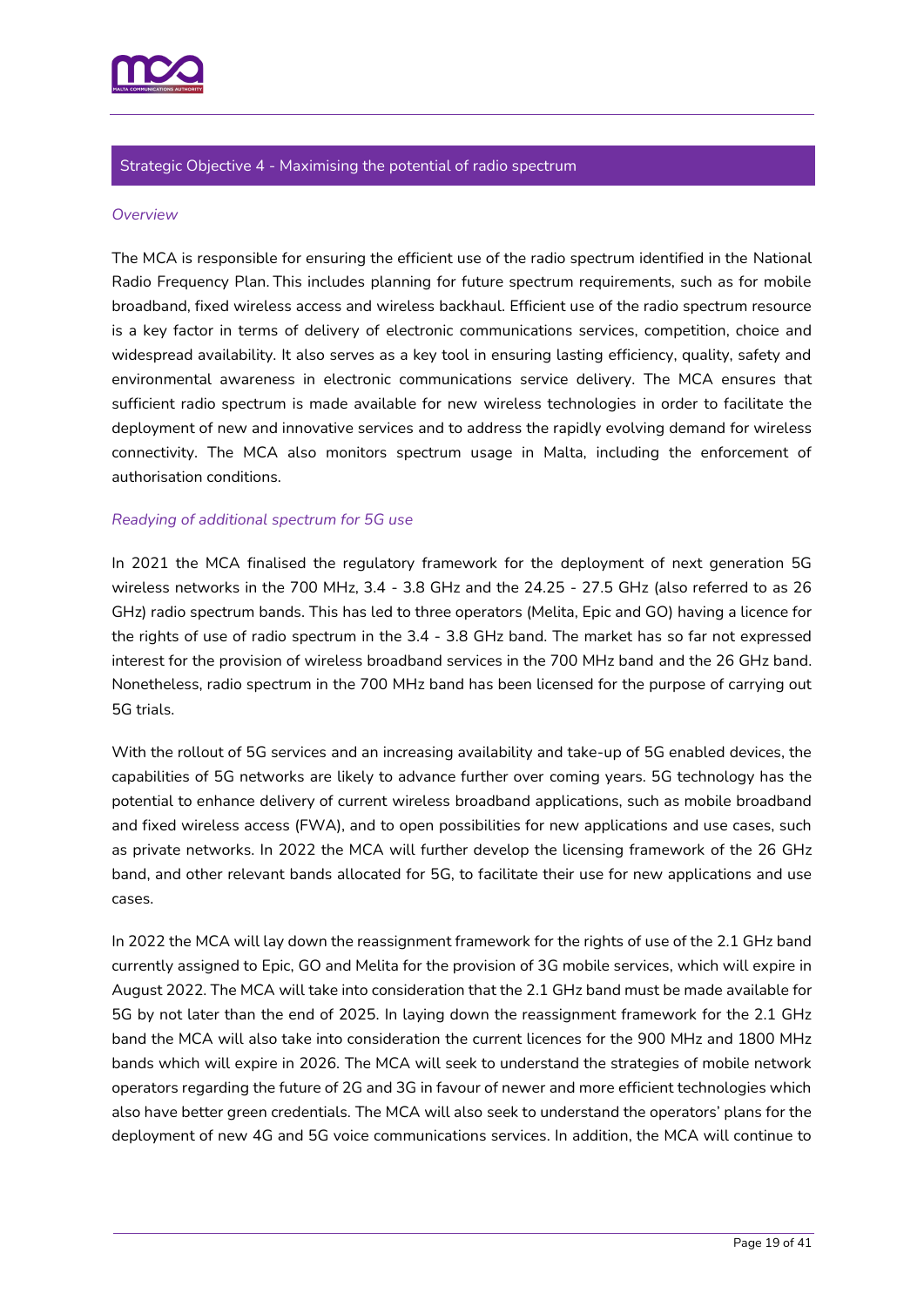

work with the European Commission to make the 900 MHz and 1800 MHz bands available for the deployment of 5G technologies.

#### *Reassignment of spectrum for Digital Audio Broadcasting*

The right of use for radio spectrum granted to Digi B Network Limited for the establishment and operation of a terrestrial digital audio broadcasting (T-DAB) network will expire in March 2022. In 2021 the MCA consulted on the reassignment framework for the rights of use spectrum for T-DAB services. The MCA will finalise the reassignment framework early in 2022 in order to ensure the continued provision of T-DAB services across Malta after the licence expiry date.

#### *Ensuring efficient and effective use of spectrum and associated radiocommunications equipment*

In 2022 the MCA will continue to enhance the radiocommunications equipment licensing regime and will examine the scope for applying further general authorisations where appropriate. The MCA will finalise a review of the licensing regime for PMSE (Programme-making and special events) service links and for Private Mobile Radio (PMR) services to ensure the efficient use of spectrum. The MCA will also finalise a review of the current licensing regime for fixed links (specifically in the case of fixed links using spectrum above 40 GHz) in order to promote the utilisation of extremely high frequency bands and at the same time facilitate base-station backhauling for the deployment of 5G networks. The MCA will also explore the possibility of implementing a digitised system for the licensing of radiocommunications equipment.

#### *Managing effectively the spectrum compliance framework*

The increasing demand for radio spectrum leads to a corresponding increase in the risk of interference. The MCA will continue to monitor the radio spectrum and take all necessary action to prevent harmful interference and to mitigate it when it occurs. Over the course of the last two years the MCA carried out a major upgrade of its radio spectrum monitoring facilities to be in a better position to plan for future assignment of radio spectrum as well as for monitoring all kinds of emissions. In 2022 the MCA will continue to enhance the effectiveness of its radio spectrum monitoring system.

#### *Reviewing the Satellite filing system*

The MCA is responsible for the management of scarce resources used by space systems and for the provision of satellite communications services. The MCA will continue to encourage satellite operators to register space resources with the ITU through Malta in line with the satellite filing framework. In 2022 the MCA will finalise a review of the satellite filing framework. In addition, the MCA will embark on an exercise to ensure that new satellite resources (i.e., radio spectrum and satellite slots) are duly registered in Malta's name under the International Telecommunication Union (ITU) Regulations.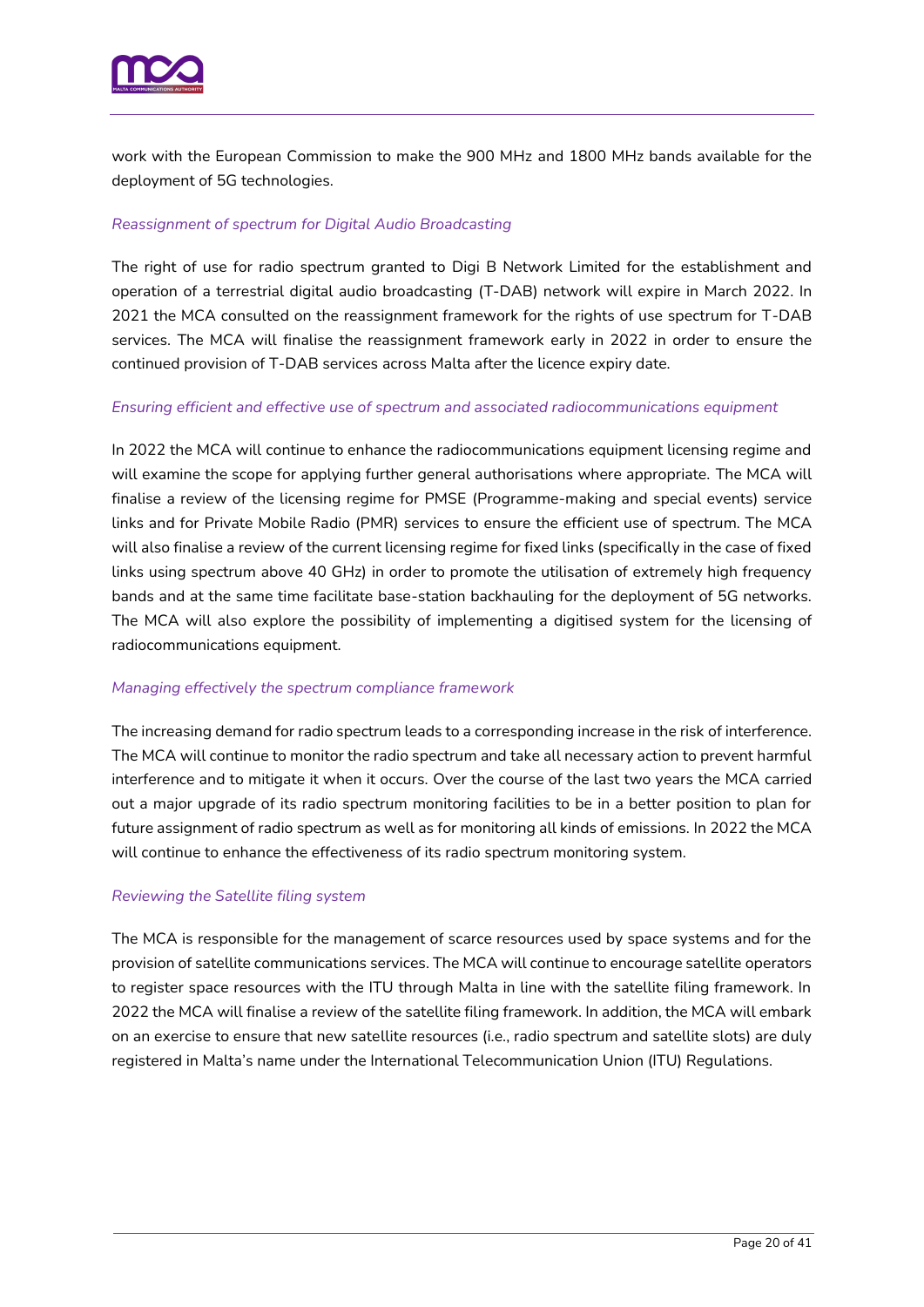

| Priority Programme of Works 2022 - Strategic Objective 4                      |                                                                                                                                                                                                                                                                                                                                                                                                         |
|-------------------------------------------------------------------------------|---------------------------------------------------------------------------------------------------------------------------------------------------------------------------------------------------------------------------------------------------------------------------------------------------------------------------------------------------------------------------------------------------------|
| <b>Project / Activity</b>                                                     | <b>Planned Output</b>                                                                                                                                                                                                                                                                                                                                                                                   |
|                                                                               |                                                                                                                                                                                                                                                                                                                                                                                                         |
| Reassignment of the rights of use of spectrum -<br>2.1 GHz band               | Consultation on the reassignment framework for<br>the 2.1 GHz radio spectrum band<br>Response to consultation / Decision on the<br>$\overline{\phantom{a}}$<br>spectrum reassignment framework                                                                                                                                                                                                          |
| Licensing framework for the 26 GHz band for<br>private networks               | Public consultation on the licensing framework<br>$\qquad \qquad -$<br>for the 26GHz band for private networks<br>Response to consultation / Decision on the<br>$\qquad \qquad -$<br>licensing framework for private networks<br>Promote the licensing regime for the rights of<br>use of spectrum in the 26 GHz band (2023)                                                                            |
| Review of 900 MHz, 1800 MHz radio spectrum<br>bands to enable 5G technologies | Contribute to discussions at the EU's Radio<br>Spectrum Committee (RSCOM) on the adoption<br>of legal acts amending the harmonised technical<br>framework for the 900 MHz and 1800 MHz<br>bands<br>Consult on the proposed revisions to the various<br>national instruments concerning the harmonised<br>900 MHz and 1800 MHz bands<br>Consultation with the holder of the rights of use<br>of spectrum |
| Reassignment of the rights of use of spectrum<br>for T-DAB services           | Public consultation (Q3/2021)<br>Response to Consultation / Decision<br>$\qquad \qquad -$<br>Spectrum assignment process and award of<br>rights of use of radio spectrum<br>Ongoing monitoring of coverage obligations                                                                                                                                                                                  |
| Review of licensing framework operating above<br>40 GHz                       | Public consultation<br>Response to Consultation / Decision on licensing<br>framework for radio links operating above 40<br>GHz                                                                                                                                                                                                                                                                          |
| Review satellite filing system                                                | Review of the procedures concerning satellite<br>filing procedures<br>Publish satellite filing procedures on MCA's<br>website                                                                                                                                                                                                                                                                           |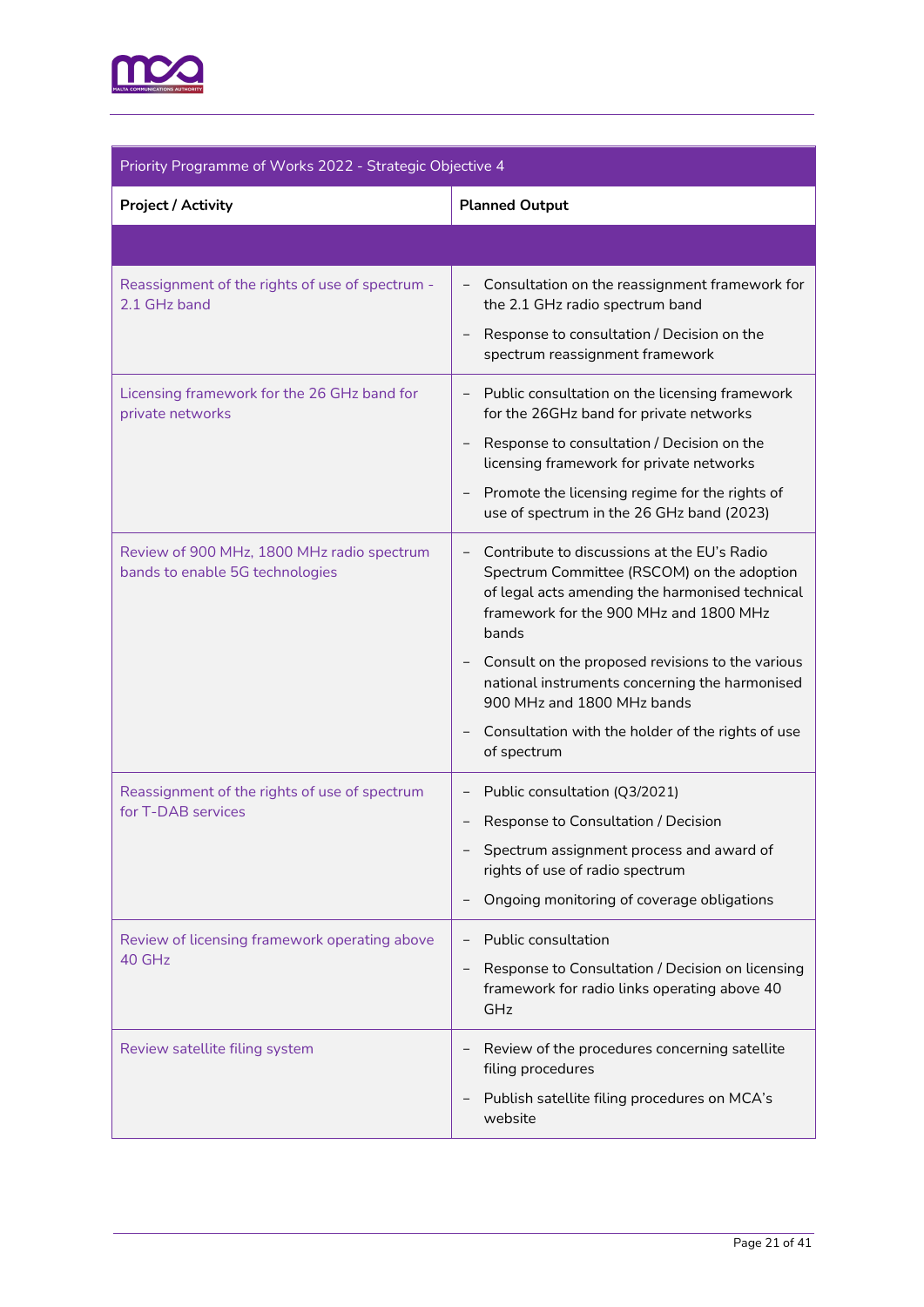

# <span id="page-21-0"></span>**2.2 Digital Services**

Strategic Objective 5 - Supervising the provision of relevant digital services

#### *Overview*

The MCA is responsible for supervising the provision of relevant digital services. The regulation of digital services is addressed through a mix of regulatory oversight and stakeholder awareness. The MCA also targets web accessibility as a means of digital inclusion.

### *Setting up capacity for Digital Services Act (DSA), Platform to Business (P2B) Regulations and the relevant parts of the Consumer Protection Cooperation (CPC) Regulation*

In 2021 the MCA was given the mandate to administer the provisions of the Platform to Business (P2B) Regulation and the EU Digital Services Act (DSA).

The P2B Regulation sets the rules aimed at creating a fair, transparent and predictable business environment for smaller businesses and traders on online platforms. In line with the Online Intermediation Services for Business Users (Enforcement Measures) Regulations, a business user can seek redress before the Civil Court if there is non-compliance by the provider of an online intermediation service with certain obligations onerous on any such provider as stated in the P2B Regulation. A designated organisation, association or public body can also apply to the Civil Court to stop or prohibit non-compliance with certain provisions of the P2B Regulation by a provider of an online intermediation service or a provider of an online search engine. In 2021 the MCA set-up the necessary internal requirements to be in a position effectively carry outs its tasks in relation to the P2B Regulation.

The DSA builds on the rules of the e-Commerce Directive and aims to create a safer and trusted online environment. The DSA, once adopted, will put in place a framework of layered responsibilities targeted at different types of services (i.e., intermediary services, hosting services, online platform services, and very large online platforms services) and a set of harmonised EU-wide asymmetric obligations to ensure transparency, accountability and regulatory oversight of the EU online space. At the same time, it will equally protect all users in the EU, with regards to safety from illegal goods, content or services, and also to their fundamental rights. In June 2021 Government designated the MCA as the Digital Services Coordinator (DSC) for the DSA which comprises the overall management of the DSA within the member state and in relation to other competent authorities that will play a part in the enforcement of the DSA when it comes into force. As the DSC the MCA will also coordinate with other DSCs in other member states and act as the sole liaison with the European Commission in relation to enforcement and advise on the application of the DSA. The DSA is currently being debated by the Council and European Parliament and is expected to be adopted and come into force in 2022. In 2022 the MCA will set-up the necessary internal requirements to be in a position to effectively carry outs its tasks in relation to the DSA, once it is adopted and comes into force.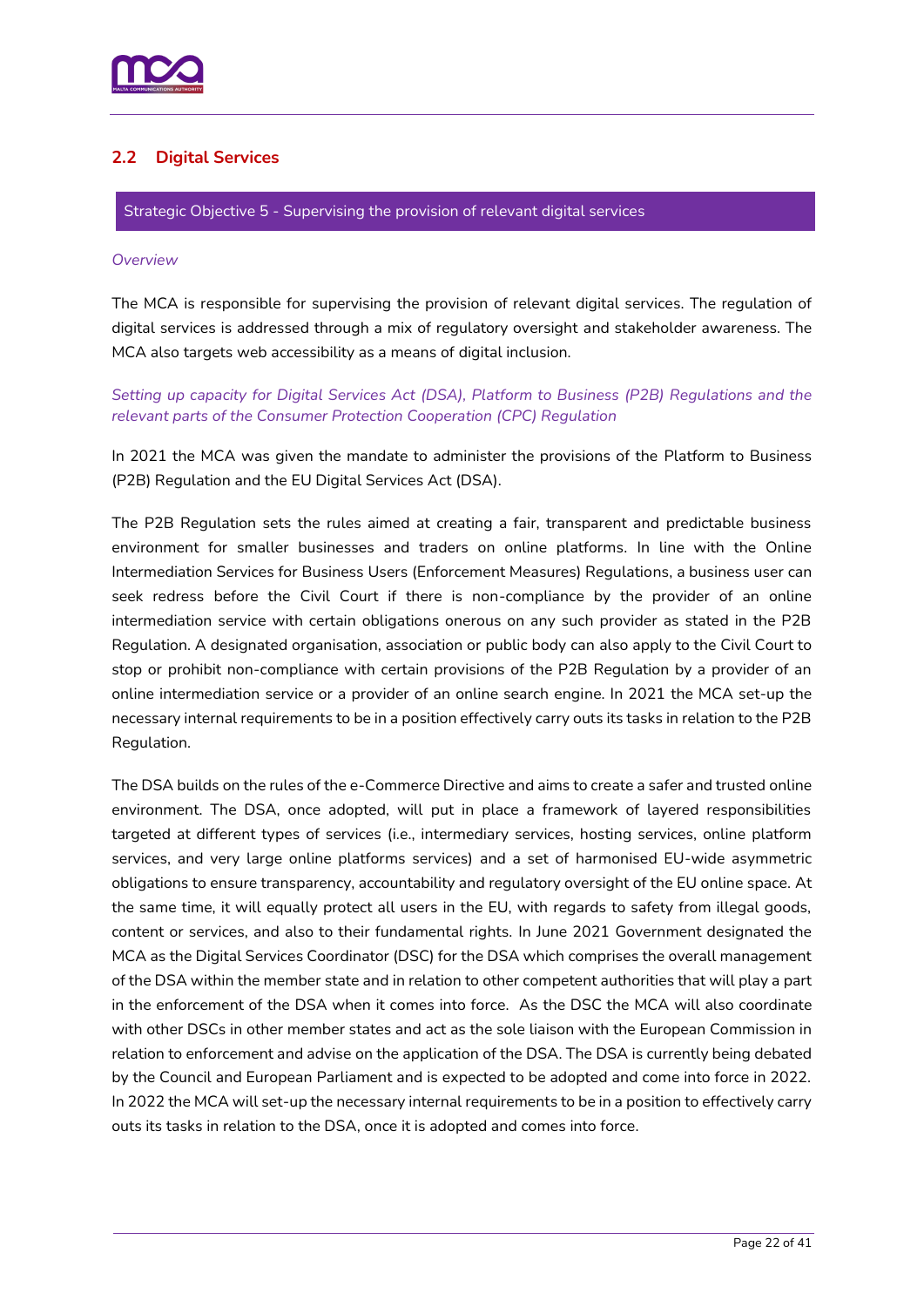

In 2021 the Malta Communications Authority Act was amended to widen the MCA's enforcement powers in line the relevant parts of the CPC Regulation. As a result, the MCA has new powers to address unlawful practices and identify rogue traders. In 2022 the MCA will outline the procedures that it will use to effectively implement its responsibilities under the relevant parts of the CPC Regulation.

*Organising stakeholder fora, commissioning of surveys of public usage and perceptions of eCommerce, implementing targeted information campaigns.*

In 2021 the MCA finalised its new eCommerce Strategy in collaboration with other institutional players. The new strategy, envisaged to be published in the first half of 2022, will outline the framework for the development of eCommerce in Malta over the coming years. The strategy will strengthen both the supply and demand sides of eCommerce.

The MCA will continue to focus its work on awareness raising by ensuring that Malta-located information society service providers are aware of their obligations arising out of the Electronic Commerce Act and that consumers are aware of their rights and avenues of redress. The MCA will also continue to facilitate the uptake of eCommerce by local enterprises. In particular, the MCA will continue to:

- provide online guides aimed at businesses that sell goods and/or services online and those that intend to set up their own online business;
- enhance trust in eCommerce and digital services, including by providing a high level of consumer protection and transparency of digital services;
- provide information to users of eCommerce services of their rights and the pitfalls in online ordering that they should be looking out for;
- assess the adoption of eCommerce by local businesses and consumers via the findings of eCommerce business and consumer surveys;
- **carry-out educational programmes, via the** *eBiznify* **initiative,<sup>13</sup> to encourage local enterprise to** engage in eCommerce and undergo digital transformation;
- collaborate with other entities such as Tech.mt and eSkills Foundation to ensure a wider reach for information sessions and training programmes relating to digital transformation;
- hold the eCommerce forum to keep interested parties informed of regulatory and technical developments; and

<sup>&</sup>lt;sup>13</sup> The training programmes offered through the eBiznify eLearning platform specialise in eCommerce and include both accredited and non-accredited courses which help individuals improve their knowledge and competencies in digital business.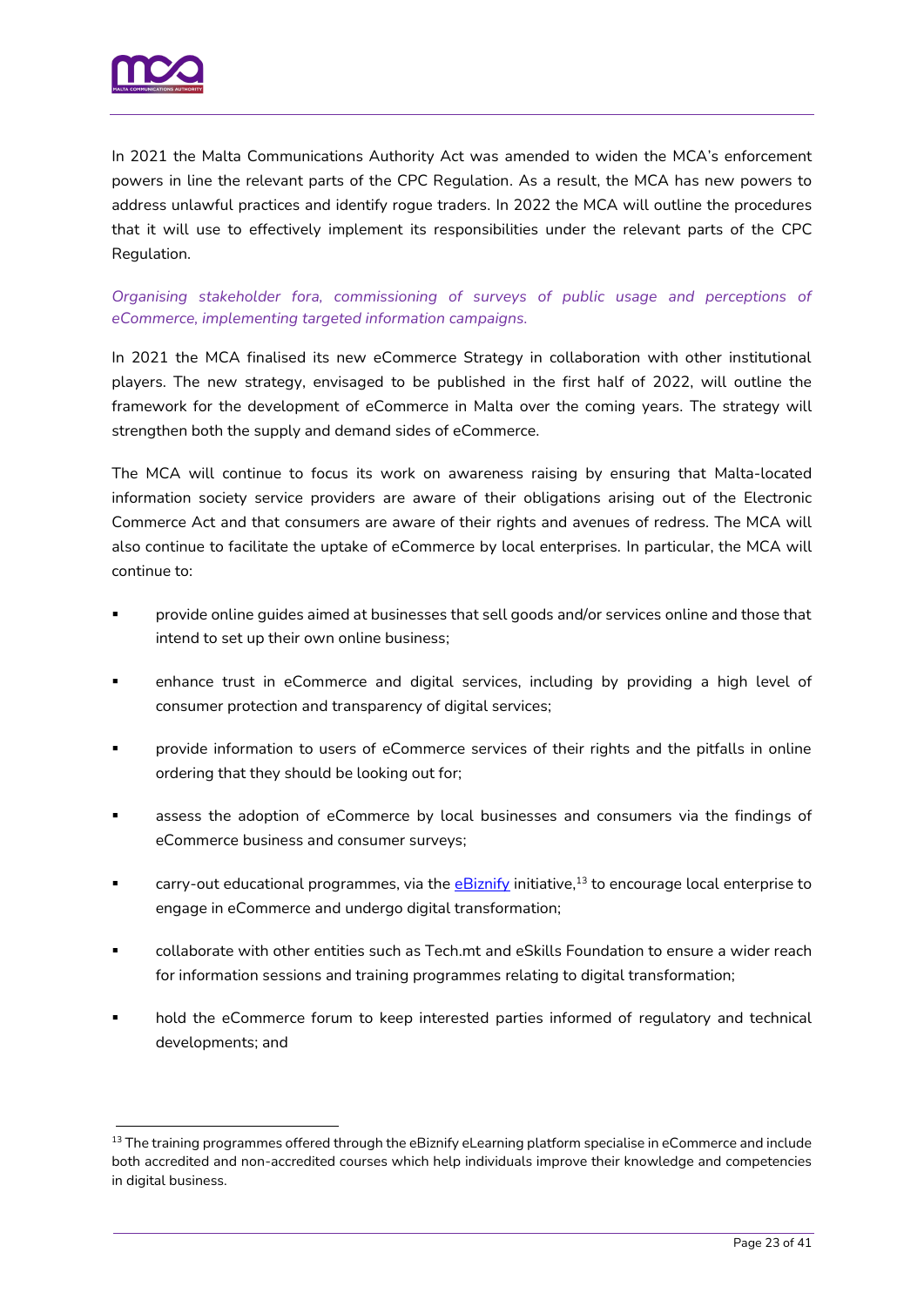participate and contribute to fora targeting the uptake of eCommerce amongst SMEs.

#### *Maintaining regulatory oversight on existing regulated activities*

The MCA will continue to maintain regulatory oversight on the activities of the local information society service providers to ensure that locally established websites adhere to the essential requirements of the Electronic Commerce Act, relating mostly to ensuring that the local information society service providers display specific information to facilitate consumer redress.

The MCA will continue to supervise qualified trust service providers to ensure that the services they provide meet the requirements of the eIDAS Regulation. <sup>14</sup> In addition, the MCA will continue to develop the eIDAS Regulatory regime to facilitate any type of electronic transactions between citizens, companies, and public administrations. The MCA will also encourage the deployment and use of innovative trust services in Malta. The MCA will continue to participate in the Forum of European Supervisory Authorities for Electronic Signatures (FESA) which comprises of regulatory bodies from all EU countries. The FESA discusses, amongst others, best practices for trusted list management and conformity assessment methods.

The MCA will continue to monitor the Geo-blocking Regulation on addressing unjustified online sales discrimination based on customers' nationality, place of residence or place of establishment within the internal market. In addition, the MCA will continue to monitor adherence to the Cross-border Portability Regulation of online content services.

#### *Website and mobile applications accessibility continued implementation*

All public sector websites need to conform to the European Web Accessibility Directive, transposed under the Accessibility of the Websites and Mobile Applications of Public Sector Bodies Regulations, S.L. 418.03. The Directive ensures that all public sector organisations' websites and mobile apps are accessible, using existing accessibility standards.

In 2022, the MCA will continue with the implementation of the Web Accessibility initiative by improving the accessibility of public sector websites and mobile applications. The MCA will continue to work with the Foundation for Information Technology Accessibility (FITA) to ensure that public sector's electronic platforms, including mobile applications, are fully accessible and inclusive for people with disabilities as well as other disadvantaged segments of society. The MCA will continue to raise awareness on the accessibility requirements, their benefits to users and to owners of websites and mobile applications and give feedback in the case of any failure by public sector bodies to comply with the requirements at law.

<sup>&</sup>lt;sup>14</sup> The 'eIDAS Regulation' creates an European internal market for electronic trust services (eTS) - namely electronic signatures, electronic seals, time stamping, electronic delivery service and website authentication - by ensuring that they will work across borders and have the same legal status as traditional paper-based processes.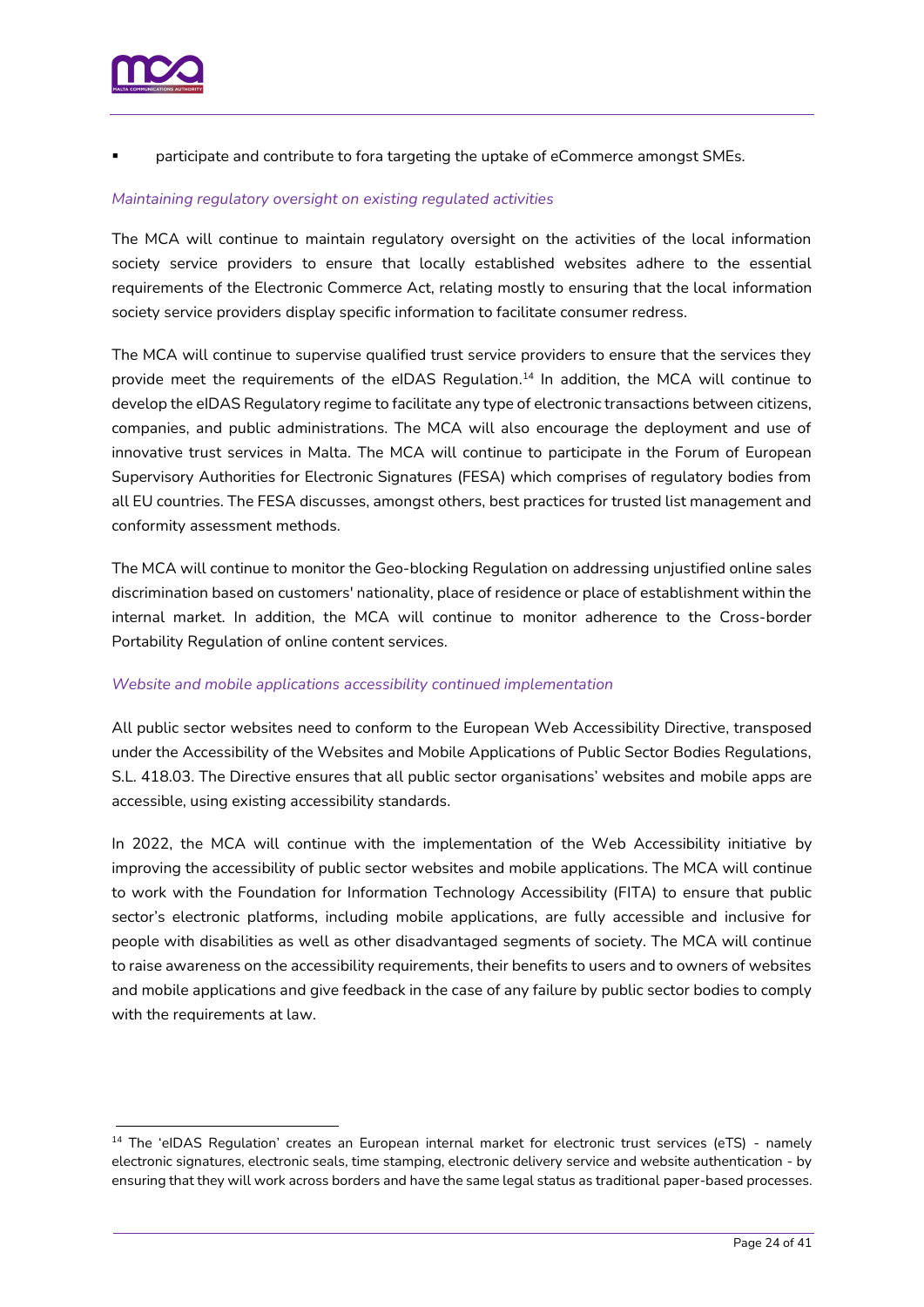

The MCA will follow the progress of the transposition of the European Accessibility Directive [(EU) 2019/882)<sup>15</sup> given the synergies that lie with the MCA's already established role of responsible authority for accessibility to public sector websites and mobile apps. The Ministry for Inclusion, Social Wellbeing and Voluntary Organisations (MIWV) is responsible to transpose this Directive into national law. The MCA will assess the potential requirements of the relevant portions of the European Accessibility Directive relative to the sectors under the MCA's purview, in case these are devolved to the MCA.

| Priority Programme of Works 2022 - Strategic Objective 5 |                                                                                                                                                                                                                                                   |  |
|----------------------------------------------------------|---------------------------------------------------------------------------------------------------------------------------------------------------------------------------------------------------------------------------------------------------|--|
| <b>Project / Activity</b>                                | <b>Planned Output</b>                                                                                                                                                                                                                             |  |
|                                                          |                                                                                                                                                                                                                                                   |  |
| <b>Updating the eCommerce Strategy</b>                   | Publication of eCommerce Strategy                                                                                                                                                                                                                 |  |
| eCommerce monitoring of essential requirements           | Ongoing monitoring of local eCommerce<br>$\overline{\phantom{a}}$<br>websites                                                                                                                                                                     |  |
| Digital Services Act - Setup                             | Setting up of internal processes and procedures<br>to effectively carry out its tasks as the DSC<br>Awareness campaign                                                                                                                            |  |
| Platform to Business Regulation - Setup                  | Setting up of internal processes and procedures<br>$\qquad \qquad -$<br>to effectively carry out its tasks in relation to the<br>P2B Regulation (Q4/2021)<br>Awareness campaign                                                                   |  |
| eBiznify and eBiznify Lite Initiative                    | Ongoing educational programmes / training in<br>digital transformation                                                                                                                                                                            |  |
| elDAS Regulation - Promotion and Monitoring              | Monitoring and supervision of qualified trust<br>service providers in line with the eIDAS<br>Regulation<br>Contribute and participate in FESA meetings                                                                                            |  |
| Web Accessibility Directive - Monitoring                 | Monitoring of public sector websites and mobile<br>$\overline{\phantom{a}}$<br>apps with the support of FITA<br>Reporting on the outcome of the monitoring<br>activity<br>Awareness in relation to digital accessibility by<br>the general public |  |

<sup>&</sup>lt;sup>15</sup> By 28<sup>th</sup> June 2022 EU Member States are required to adopt and publish the laws, regulations, and administrative provisions necessary to comply with this Directive. They shall apply those measures from 28 June 2025.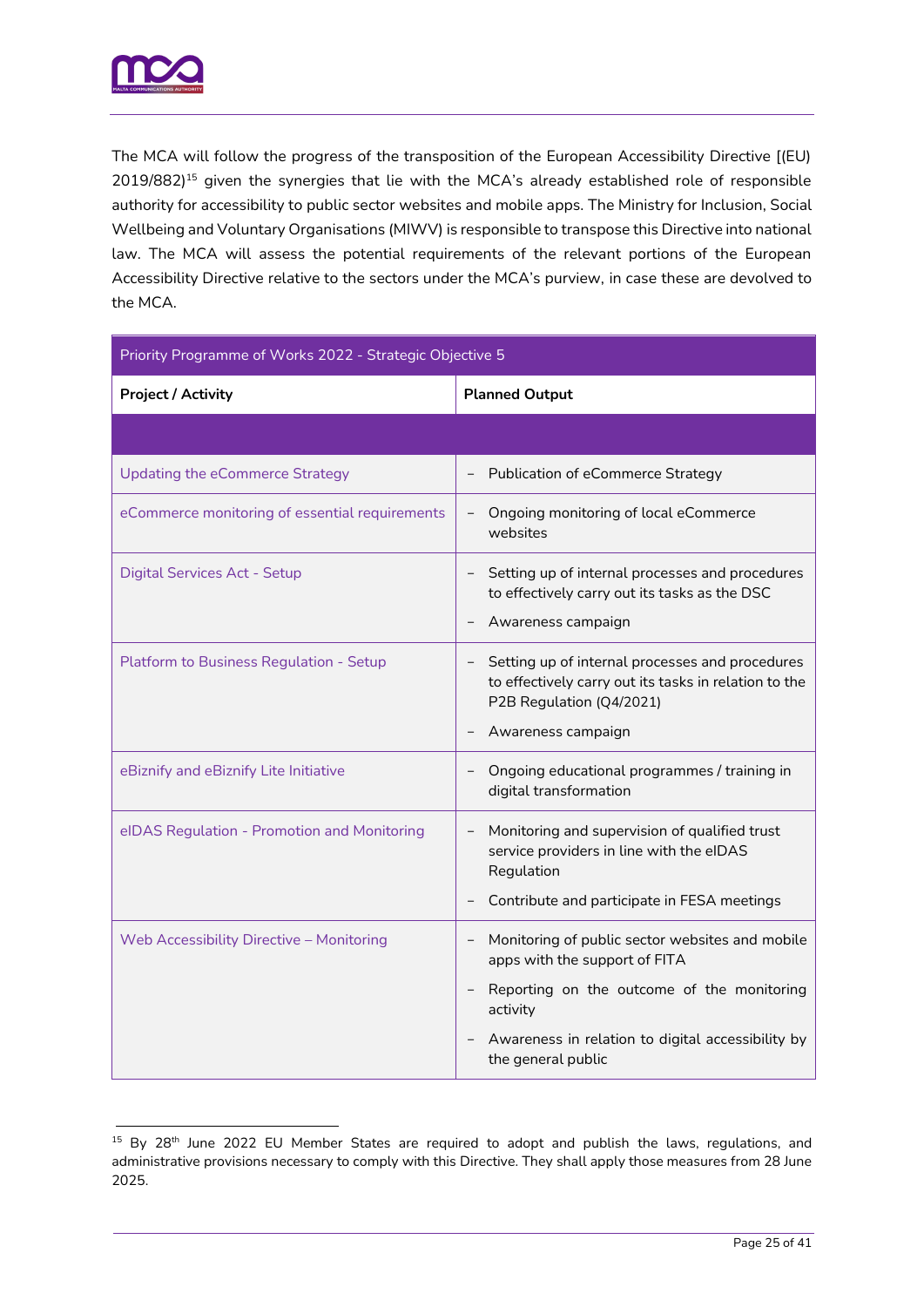

# <span id="page-25-0"></span>**2.3 Postal Services**

Strategic Objective 6 - Safeguarding sustainable competition in the postal sector.

#### *Overview*

The MCA safeguards sustainable competition in the provision of postal services, subject to ensuring the availability of an universal postal service. The MCA uses appropriate regulatory intervention in case of actual or potential competition problems. The Covid-19 pandemic has confirmed and reinforced the importance of post as an essential service. At the same time, it has sped up the pace for digital transformation and accelerated the trend of increased digital communication and the growth in online shopping. The decreasing demand for letters creates challenges for the postal sector and the continued need to drive for efficient delivery of fewer letters. The increasing demand for parcels creates opportunities and challenges for the postal sector for the efficient and environmentally sustainable delivery of more parcels. Postal service providers need to be flexible and innovative to adapt to the ongoing declines in postal letter volumes or to take advantage of any new opportunities that may arise in the changing postal sector, noting the greater competitive dynamics in the delivery of packets and parcels.

#### *Continuing enhancements to the MaltaPost economic control model*

MaltaPost's regulatory accounts are critical information for the MCA to be able to assess how the universal postal service is performing financially, for assessing universal postal services' prices for compliance with tariff requirements of the Postal Services Act, and other regulatory requirements. MaltaPost's regulatory accounts also contribute to the MCA's cost modelling work of MaltaPost's postal network. The MCA will continue to enhance its economic control model used to monitor tariffs and price change requests raised by MaltaPost. In assessing any claims for changes in tariffs the MCA considers whether the universal postal service is provided at prices which relate to cost and give incentives for efficient universal service provision. Given the changes in the postal market, in 2022 the MCA will initiate a study to review the universal service rate of return which was last established in 2012. The rate of return provides an indication of the financial sustainability of the universal postal service.

#### *Analysing competition dynamics in specific postal markets*

The MCA will continue to monitor the application of the *ex-ante* remedies (such as the approval of tariffs) imposed on MaltaPost in those postal service markets where it has SMP, the aim being to ensure that market review decisions remain relevant and that remedies reflect any changes in the markets. MaltaPost no longer holds SMP in the market for domestic parcel mail, given the strong indirect competitive constraints posed by express postal operators on the pricing behaviour of MaltaPost in a deregulated environment. The pandemic also resulted in an increase in local parcel delivery and the onset of new operators focused on the local market. In 2022 the MCA will finalise a review of the postal markets to assess whether MaltaPost holds SMP in any of the relevant markets falling within the scope of the universal postal service.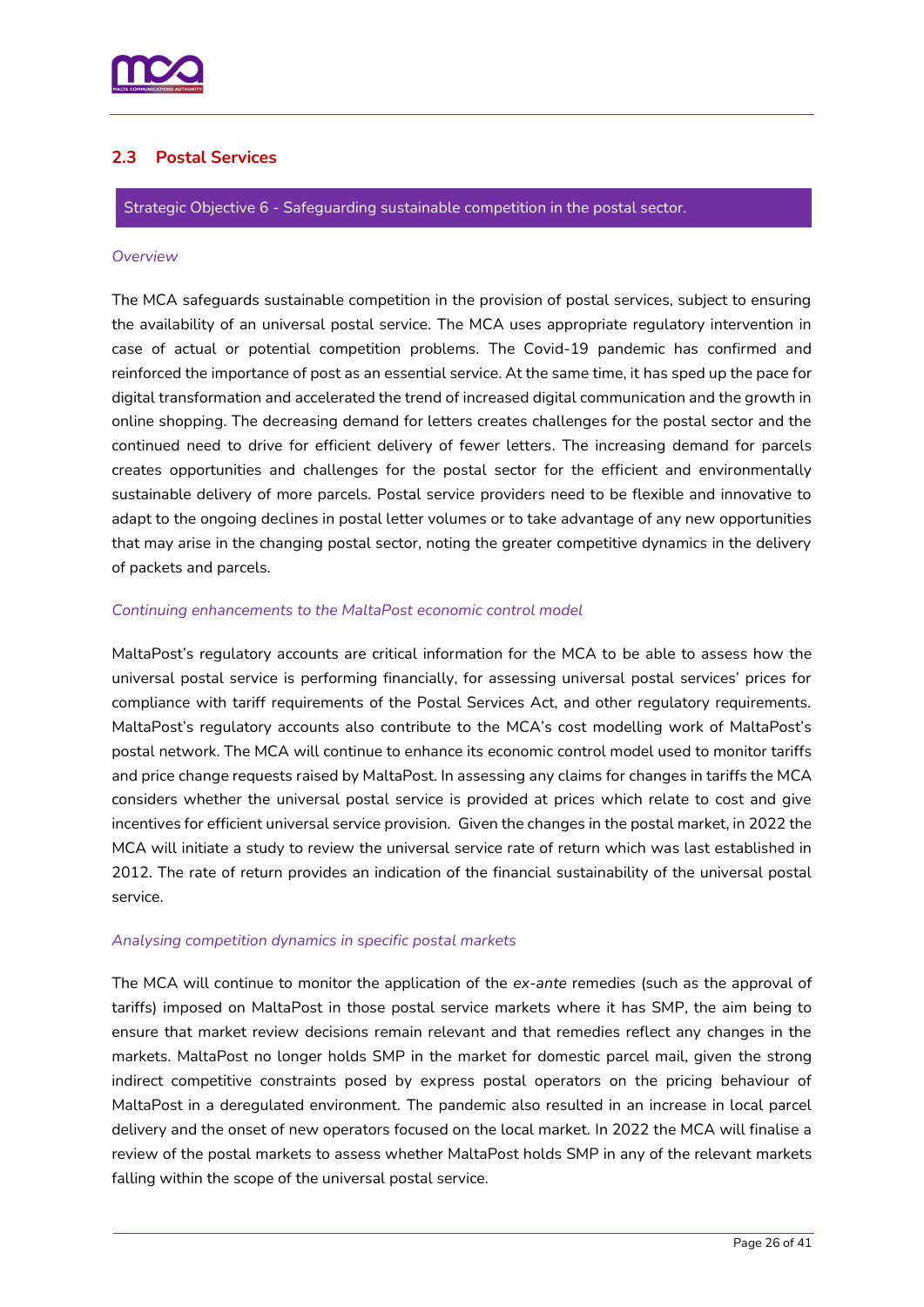

#### *Managing the postal compliance framework*

The MCA will continue to ensure compliance of both licensed operators providing services within the scope of the universal postal service and operators subject to a general authorisation providing only services that fall outside the scope of the universal postal service. The MCA will ensure that operators that offer services that fall within the scope of the universal postal service are appropriately licensed to carry out such activities. This is particularly important for safeguarding the provision of the universal postal service.

#### *Monitoring performance via collection and analysis of data*

The MCA will continue to collect relevant, accurate and timely information on the postal market in an efficient and effective manner and include this in published biannual market reviews. The ongoing availability of information about the postal market and its developments is essential for the MCA to perform its regulatory duties and safeguard sustainable competition.

This activity is supplemented by periodic public and business perception surveys. The results of these surveys serve as an additional source of information in support of regulatory decisions, as well as an indication of the extent to which the postal sector is meeting the reasonable needs of users in light of changes in the market, in particular the growth in online shopping and continued decline in the traditional letters markets. In 2022 the MCA will publish the findings of household and business perception surveys of the postal sector carried out in 2021.

| Priority Programme of Works 2022 - Strategic Objective 6                                    |                                                                                       |  |
|---------------------------------------------------------------------------------------------|---------------------------------------------------------------------------------------|--|
| <b>Project / Activity</b>                                                                   | <b>Planned Output</b>                                                                 |  |
|                                                                                             |                                                                                       |  |
| Market review of Postal Markets falling within<br>the scope of the universal postal service | Public consultation<br>Response to consultation / Decision                            |  |
| Price control model to ensure sustainability of<br>the universal postal service             | Simulate MaltaPost's separated accounts on<br>MCA's price control model               |  |
|                                                                                             | Generate hypothetical future-looking scenarios                                        |  |
|                                                                                             | Improvements as necessary to the price control<br>model                               |  |
|                                                                                             | Monitor any price changes requests proposed by<br>MaltaPost (as necessary)            |  |
| Regulatory financial reporting by MaltaPost                                                 | Ensure MaltaPost's compliance with the<br>regulatory financial reporting requirements |  |
|                                                                                             | Review MaltaPost's regulatory accounts and<br>update MCA's price control model        |  |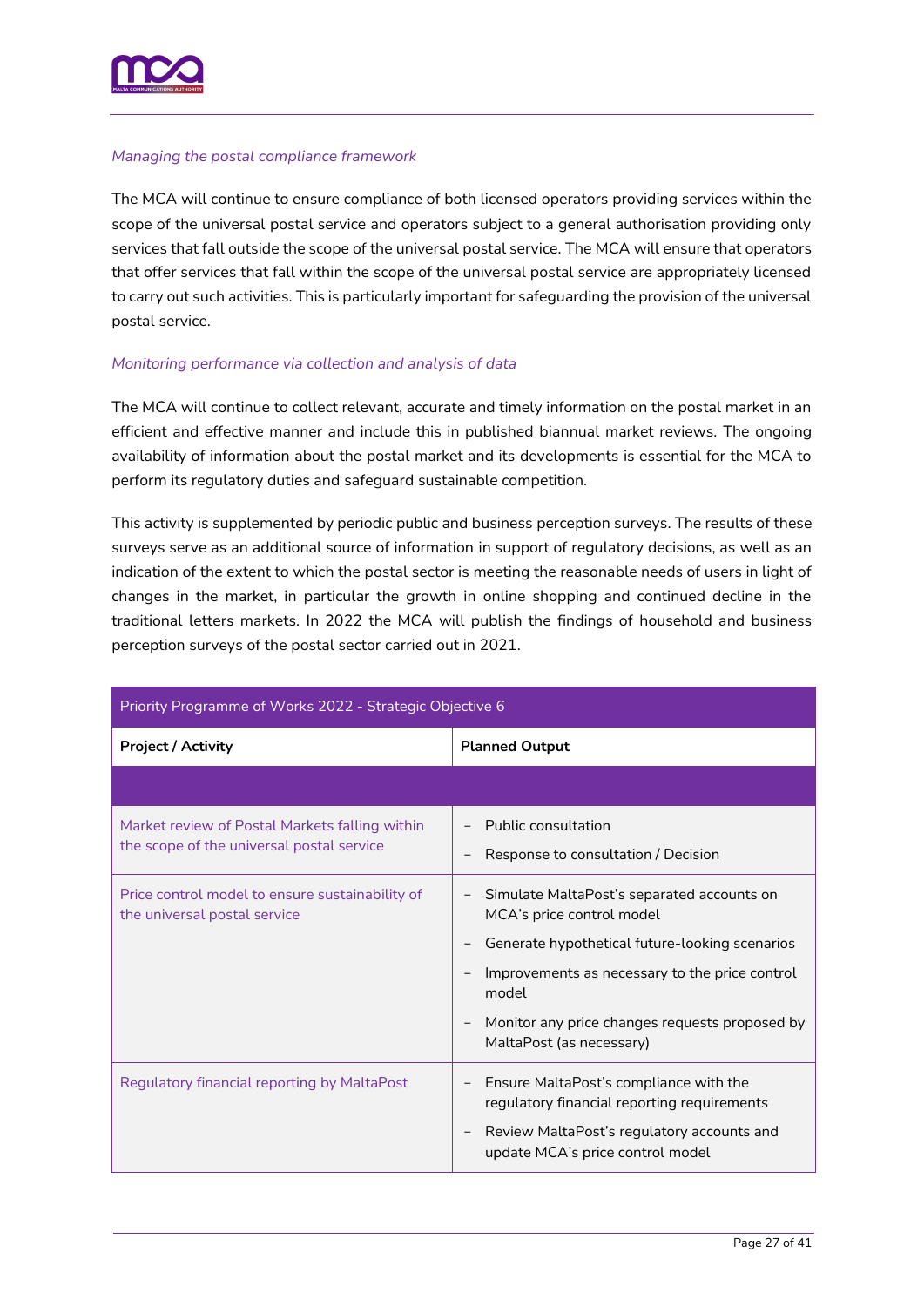

| Priority Programme of Works 2022 - Strategic Objective 6                     |                                                                                                                                                                          |  |
|------------------------------------------------------------------------------|--------------------------------------------------------------------------------------------------------------------------------------------------------------------------|--|
| <b>Project / Activity</b>                                                    | <b>Planned Output</b>                                                                                                                                                    |  |
|                                                                              | Communicate and follow-up points of the<br>annual review with MaltaPost as required                                                                                      |  |
|                                                                              | Monitoring of MaltaPost's financial performance<br>$\qquad \qquad -$<br>regarding the universal postal service                                                           |  |
| Compliance, enforcement, and investigations                                  | Monitoring and enforcement of operators<br>licensed to provide services within and outside<br>the scope of the universal postal service                                  |  |
|                                                                              | Monitoring and enforcement of operators<br>subject to a general authorisation providing only<br>services outside the scope of the universal<br>postal service            |  |
| Postal consumer perception surveys<br>(households, businesses, bulk mailers) | Analysis of survey findings<br>Publication of survey findings                                                                                                            |  |
| Informing stakeholders on key data and trends in<br>the postal sector        | Publication of bi-annual market review report<br>$\overline{\phantom{a}}$<br>(July - December 2021 / January - June 2022)<br>Publication of quarterly data report sheets |  |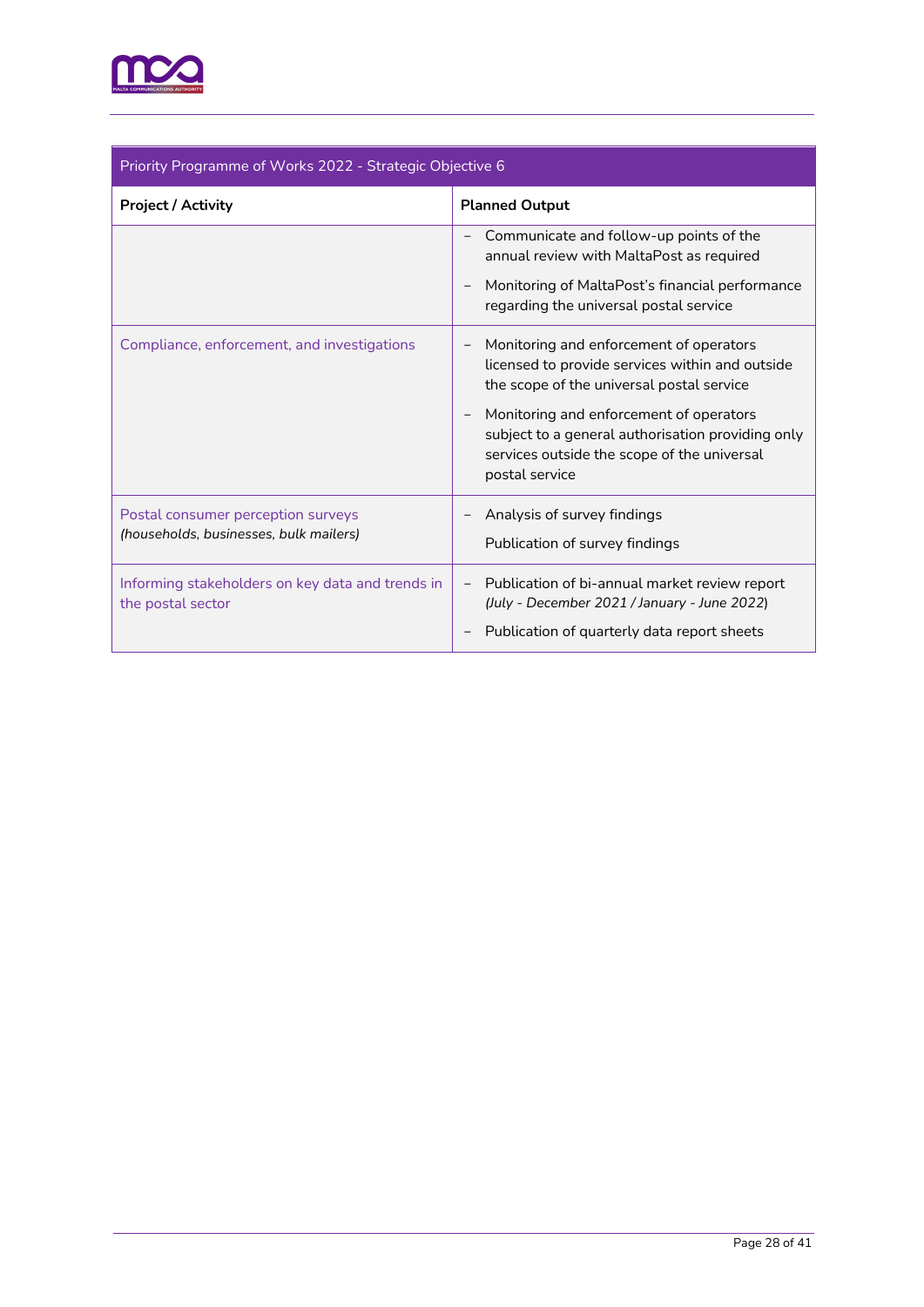

Strategic Objective 7 - Ensuring that postal undertakings provide a transparent, quality service to users in line with incumbent social obligations

#### *Overview*

The MCA ensures that postal undertakings provide transparent and high-quality postal services to users. In particular, the MCA ensures a high level of protection for postal service users in their dealings with postal service providers. The strategic intention is that postal service users can choose and use postal services with confidence. The MCA also seeks to ensure that there is a universal postal service that meets the reasonable needs of postal service users. A universal postal service ensures the provision of postal services to all people in Malta, at an affordable price and to a sufficient level of quality.

#### *Determining the ongoing feasibility of existing universal postal service obligations*

The MCA's primary objective is to ensure the future of the universal postal service in the light of continuing change in the sector. The universal postal service is facing challenges as a result of longstanding trends being catalysed by the unforeseen COVID-19 pandemic. A global crisis in logistics and transport facilities has also led to increases in costs of cross-border delivery of postal items and lead times. To date, MaltaPost has relied on increase in prices to mitigate the lost revenue from letters. Increasing parcel volumes and decreasing letter volumes are not unique to Malta. Similar trends have occurred in other developed economies. Postal service providers have responded by reconfiguring their networks and operations to accommodate parcel delivery and improving efficiencies to offset falling revenue from declining postal letter volumes. Inevitably, in an increasingly competitive environment in the distribution of parcels and in the face of changing mail dynamics necessitates corrective action in the size and extent of the relative USO. A comprehensive stocktake of the USO is therefore required to continue to ensure a sustainable universal postal service of high quality that meets the reasonable needs of users of postal services and reflects users' present-day needs. The work will provide the MCA with additional insights into the likely future sustainability of the universal postal service and any changes to the USO that may be required. The European Commission has also considered the need for a change to the requirements of the universal postal service in its report on the application of the Postal Services Directive (PSD) published on the 8th November 2021.  $^{16}$ 

#### *Managing the compliance framework, with focus on quality-of-service provision*

The MCA will continue to ensure the postal service users know: the postal services they are buying; how to raise a complaint if problems arise; and the steps that can be taken if the complaint remains unresolved. The MCA will continue to keep the public informed of postal market developments and postal trends that are taking place within the postal sector. The MCA will continue to empower postal service users by providing information regarding the provision of postal services in Malta. The MCA will also continue to monitor compliance by the Universal Service Provider (USP) and other service

<sup>16</sup> [https://ec.europa.eu/growth/sectors/postal-services\\_en](https://ec.europa.eu/growth/sectors/postal-services_en)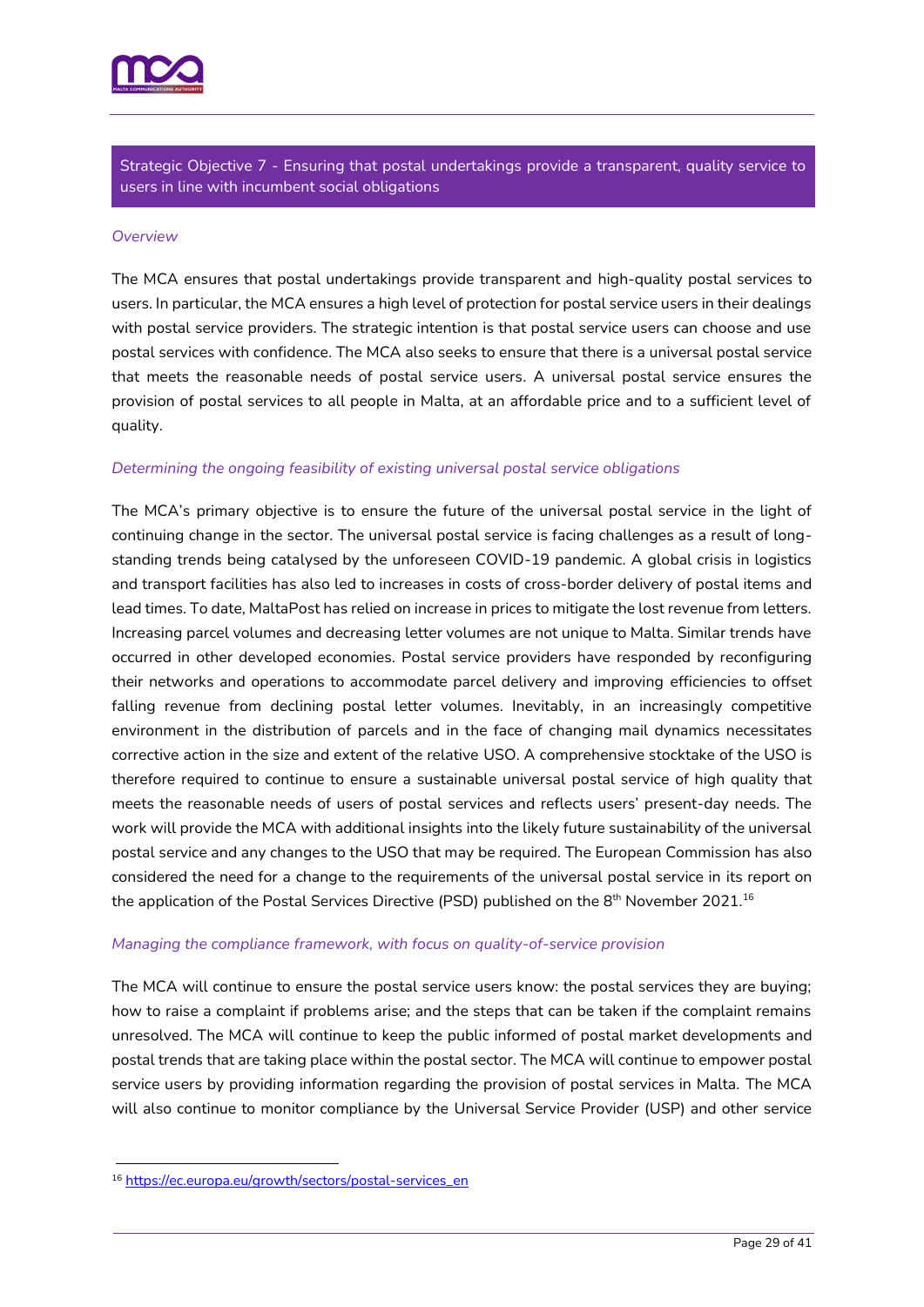

providers in relation to protecting the integrity and security of mail, complaints handling procedures and compensation schemes, as well as quality of service.

Quality of service standards for the provision of the universal postal service, particularly in relation to single piece and bulk letter mail, are necessary to ensure that postal service users receive the appropriate service for which they have paid. The MCA monitors compliance with the quality-ofservice standards and publishes a report on the results of the monitoring exercise. The MCA will continue to engage with MaltaPost on its quality-of-service performance. Where the MCA is of the opinion that the universal postal service provider has not met the quality-of-service standards it may give a direction to the universal service provider to take corrective action.

#### *Ongoing management of the EU regulation on cross-border parcel delivery*

The EU Regulation on cross-border parcel delivery services aims to: improve price transparency and regulatory oversight; and ensure that citizens and small businesses have access to reasonably priced cross-border parcel delivery services. The MCA will continue to gather information from parcel (including small packets) delivery service providers about their services and the public list of tariffs applicable for single-piece postal items. Information on the services and public tariffs of all EU Member States are published by the European Commission on a dedicated website. The MCA will continue to assess whether MaltaPost's cross-border single-piece parcel tariffs subject to the universal service obligation are reasonable and pass that assessment to the European Commission. In November 2021 the European Commission published a report on the application and implementation of this Regulation. The report notes that the Cross-Border Parcel Regulation has broadly achieved its key objectives to increase the level of transparency of certain single-piece tariffs and enhance regulatory oversight for the part of the parcel delivery market falling under its scope. The report also notes that several initiatives could be pursued by the European Commission and the respective EU member states to further improve tariff transparency and regulatory oversight.

| Priority Programme of Works 2022 - Strategic Objective 7             |                                                                                                           |  |
|----------------------------------------------------------------------|-----------------------------------------------------------------------------------------------------------|--|
| <b>Project / Activity</b>                                            | <b>Planned Output</b>                                                                                     |  |
|                                                                      |                                                                                                           |  |
| Ensuring the sustainability of the universal postal<br>service / USO | Establishing a way forward on the review of<br>$\qquad \qquad -$<br>MaltaPost's USO                       |  |
| Implementing the EU Cross-border parcel<br>Regulation                | Cross-border prices forwarded to the<br>European Commission for publication                               |  |
|                                                                      | Assessment of cross-border parcel tariffs                                                                 |  |
|                                                                      | Report to the European Commission                                                                         |  |
|                                                                      | Review reports of other EU Member States                                                                  |  |
| Monitoring QoS performance of the USO                                | Monitoring of QoS performance (reliability and<br>$\overbrace{\phantom{12322111}}$<br>regularity of mail) |  |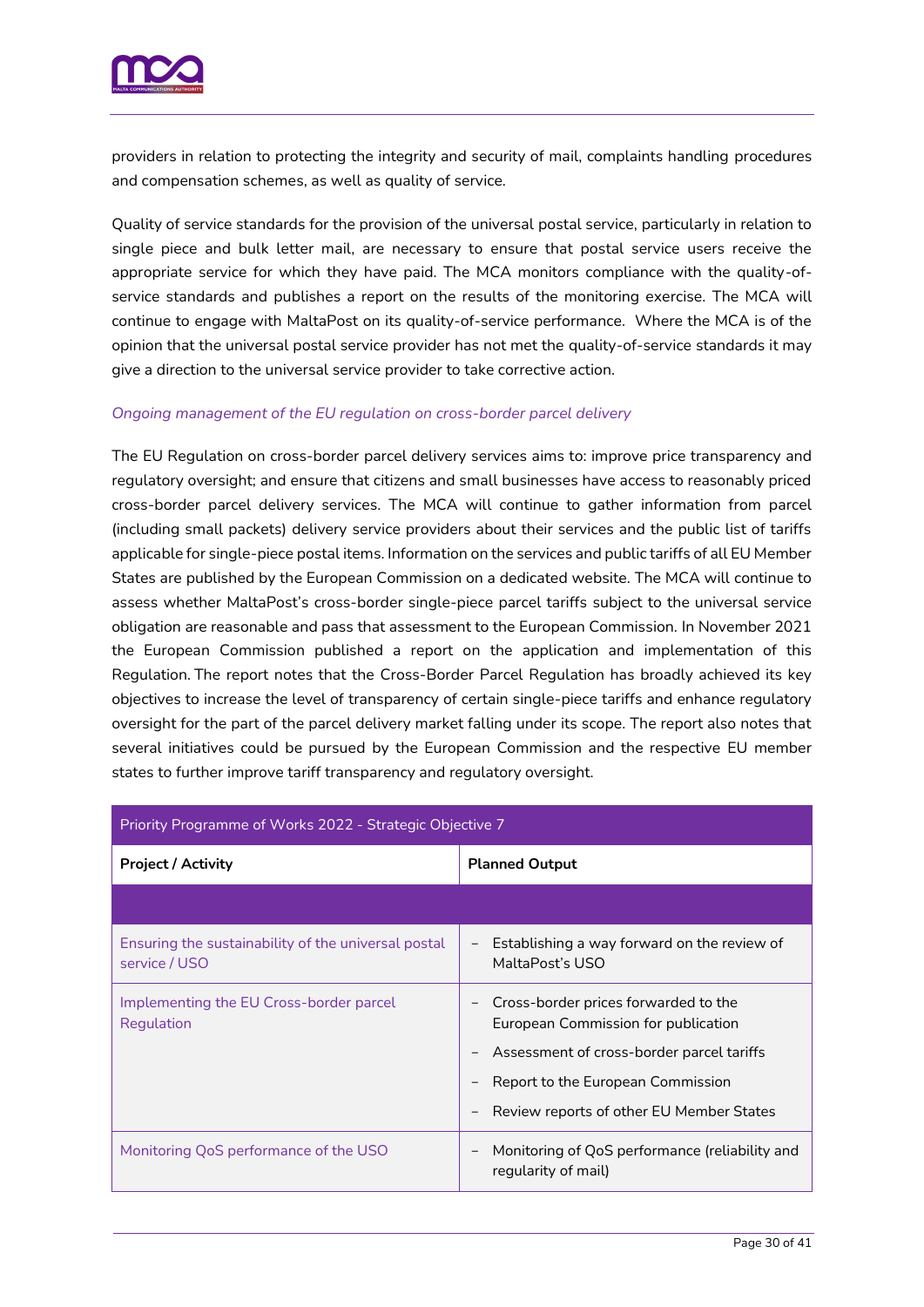

| Priority Programme of Works 2022 - Strategic Objective 7          |                                                                                                           |  |
|-------------------------------------------------------------------|-----------------------------------------------------------------------------------------------------------|--|
| <b>Project / Activity</b>                                         | <b>Planned Output</b>                                                                                     |  |
|                                                                   | Audit of QoS measurements                                                                                 |  |
| Monitoring of the USP's activities and other<br>service providers | Monitoring of mail integrity, postal service<br>$\qquad \qquad -$<br>schemes, QoS and complaints handling |  |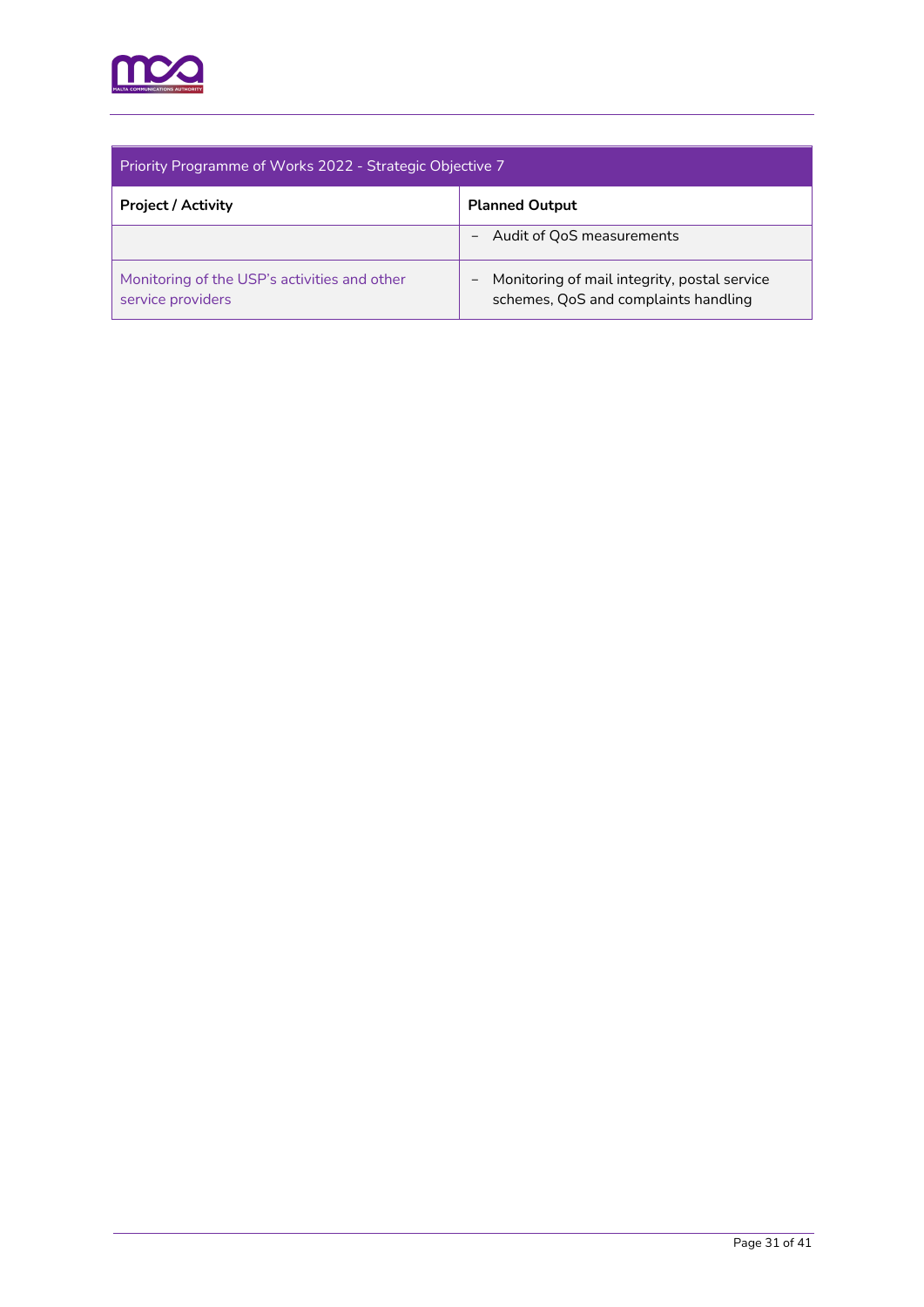

# <span id="page-31-0"></span>**2.4 Policy Shaping**

Strategic Objective 8 - Contributing to the ongoing development and implementation of sector policy

#### *Overview*

The MCA's strategic and business objectives are influenced by decisions made at national, European and international level. At a national level the MCA works with stakeholders so that it can be more effective in pursuing its objectives. Beyond the national level the MCA contributes and participates in various EU and other international fora to ensure that any future policies benefit Malta. The MCA also leverages its expertise in the sectors on which is has oversight in providing policy advice to Government.

#### *Policy advice to Government*

*Review of the EU Broadband Cost Reduction Directive (BCRD) 2014/61 -* In 2020 the European Commission launched an evaluation of the Broadband Cost Reduction Directive (Directive 2014/61/EU) with the aim of making it more effective. The review in intended to enable a quicker and more efficient rollout of very high-capacity networks, including fibre and 5G, ensure the rules are aligned with the EECC and explore potential environmental safeguards. The new legislative instrument is planned to be adopted in 2022. The MCA will provide technical and policy advice to Government on specific aspects of the review of the BCRD, as well as in the eventual transposition into Maltese Law.

*Review of the EU eIDAS Regulation (European Digital Identity Regulation – EUid Regulation) -* The proposed Regulation will amend the current eIDAS Regulation to improve its effectiveness, extend its benefits to the private sector and promote trusted digital identities for all Europeans. The proposed Regulation intends to expand the current list of trust services by adding three new qualified trust services: electronic archiving services, electronic ledgers, management of remote electronic signature and seal creation devices. The proposed Regulation will also require member states to issue a digital identity wallet under a notified digital identification (eID) scheme with common technical standards recognised across the EU. The MCA will provide technical and policy advice to Government on the review of the eIDAS Regulation, specifically in those areas dealing with trust services, as well as the drafting of national legislation where applicable.

*Review of the EU Postal Services Directive (PSD) -* In July 2020 the European Commission launched a public consultation on the evaluation of the PSD. The public consultation assessed the impact of the directive and better understand the needs of the postal sector, especially in the light of changes due to digitalisation and the growing e-commerce economy. The results of the public consultation have been factored into the European Commission's report on the application of the PSD published on the 8 November 2021. The application report assesses, in the first place, whether the PSD still fits the purpose for which it was adopted in 1997 and, second, whether new policy objectives might need to be considered in the future. The European Commission's report on the PSD suggests further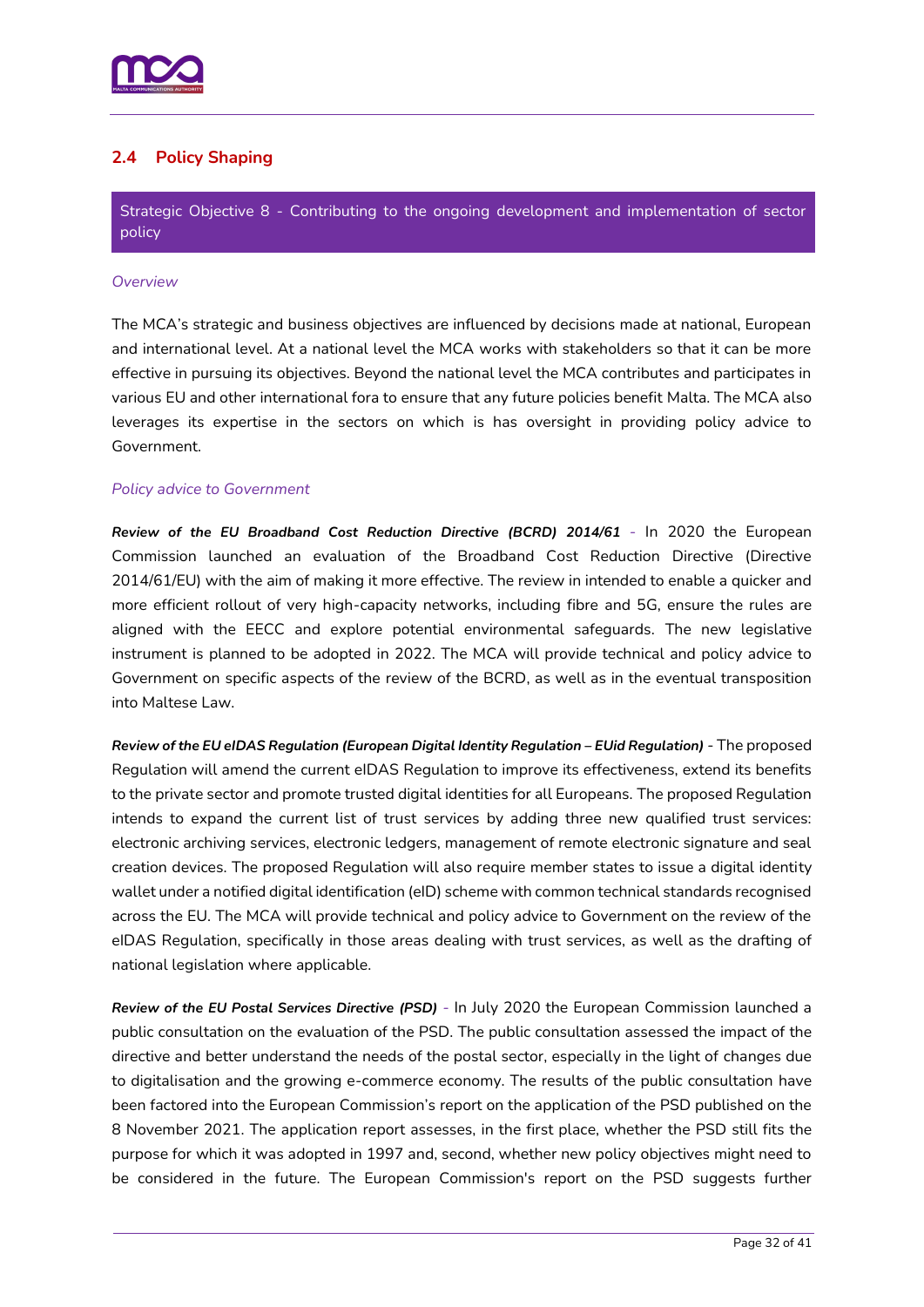

exploration of possible amendments to the regulatory framework but without spelling out specific changes or a timetable for the next steps. In 2022 the MCA will provide support and advise to Government during discussions on changes to the EU postal regulatory framework. The MCA will also contribute to the  $ERGP<sup>17</sup>$  regarding any requests from the European Commission for technical assistance, support and advice in the process of reviewing the regulatory framework applicable to the postal sector.

*The Digital Services Act package, which includes the review of the eCommerce Directive (DSA), as well as on the Digital Markets Act (DMA)* - In 2020 the European Commission published a proposal on a Digital Services Act to update the current EU legal framework governing digital services. In parallel, the European Commission published a proposal for a regulation on contestable and fair markets in the digital sector, otherwise referred to as the Digital Markets Act (DMA)<sup>18</sup>. They form a single set of new rules applicable across the whole EU to create a safer and more open digital space. In June 2021 the MCA was entrusted by Government with the oversight of DSA, which is still 'under construction' at EU level. Government designated the MCA as the Digital Services Coordinator (DSC) for the DSA which comprises the overall management of the DSA within the member state and in relation to other competent authorities that will play a part in the enforcement of the DSA when it comes into force. The DSC also acts as the liaison with the European Commission in relation to enforcement and policy advise. The DMA mandate has not, as yet, been assigned to MCA or any other entity. It is, however, assumed that even if it does not lead it, the MCA will at some point be involved in the management of this regulation. In 2022 the MCA will continue to support Government in EU Council discussions relative to the DSA as well as in the eventual transposition into Maltese Law.

*Space-related topics***, notably Galileo and GovSatCom** - Space policy falls under the responsibility of the Ministry for Equality, Research and Innovation. However, the MCA advises Government of matters relating to space communications. In 2022, the MCA will continue to support Government in space related topics, notably Galileo and in the European Commission's expert group on governmental satellite communications (GovSatCom) by participating in programme committee, evolution, and supervisory authority meetings. The MCA will continue to participate in the ENTRUSTED initiative. A research project dedicated to the development of secure satellite communications for governmental users launched in September 2020. The MCA will also continue to collaborate with the various national entities with competences in the space area and contribute to the taskforce responsible for formulating Malta's National Space Strategy.

#### *Interacting at various EU-related and international fora*

Active participation on EU and International fora will remain high, in view of the need to consistently put forward Malta's position, particularly in areas which are of relevance to the domestic environment. The MCA's international obligations entail active participation in the following EU organisations:

<sup>&</sup>lt;sup>17</sup> European Regulators Group for Postal Services (ERGP).

<sup>&</sup>lt;sup>18</sup> The proposed legislation lays down harmonised rules aimed at regulating the behaviour of digital platforms acting as gatekeepers between business users and their customers in the EU.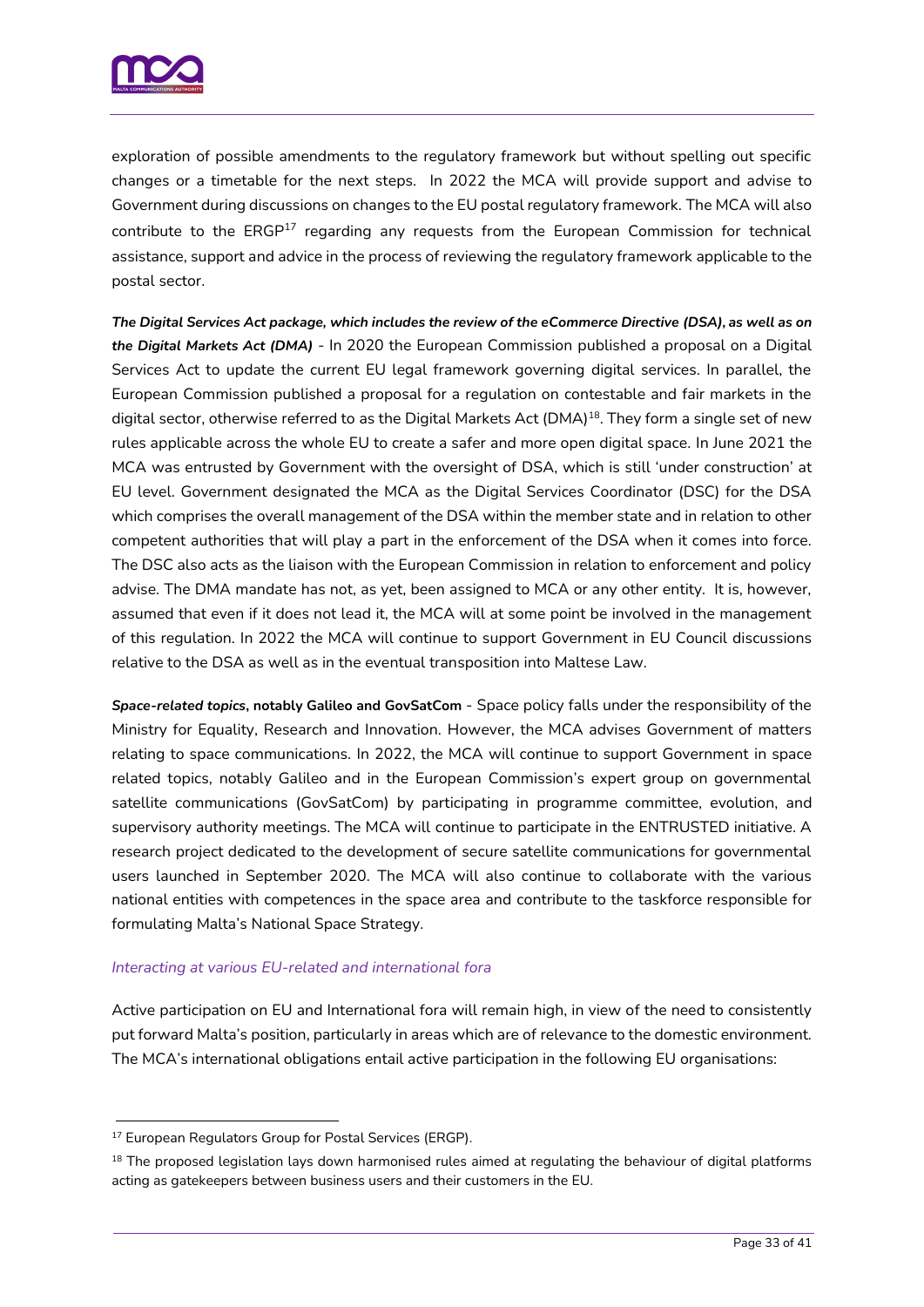

- BEREC which ensures independent, consistent, high-quality application of the European regulatory framework for electronic communications markets for the benefit of Europe and its citizens.
- The Radio Spectrum Policy Group (RSPG) which provides high-level strategic advice on spectrum policies to the European Commission.
- The Communications Committee (COCOM), which assists the European Commission in carrying out its executive powers under the regulatory framework for electronic communications.
- The Radio Spectrum Committee (RSCOM), responsible for the development of implementing decisions with respect to technical measures that ensure harmonised conditions across Europe for the availability and efficient use of radio spectrum.
- The European Union Agency for Cybersecurity (ENISA) in relation to cybersecurity and network security regulation.
- ERGP responsible for advising and assisting the European Commission in consolidating the internal market for postal services and ensuring the consistent application of the European postal regulatory framework for postal services.
- The European Commission's Postal Directive Committee (PDC) which serves as a scrutiny body for the application of postal legislation and for the improvement of quality of service, notably the establishment of quality standards for intra-EU cross-border services.
- The Expert group on electronic commerce which advises the European Commission on issues relating to electronic commerce and related services.

The MCA will also continue to represent Malta in international fora:

- The International Telecommunication Union (ITU) regarding preparation for participation in the ITU Plenipotentiary Conferences and the ITU World Radiocommunication Conferences. The next plenipotentiary conference will be held in 2022 and the next WRC will be held in 2023.
- The European Conference of Postal and Telecommunications Administrations (CEPT), the International Regulators' Group (IRG) and other related workgroups.
- The European Committee for Postal Regulation (CERP).
- The Universal Postal Union (UPU). An extraordinary UPU congress will be held in 2023 and will focus on three key topics: opening of the UPU; the UPU budget; and terminal dues for tracking service and the possibility of self-declared rates for parcels.

The MCA will continue to actively contribute to pan-European initiatives in relation to: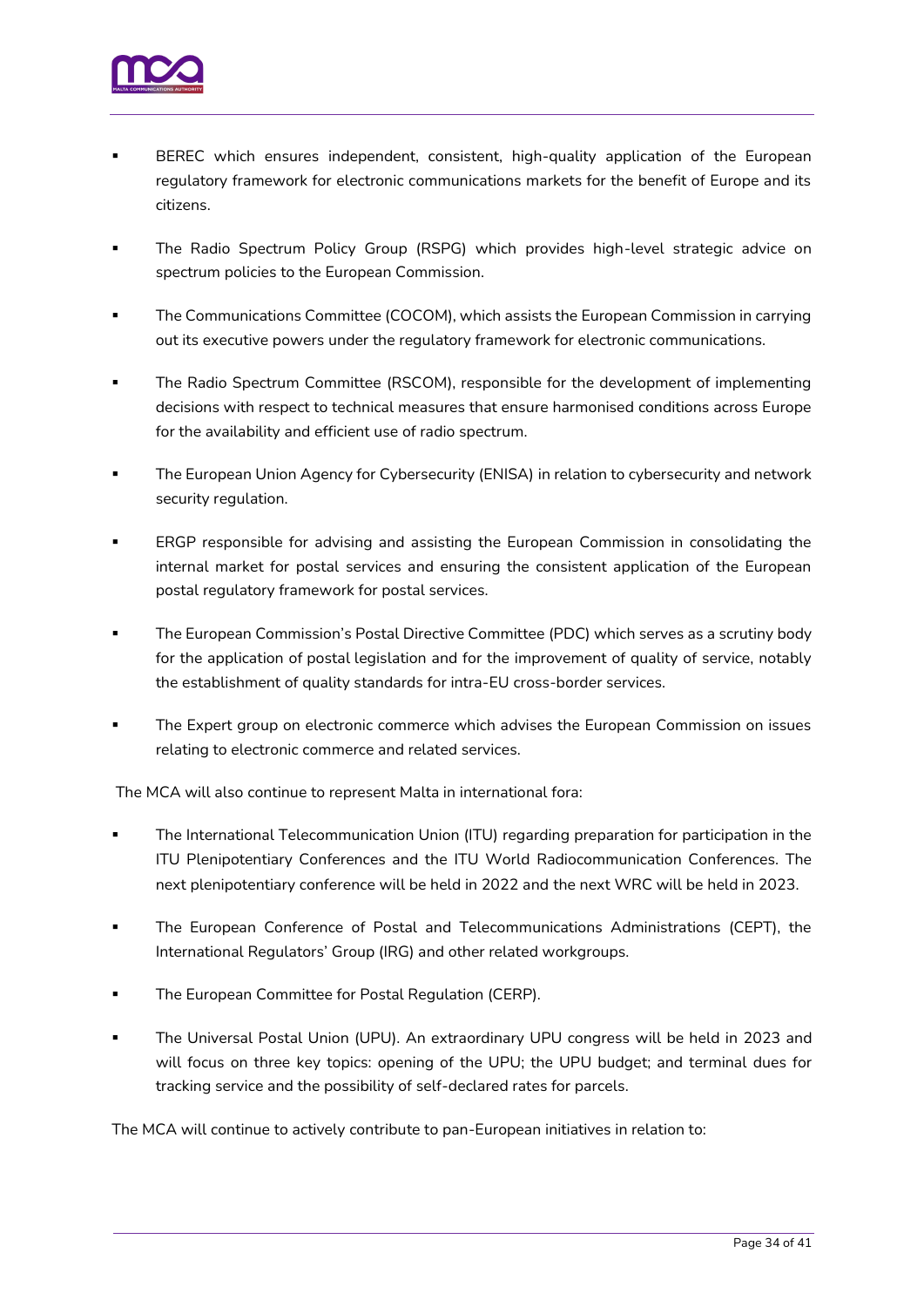

- The harmonisation of additional spectrum for next generation of wireless broadband services (including 5G and future developments of 6G technologies).
- The DESI which provides a snapshot of the electronic communications markets in each Member State, from an investment, regulatory and market perspective.<sup>19</sup>
- The European Commission's vision and policy actions to turn Europe into a Gigabit Society by 2025. 20
- The European Commission's 5G Action plan in relation to the development and introduction of 5G wireless technologies in the EU.
- The European Commission's 2020 Recommendation on a common Union toolbox for reducing the cost of deploying very high-capacity networks and ensuring timely and investment-friendly access to 5G radio spectrum, to foster connectivity in support of economic recovery from the COVID-19 crisis in the EU. By the end of April 2022 each EU Member State is required report on the implementation of the Toolbox.
- The European Commission's vision for Europe's digital transformation by 2030. In September 2021 the European Commission proposed a 'Path to the Digital Decade' to achieve the digital transformation of society and the economy by 2030 – based on addressing the gaps in Europe's digital capacities, while directing common actions and large-scale investments to reap the benefits brough by digitalisation.<sup>21</sup> It is based on four cardinal points – digital skills, digital infrastructure, digital business and digital public services. It sets, in particular, policy objectives on digital infrastructures convergent with European Green Deal goals.
- The drafting of Delegated Act on emergency communications to be adopted by the end of 2022 in line with the legal deadline provided for in the EECC.
- New initiatives which the European Commission plans to undertake in 2022 such as: a European Cyber Resilience Act; a Roadmap on security and defence technologies; a legislative proposal on building an EU space-based global secure communication system; a review of competition policy; and a proposal for a Council Recommendation on improving the provision of digital skills.

<sup>&</sup>lt;sup>19</sup> The DESI is built along 5 different dimensions, and one of them, the connectivity dimension, among others, builds upon the following indicators: fixed broadband coverage, 4G mobile broadband coverage and 5G mobile broadband readiness.

<sup>&</sup>lt;sup>20</sup> By 2025, all main socio-economic drivers (i.e., schools, hospitals, transport hubs) should have gigabit connectivity, all urban areas and major terrestrial transport paths should be connected with uninterrupted 5G coverage, and all European households should have access to connectivity offering at least 100 Mbps upgradable to Gigabit speeds.

 $21$  The proposal includes a structured, transparent and shared monitoring system based on the DESI to measure progress towards each if the 2030 targets, including KPIs. With regard to digital infrastructures, by 2030, 100% of households must have gigabit network coverage and 100% of populated areas must have 5G coverage.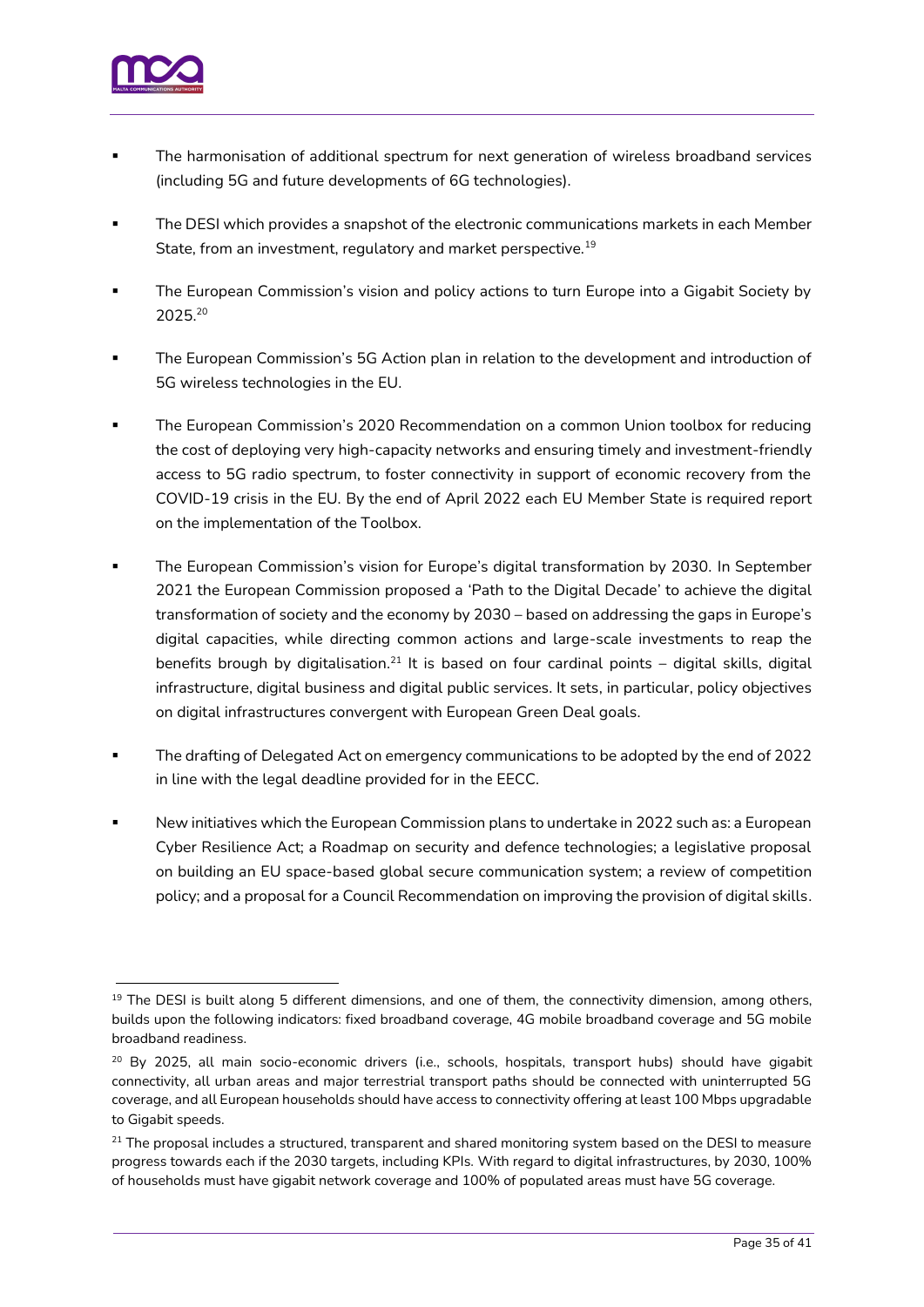

▪ The ongoing submission of accurate statistics and information to the EU and other international organisations.

| Priority Programme of Works 2022 - Strategic Objective 8      |                                                                                                                                                                                                                                                                                                                                       |  |  |  |  |
|---------------------------------------------------------------|---------------------------------------------------------------------------------------------------------------------------------------------------------------------------------------------------------------------------------------------------------------------------------------------------------------------------------------|--|--|--|--|
| <b>Project / Activity</b>                                     | <b>Planned Output</b>                                                                                                                                                                                                                                                                                                                 |  |  |  |  |
|                                                               |                                                                                                                                                                                                                                                                                                                                       |  |  |  |  |
| Review of the EU Broadband Cost Reduction<br><b>Directive</b> | Technical and policy advice to Government                                                                                                                                                                                                                                                                                             |  |  |  |  |
| Review of the EU eIDAS Regulation                             | Technical and policy advice to Government                                                                                                                                                                                                                                                                                             |  |  |  |  |
| <b>Digital Services Act (DSA)</b>                             | Technical and policy advice to Government                                                                                                                                                                                                                                                                                             |  |  |  |  |
| <b>Review of the EU Postal Services Directive</b>             | Participating in the ERGP and European<br>Commission discussion on a new Postal<br>Services Directive<br>Technical and policy advice to Government                                                                                                                                                                                    |  |  |  |  |
| Space-related topics, notably Galileo and<br>GovSatCom        | Attend meetings, dissemination information or<br>review information received                                                                                                                                                                                                                                                          |  |  |  |  |
| EU and International policy and regulatory<br>initiatives     | Ongoing participation and contribution in the<br>following fora and related working groups:<br>BEREC, RSPG, RSCOM, COCOM, ENISA, ERGP,<br>Postal Directive Committee, Expert group on<br>electronic commerce, CEPT, ITU, CERP and the<br><b>UPU</b><br>Provision of statistical and other information to<br>EU and international fora |  |  |  |  |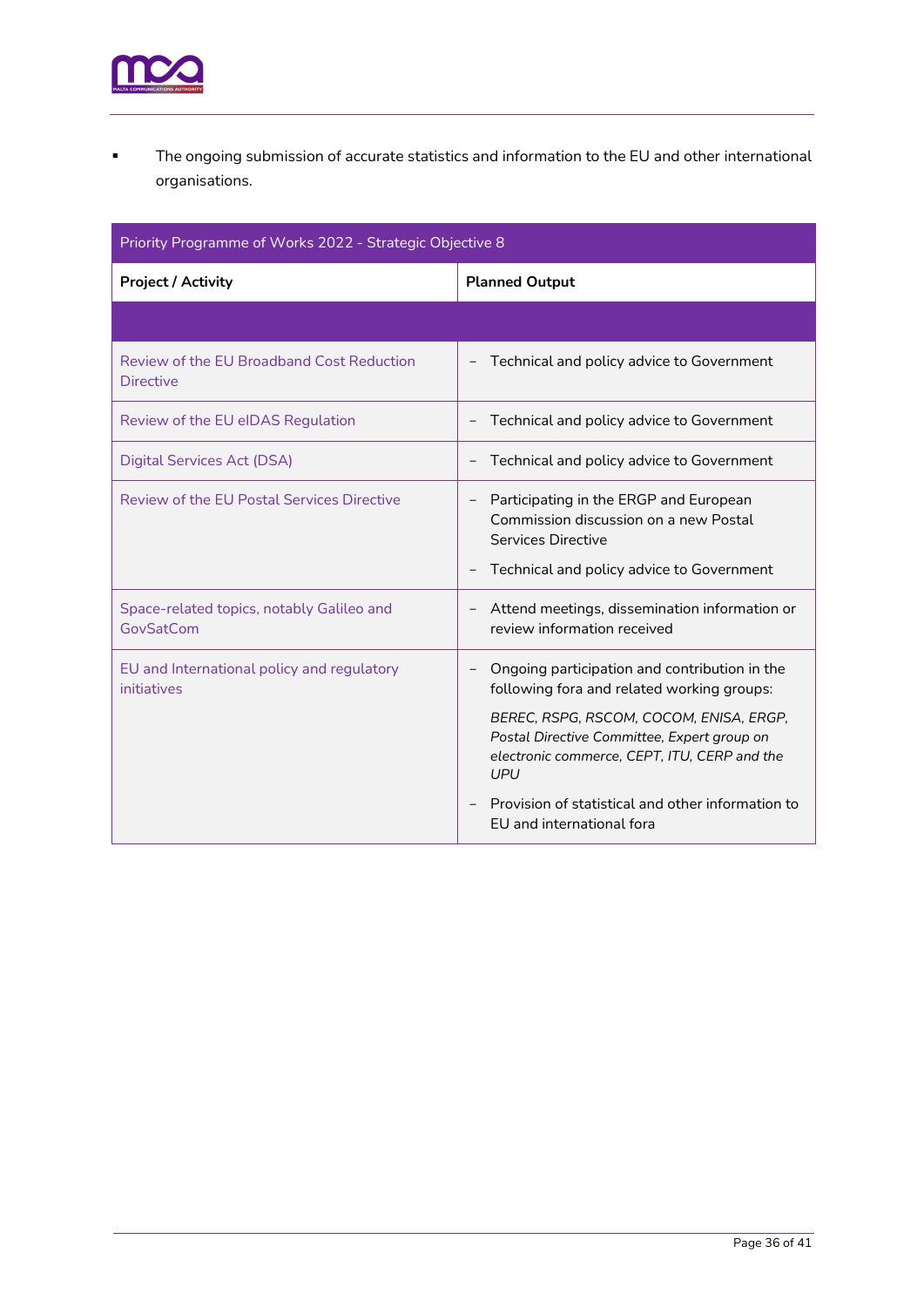

# <span id="page-36-0"></span>**2.6 Research and Development**

Strategic Objective 9 - Conducting relevant research, exploring and developing emergent policy areas

#### *Overview*

The MCA remains committed to promoting and facilitating development in relevant communications and digital niches. The MCA also, on an ongoing basis, researches and explores emergent policy areas of relevance to its mandate. During the business plan period the MCA will focus its work primarily in the following areas: (1) supporting fixed and wireless broadband research and development; and (2) addressing the implications of the European Green Deal on relevant sectors and the MCA's regulatory mandate.

#### *Supporting fixed and wireless broadband research and development*

The MCA will continue to support fixed and wireless broadband research and development, through various modes, mainly via participation in the Broadband Competence Office (BCO), the 5GZorro and ENTRUSTED research initiatives, and in placing renewed emphasis on the need for deployment of IPv6. The MCA will also identify funding opportunities in areas of interest, such as 5G, Cybersecurity and IoTs.

The MCA will continue to make radio spectrum available to enable new and innovative wireless technologies and services (Strategic Objective 4: Maximising the potential of radio spectrum). In addition, having regard to future trends, including the increased demands for advanced mobile services, potential impacts of IoT and 5G, and new wireless opportunities associated with space communications, the MCA will continue to promote the use of spectrum for innovation, mainly via the uptake of test and trial licences.

The MCA will continue participating in an EU sponsored initiative under the heading of 5GZorro, which stands for Zero-touch security and trust for ubiquitous computing and connectivity in 5G networks. The project envisions a real-time spectrum market, supported by a Distributed Ledger Technology (DLT) infrastructure, whereby diverse business agents, including mobile network operators, venue owners, or private users, could trade in real-time spectrum rights bound to a given geographical area and time period.

IoT devices are heavily reliant upon robust and secure communication as the data collected by device sensors can include sensitive information. IPv6 enables more secure M2M communication and allows for the IoT to continue to expand. With the current exhaustion of IPv4 addresses, it is becoming crucial for the future of IP communications that a fast and efficient transition to IPv6 is achieved. The MCA will continue to encourage and monitor the roll-out of this future-proof protocol.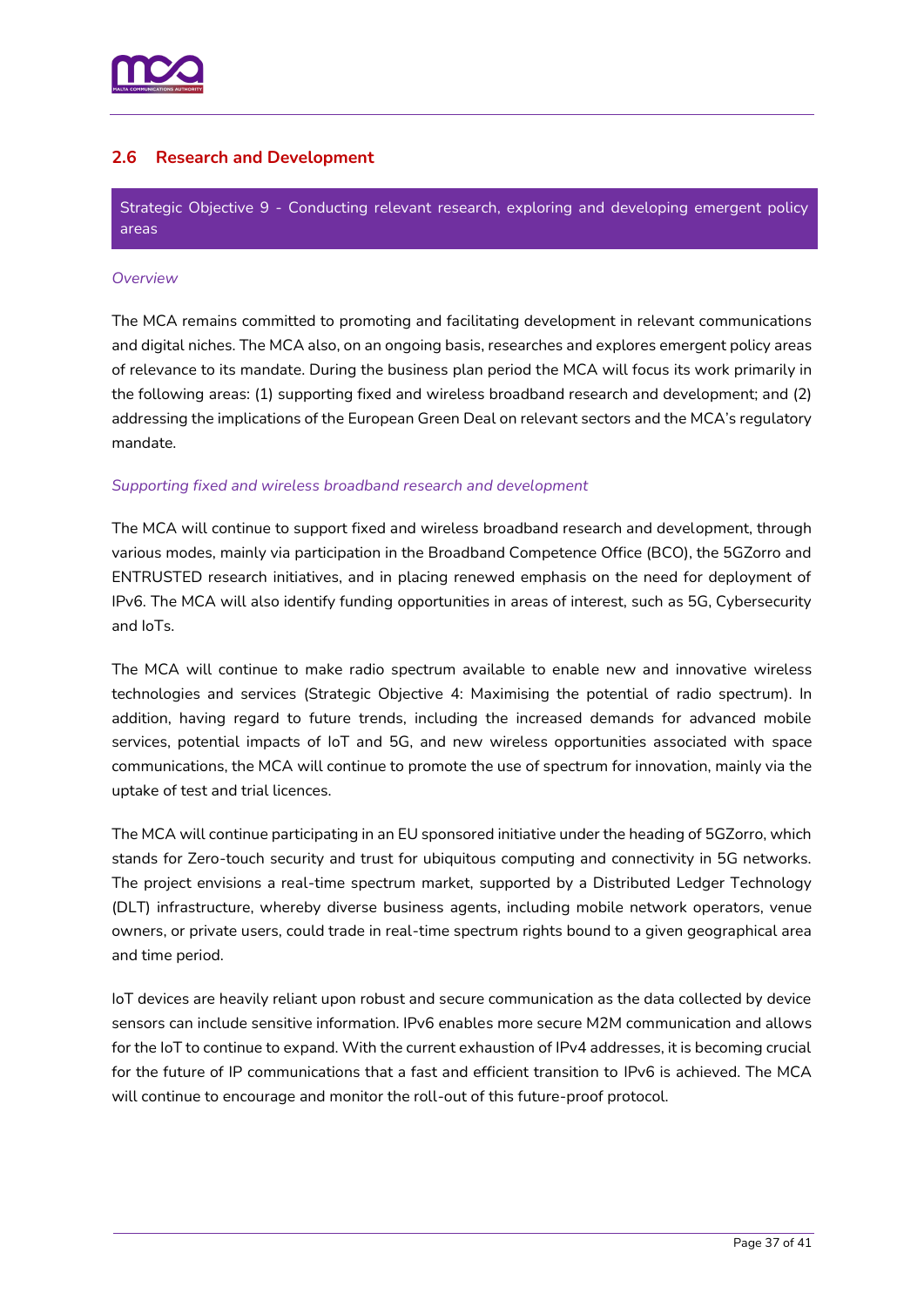

The MCA will also review its role in space communications, with a view to focusing on the more relevant satellite communications services, whilst still retaining an advisory role in space-related areas such as Galileo and Govsatcom.

# *Continue addressing the implications of the European Green Deal on relevant sectors and the MCA's regulatory mandate*

Besides the ongoing digital transformation, climate change is another defining phenomenon of our time. Digitisation promises to bring major efficiency gains that will translate into major reductions of greenhouse gas emissions. At the same time, the digital sector's environmental footprint is increasing, with a growth in energy usage occurring. Hence, the environmental consequences of digital technologies require careful assessment of direct impacts, such as energy consumption and end-oflife disposal, and indirect impacts, e.g., change in consumption patterns and choices. This policy area is still considered as developmental and the MCA will continue to work in establishing a way forward together with its peers within BEREC, RSPG and ERGP until such time as it is in a position to articulate the relevant strategic direction. Environmental considerations, in line with the principles set in the European Green Deal, will be gradually dovetailed in the MCA's work programme.

The MCA will continue to analyse the sustainability the sectors it regulates, including how they affect the environment, how technologies can help other sectors reduce their carbon footprint. We will also consider what role the MCA could have in addressing sustainability issues.

| Priority Programme of Works 2022 - Strategic Objective 9                                                          |                                                                            |  |  |  |  |
|-------------------------------------------------------------------------------------------------------------------|----------------------------------------------------------------------------|--|--|--|--|
| <b>Project / Activity</b>                                                                                         | <b>Planned Output</b>                                                      |  |  |  |  |
|                                                                                                                   |                                                                            |  |  |  |  |
| <b>Broadband Competence Office</b>                                                                                | Develop further the Broadband Competence<br>-<br>Office                    |  |  |  |  |
| <b>Facilitating 5G trials in Malta</b>                                                                            | Facilitate the deployment of 5G use cases in<br>$\qquad \qquad -$<br>Malta |  |  |  |  |
| Addressing the implications of the European<br>Green Deal on relevant sectors and the MCA's<br>regulatory mandate | Publication of Strategic Statement and<br>$\qquad \qquad -$<br>Framework   |  |  |  |  |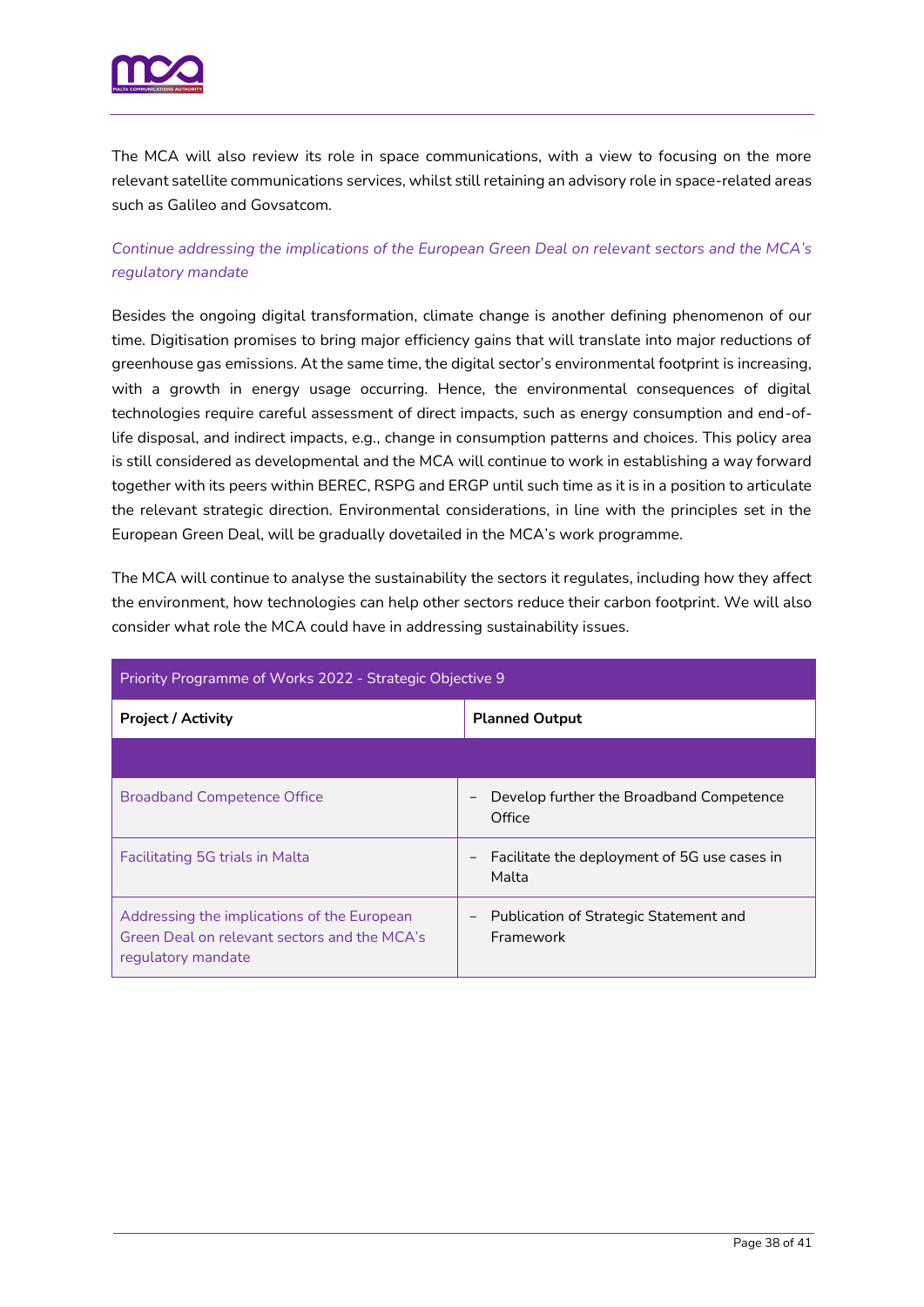

# <span id="page-38-0"></span>**2.7 Ensuring Quality and Continuity in Delivery**

The MCA strives to be an active and dynamic organisation that is capable of responding to the rapidly changing environment and is positioned, in terms of expertise, robust analytics and up-to-date information, as well as resources, to address issues that affect our ability to fulfil our mission.

The MCA is committed to maintaining an efficient and effective strategic and business planning function, supported by the monitoring of actual performance against set targets. The MCA is also committed to ensuring that its employees possess the necessary expertise to contribute fully towards the achievement of its objectives.

The MCA will ensure that staff expertise remain current through ongoing investment in training and continuous learning in order to be able to optimally address its mission and mandate. As new responsibilities are assumed the MCA will dovetail these with its business in as seamless a manner as possible. The MCA's mission, strategic objectives, organisation structure, policies and procedures will be updated to reflect the new state of affairs.

<span id="page-38-1"></span>

| Priority Programme of Works 2022 - Organisational |                                                                                                                                                                 |  |  |  |
|---------------------------------------------------|-----------------------------------------------------------------------------------------------------------------------------------------------------------------|--|--|--|
| <b>Project / Activity</b>                         | <b>Planned Output</b>                                                                                                                                           |  |  |  |
|                                                   |                                                                                                                                                                 |  |  |  |
| Annual report                                     | Publication of MCA's Annual Report 2021<br>$\qquad \qquad -$                                                                                                    |  |  |  |
| <b>Strategy Update and Business plan</b>          | Publication of Strategic Update 2022 - 2024<br><b>Publication of Annual Plan 2022</b><br>Strategy Update 2023 - 2025<br>Business and Financial Plan 2023 - 2025 |  |  |  |
| Performance management and monitoring             | Quarterly performance management reviews                                                                                                                        |  |  |  |
| Processes and procedures                          | Ongoing review of the MCA's business<br>processes and procedures                                                                                                |  |  |  |
| <b>Staff training</b>                             | Ongoing staff training in both soft and hard<br>skills                                                                                                          |  |  |  |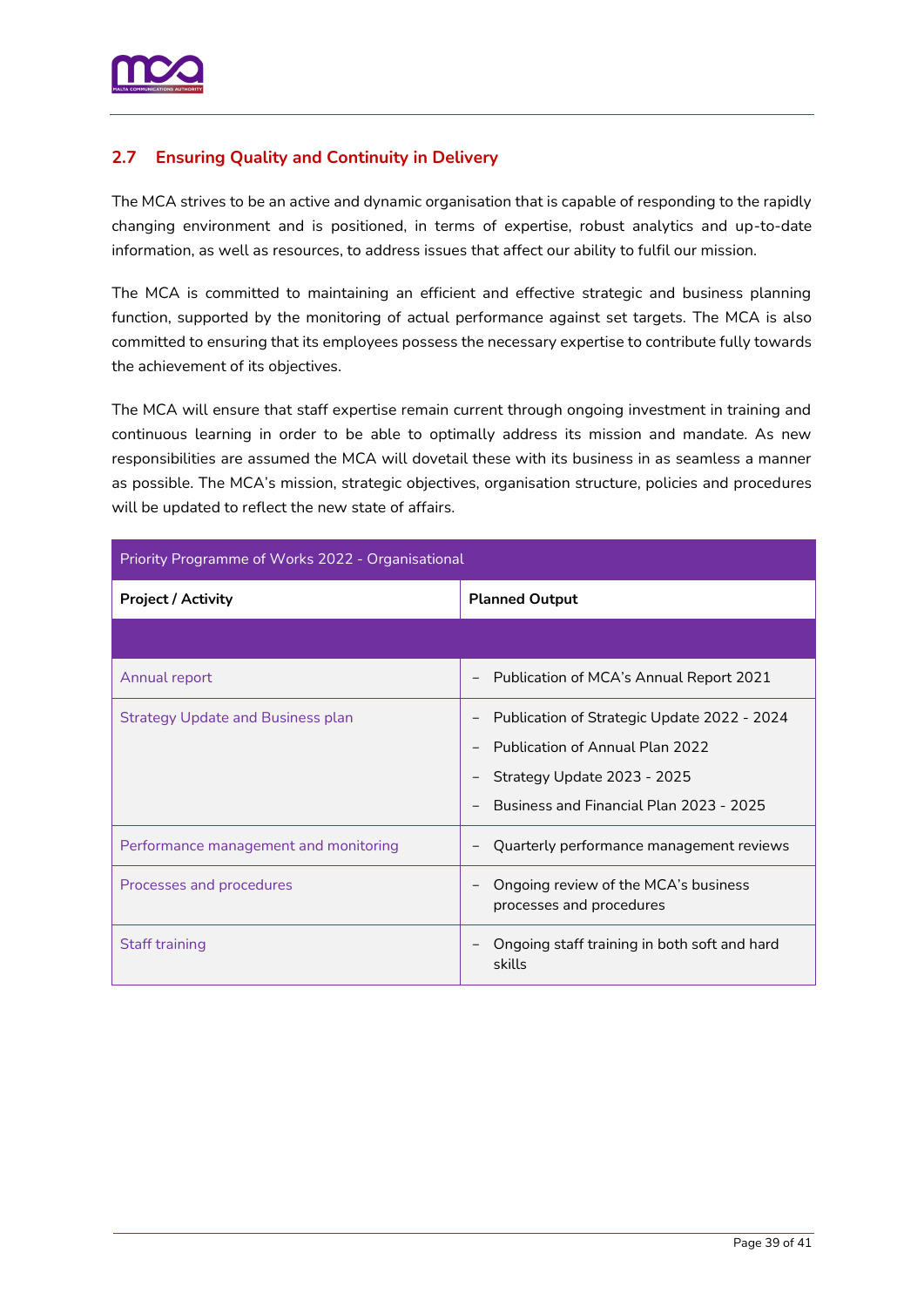

# **2.8 Delivery of the Work Programme**

The major outputs listed under each strategic objective represent the MCA's current best view of the priority work streams that will be undertaken during 2022. The MCA may have to adjust its plans due to unforeseen external developments (for example in light legislative and regulatory developments, appeals to the MCA's decisions, and disputes between operators). The MCA therefore retains flexibility within its work programme, to respond to changes and new issues arising during the course of the year. The MCA will update its plans every quarter and adjust its work programme when necessary to make sure it keeps pace with the rate of market change and any critical issues affecting citizens and consumers at any one time.